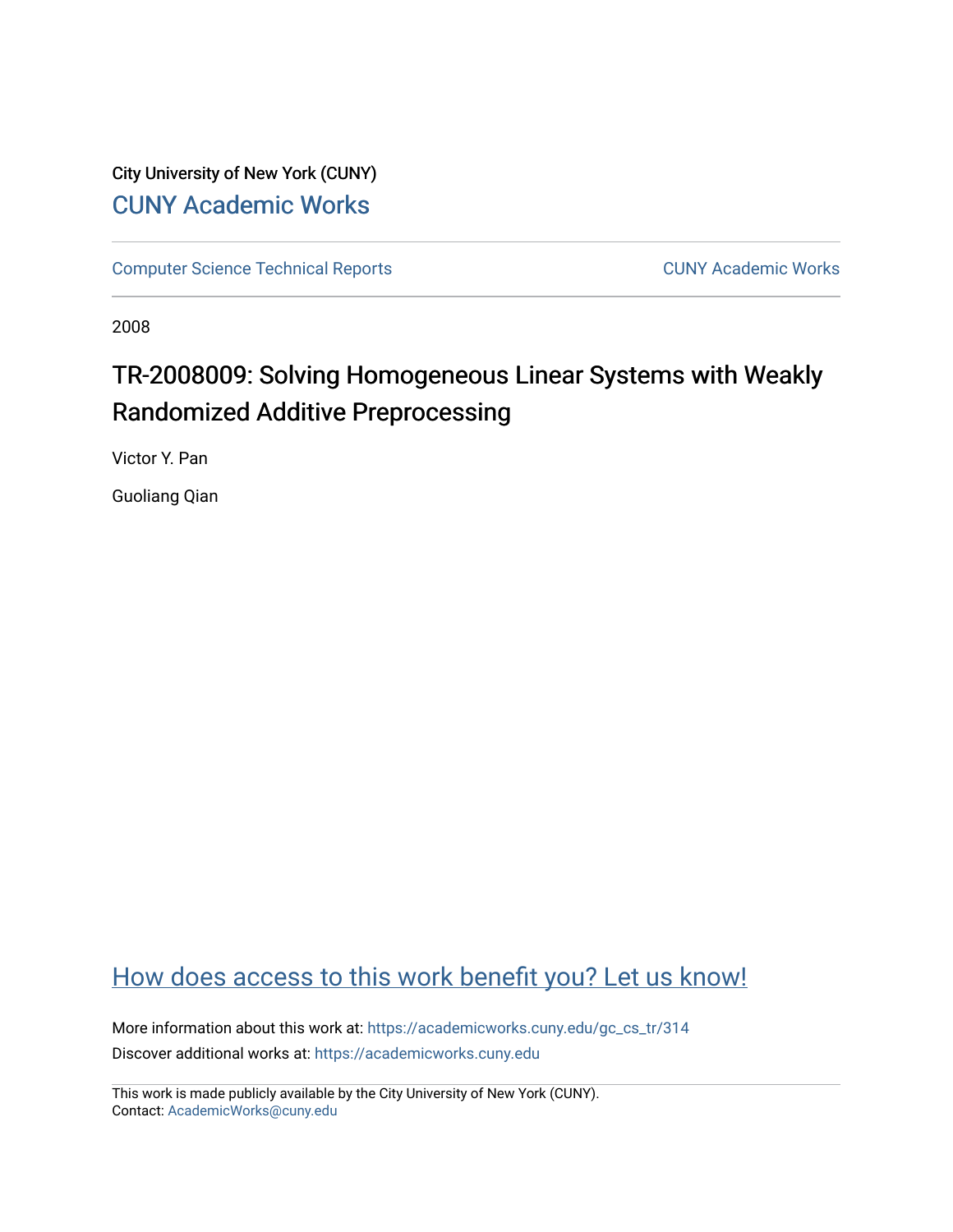# **Solving Homogeneous Linear Systems with Weakly Randomized Additive Preprocessing** <sup>∗</sup>

Victor Y. Pan<br/> $\left[1\right]$  and Guoliang Qian $\left[2\right]$ 

<sup>[1]</sup>Department of Mathematics and Computer Science Lehman College of the City University of New York Bronx, NY 10468 USA victor.pan@lehman.cuny.edu http://comet.lehman.cuny.edu/vpan/ [2] Ph.D. Program in Computer Science, The City University of New York, New York, NY 10036 USA gqian@gc.cuny.edu

#### **Abstract**

By combining our weakly randomized preconditioning with aggregation and other known and novel techniques, we facilitate the solution of a homogeneous linear system of equations. We demonstrate the power of this approach and show some extensions.

**Key words:** Linear system of equations, Null space, Weakly random additive preprocessing

<sup>∗</sup>Supported by PSC CUNY Awards 68291–0037 and 69330–0038. Some results of this paper have been presented at the International Conferences on the Matrix Methods and Operator Equations in Moscow, Russia, in June of 2005 and July 2007, on the Foundations of Computational Mathematics (FoCM'2005) in Santander, Spain, in July 2005, and on Industrial and Applied Mathematics, in Zürich, Switzerland, in July 2007, as well as at the SIAM Annual Meeting, in Boston, in July 2006, and at the International Workshop on Symbolic-Numeric Computation (SNC'07) in London, Ontario, Canada, in July 2007.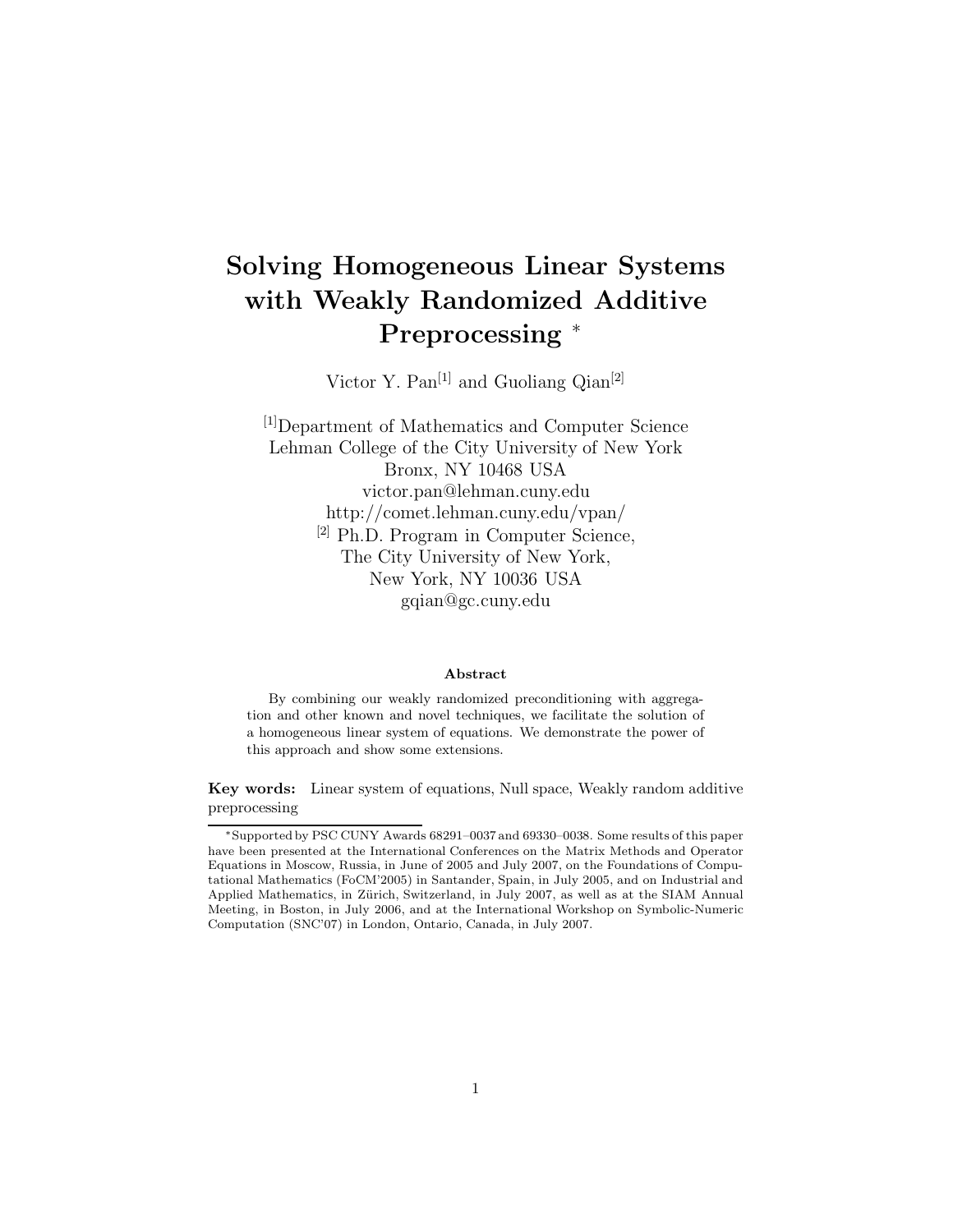## **1 Introduction**

## **1.1 Homogeneous linear systems of equations, null vectors, nmbs, and sample extensions**

The solution vectors **y** of a homogeneous linear system of equations  $A$ **y** = **0** are called (right) *null vectors* of the matrix A. They form its (right) *null space* N(A). Given a matrix A, we seek its null vectors and its *null matrix basis*, that is, a matrix whose columns form a basis for the null space  $N(A)$ . Hereafter we use the abbreviations  $nmb$  and  $nmb(A)$  and let  $M<sup>T</sup>$  denote the transpose of a matrix or a vector  $M$ . Our subject can be linked to some other fundamental matrix computations.

**Example 1.1.** *(Cf. Remark 3.1.) Solution* **y** *of a (real) non-homogeneous linear system of n equations*  $A$ **y** = **b** *with n unknowns*  $y_1, \ldots, y_n$  *is a subvector of a scaled null vector*  $\mathbf{z} = (z_i)_{i=0}^n$  *of the matrix*  $(-\mathbf{b}, A)$  *formed by appending the column*  $-\mathbf{b}$  *to the matrix A. Namely we have*  $\tilde{\mathbf{z}} = \frac{\mathbf{b}^T A \tilde{\mathbf{z}}}{\mathbf{b}^T \mathbf{b}} \mathbf{y}$  *for*  $\tilde{\mathbf{z}} = (z_i)_{i=1}^n$ .

**Example 1.2.** An eigenvector **y** associated with an eigenvalue  $\lambda$  of a matrix M is a null vector of a matrix  $A(\lambda) = \lambda I - M$ , I denoting the identity matrix.

#### **1.2 The customary and our approaches**

SVD-based computation of nmbs and null vectors is most reliable, but most costly. The other customary algorithms employ LU and QR factorizations. They require pivoting, which "usually degrades the performance" [17, page 119], readily destroys matrix structure and sparseness and threatens or undermines block matrix algorithms.

Furthermore, the large scale sparse or structured linear systems of equations must be solved by iterative algorithms (such as the Conjugate Gradient algorithms), which recursively multiply the input matrix and its transpose by vectors. These algorithms, however, generally converge too slowly where the input matrix is ill conditioned.

Our alternative approach is less costly, readily preserves matrix structure and sparseness, can be naturally extended to preconditioning the input matrix, and supports rapid iterative refinement of nmbs and null vectors, so that we can obtain them with high accuracy at a lower cost.

Let us briefly introduce this approach. Assume a real  $n \times n$  matrix A that has a rank  $\rho < n$  and a positive nullity  $r = n - \rho$ . Let U and V be a pair of random real  $n \times r$  matrices and let  $P = UV^T$  and  $C = A + P$ . Then we can expect that the matrices  $U, V$ , and  $UV<sup>T</sup>$  have rank r and that the matrix C is nonsingular. (Later we will formally support these claims.) If so, we can easily prove that the matrix  $C^{-1}U$  is an nmb(A).

We call the matrix P *additive preprocessor* and call the transform  $A \rightarrow$ A + P *additive preprocessing*. We use the respective abbreviations *APP* and *A-preprocessing*.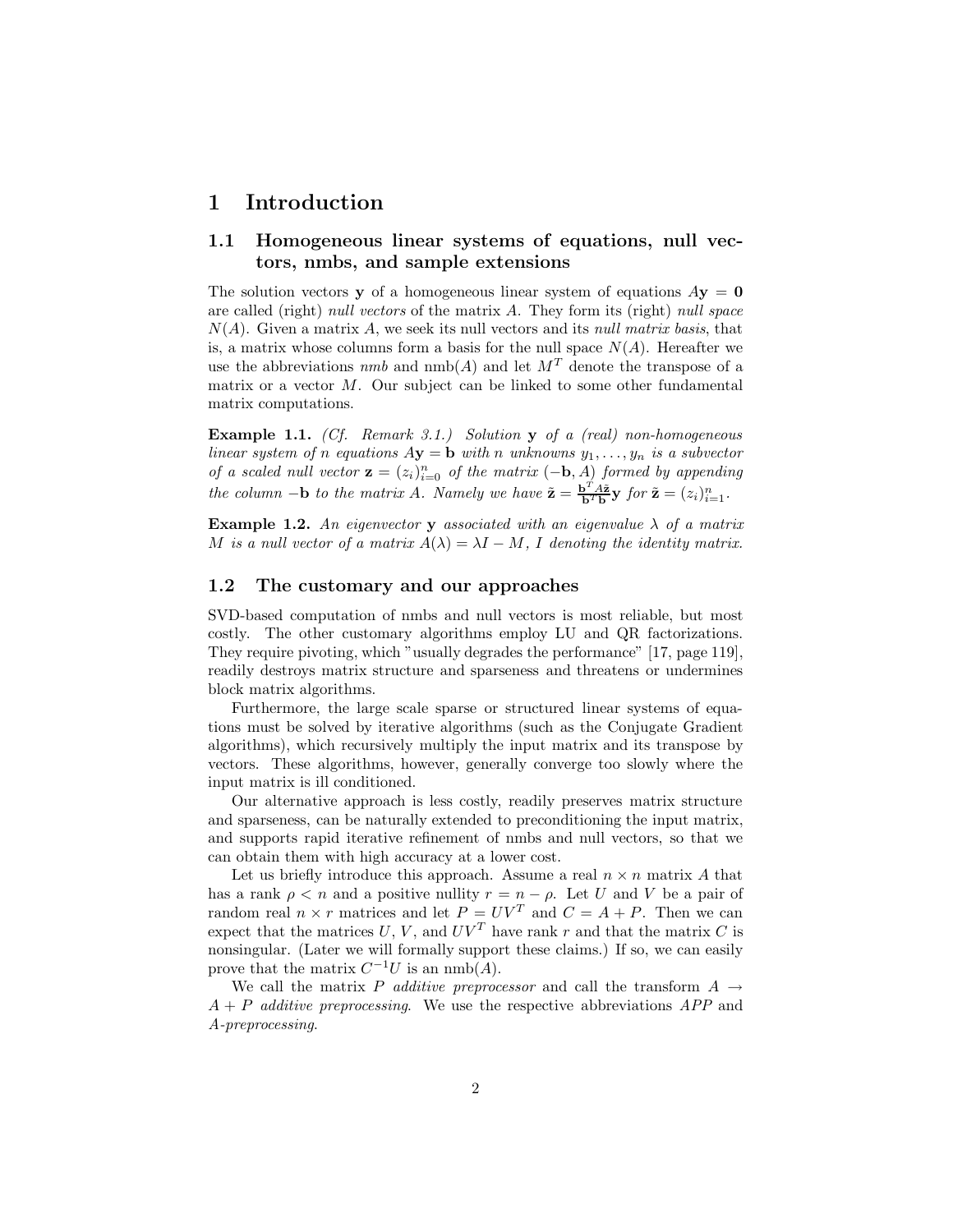It is plausible that, while countering singularity, randomized A-preprocessing can turn a singular well conditioned matrix A into a nonsingular ill conditioned one, but the theoretical and experimental study in [34], [35] shows that this is unlikely wherever a random APP P has been scaled so that the ratio  $\frac{||A||}{||P||}$  is neither large nor small. Moreover it is sufficient to use *weakly random* APPs  $P = U U^T$  for structured and sparse generators U defined by fewer random parameters.

We can apply our approach numerically, with rounding. Instead of a singular input matrix A, we would assume a nearby ill conditioned one,  $A + E$ , and instead of null vectors and nmbs would seek singular vectors and bases for the singular spaces associated with the smallest singular values of the latter matrix. If the norm  $||E||$  is a small fraction of the smallest singular value of a matrix A, then our algorithms approximate some bases for the respective spaces of singular vectors. In this case the transition  $A \to C = A + P$  improves conditioning of such an ill conditioned matrix A, and our APPs turn into *A-preconditioners*. In the present paper we describe and analyze in some detail this approach to computing null vectors and nmbs. In the papers [31], [32], [33], [37], and [40] we cover its further variations and extensions.

We conclude with a simple demonstration of another useful feature of preconditioning.

**Example 1.3.** 
$$
A = \begin{pmatrix} 1+\delta & 1 & \delta \\ 1 & 1-\delta & \delta \\ 0 & 1 & -1 \end{pmatrix}
$$
,  $U = V = \begin{pmatrix} 1 \\ -1 \\ 1 \end{pmatrix}$ ,  $C = A + UV^T = \begin{pmatrix} 2+\delta & 0 & 1+\delta \\ 0 & 2-\delta & -1+\delta \\ 1 & 2 & 0 \end{pmatrix}$ . Here  $n = 3$ ,  $\rho = 2$ , and the  $2 \times 2$  leading principal

*(northwestern) submatrix of the matrix* A *is ill conditioned for smaller values*  $|\delta|$ , whereas all  $2 \times 2$  *submatrices of the matrix* C are well conditioned.

The example demonstrates that to some extent random A-preconditioning can serve in lieu of pivoting. This is a general feature because random matrices tend to be well conditioned.

## **1.3 Organization of the paper**

We organize our paper as follows. After presenting some definitions in the next section and some basic results in Section 3, we compute nmbs in Section 4. In Section 5 we extend our algorithms to approximate singular spaces and to strengthen A-preconditioning. In Section 6 we comment on preserving and exploiting matrix structure. Section 7 covers our numerical tests. They have been designed by the first author and performed by his coauthor. Otherwise the paper (including all typos and errors) is due to the first author.

For completeness we study the general case of a rectangular input matrix and supply the respective definitions and results, but Section 3.2 enables us to reduce most of our study to the simpler case of a square input matrix.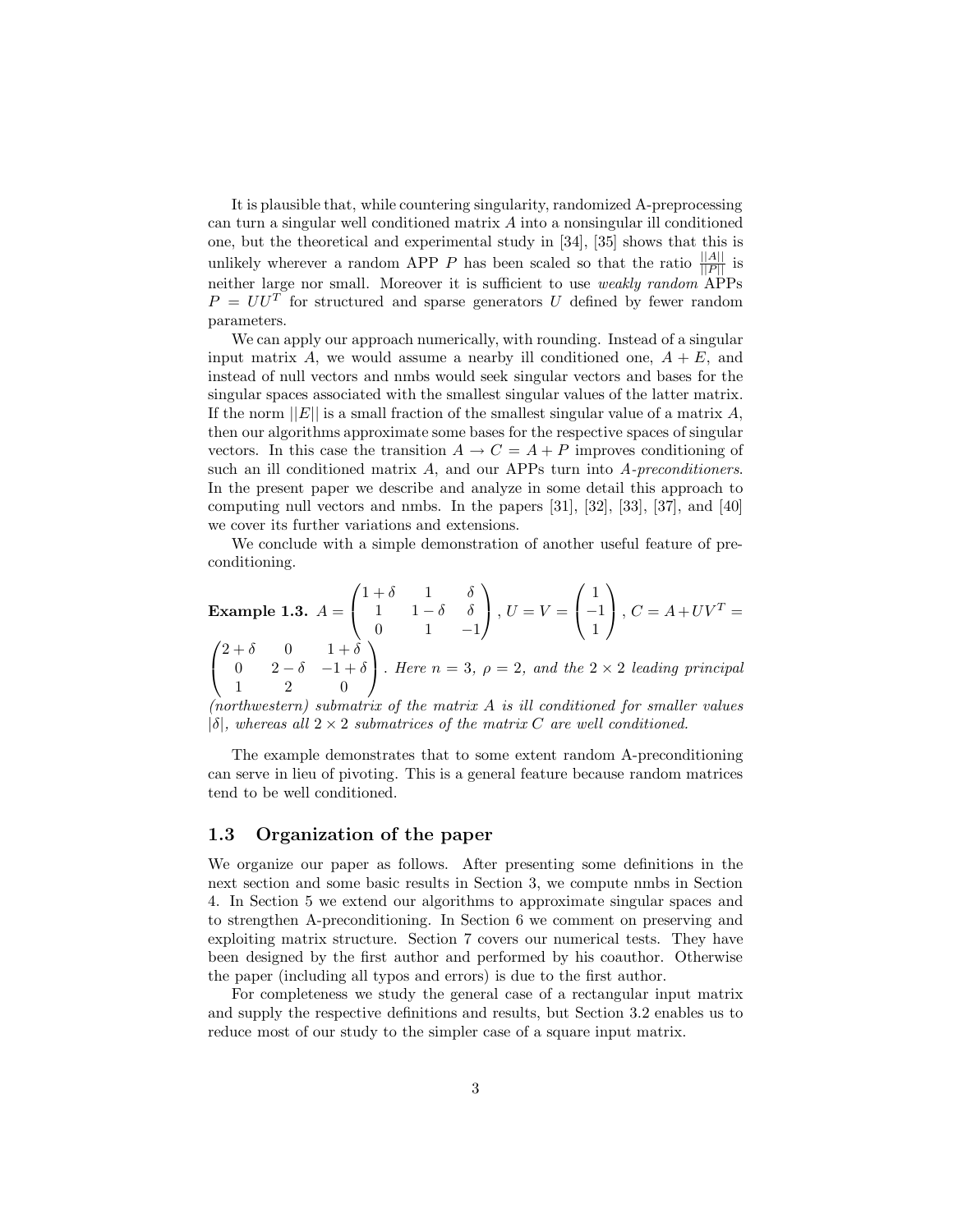**Acknowledgement.** Valuable comments and criticism by the referee enabled us to improve our original draft substantially.

# **2 Basic definitions**

We will reuse the definition and abbreviations from the Introduction, in particular nmbs, A-preprocessing, A-preconditioning, A-modification, and APPs.

We assume or slightly extend the customary definitions for matrix computations in [6], [7], [9], [17], [18]. This includes the definitions of the Hermitian, unitary (orthonormal), and singular matrices, full-rank and rank deficient matrices, the transpose  $A<sup>T</sup>$  of a matrix or a vector A and the Hermitian, that is, complex conjugate transpose  $A^H$ , the  $k \times k$  identity matrix  $I = I_k$ , the  $k \times l$ matrix  $0 = 0_{k,l}$  filled with zeros, the range of a matrix A (that is the span of its column vectors), denoted range A, the (right) null space  $N(A) = \{y : Ay = 0\}$ , the left null space  $LN(A) = {\mathbf{x} : \mathbf{x}^H A = \mathbf{0}^H}$ , the rank  $\rho = \text{rank } A$ , the left nullity lnul  $A = m - \rho$ , the right nullity rnul  $A = n - \rho$ , the nullity nul  $A = \min\{m, n\} - \rho$ , and the thin QR and QRP factorizations. For  $m \geq n$ and an  $m \times n$  matrix A of full rank n, the Q-factor  $Q(A)$  and the R-factor  $R(A)$  in the thin QR factorization are unique provided the R-factor has positive diagonal entries [17, Theorem 5.2.2]. We write  $A^+$  for the *Moore-Penrose generalized inverse* of an  $m \times n$  matrix A of a rank  $\rho$  (also called *pseudo inverse*). We have  $A^+ = (A^H A)^{-1} A^H$  if  $m \ge n = \rho$ ,  $A^+ = A^H (AA^H)^{-1}$  if  $m = \rho \le n$ , and  $A^+ = A^{-1}$  if  $m = n = \rho$ .

 $diag(B_1, B_2)$  (resp.  $diag(B_i)_{i=1}^k$ ) denotes the  $2 \times 2$  (resp.  $k \times k$ ) block diagonal matrix with diagonal blocks  $B_1$  and  $B_2$  (resp.  $B_1, \ldots, B_k$ ), whereas  $(B, C)$  (resp.  $(B_i)_{i=1}^k$ ) denotes the  $1 \times 2$  (resp.  $1 \times k$ ) block matrix with blocks B and C (resp.  $B_1, \ldots, B_k$ ).

A matrix B is a *matrix basis* for its range if its column set is linearly independent. A null vector, a null basis, and a null matrix basis (nmb) for a matrix A is a vector in, a basis for, and a matrix basis for its (right) null space  $N(A)$ , respectively. Similar concepts are defined for the left null space  $LN(A)$ .

|∆| is the cardinality of a set ∆. *Random sampling* of elements from a finite set  $\Delta$  is their selection from the set  $\Delta$  at random, independently of each other, and under the uniform probability distribution on ∆. A matrix is *random* if its entries are randomly sampled (from a fixed finite set ∆). A k×l *random unitary* matrix A for  $k \geq l$  is the  $k \times l$  Q-factor  $Q(A)$  in the thin QR factorization of random  $k \times l$  matrix A of full rank l where the square R-factor has only positive diagonal entries. (QR factorization reveals whether a matrix A has full rank, and if it does not, we can regenerate the matrix.)

In the rest of this section we cover some basic definitions for numerical matrix computations.

 $||A||_l$  is the l-norms, for  $l = 1, 2, \infty$ .  $||A||_F$  is the Frobenius norm. We write  $||A|| = ||A||_2$ , call a matrix A normalized if  $||A|| = 1$ , and recall (cf. [17, Sections] 2.3.2 and 2.3.3]) that  $||U|| = 1$  if  $U^H U = I$ ,  $||A|| = ||A^H||$ ,  $||A||_F = ||A^H||_F$ ,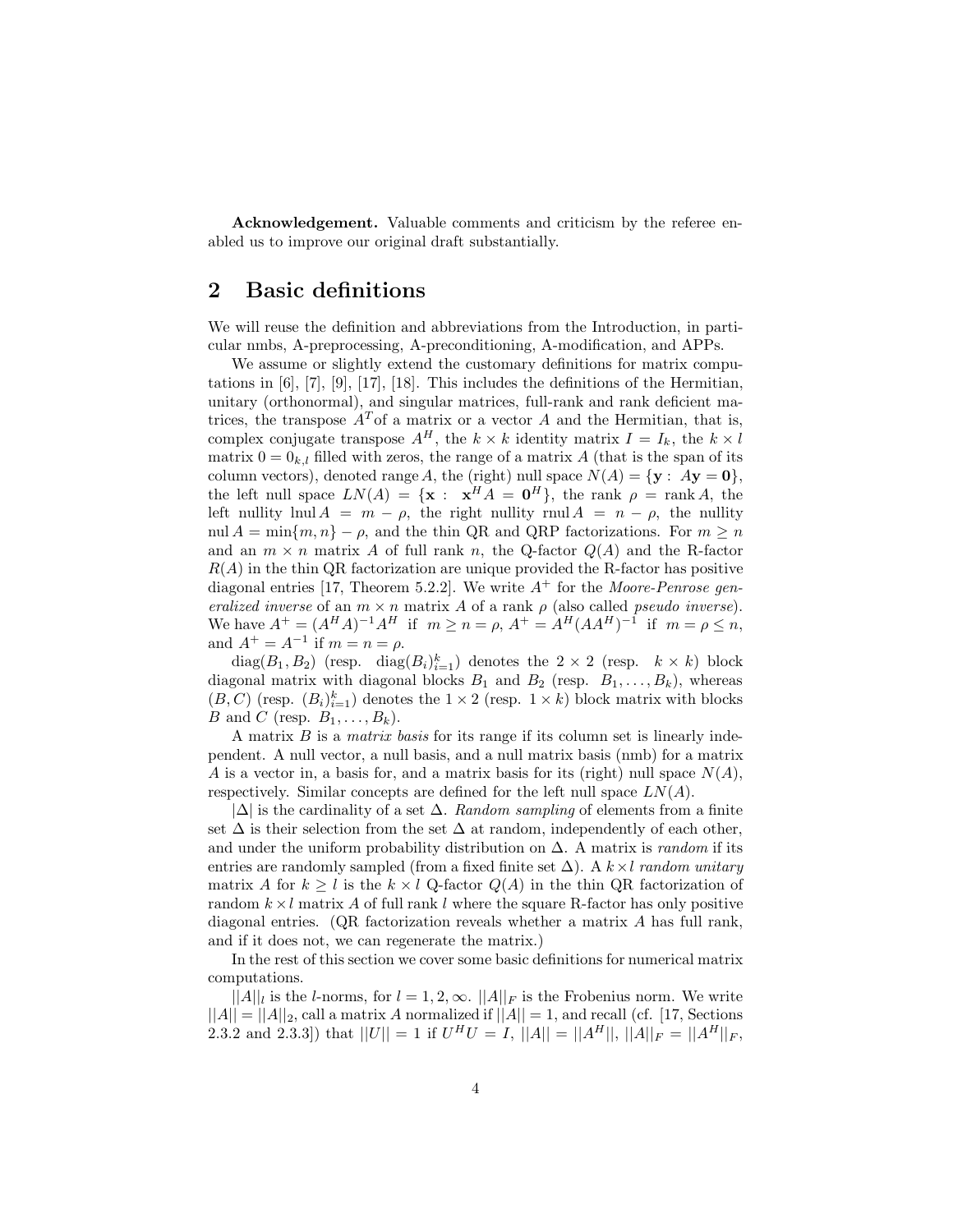$||A||_1 = ||A^H||_{\infty}$ , and furthermore

 $\frac{1}{\sqrt{n}}||A||_{\infty} \leq ||A|| \leq \sqrt{m}||A||_{\infty},$   $\frac{1}{\sqrt{m}}||A||_1 \leq ||A|| \leq \sqrt{n}||A||_1,$ 

 $||A|| \leq \sqrt{||A||_1||A||_{\infty}},$   $||A|| \leq ||A||_F \leq \sqrt{n}||A||$  where A is an  $m \times n$  matrix. For an  $m \times n$  matrix A of a rank  $\rho$ , its *Singular Value Decomposition* (hereafter *SVD*, also called the *full SVD*) is given by the equation  $A = S\Sigma T^H$  where  $S = (\mathbf{s}_j)_{i=1}^m$  and  $T = (\mathbf{t}_j)_{i=1}^n$  are square unitary matrices;  $\Sigma = \text{diag}(\Sigma^{(\rho)}, 0_{l,r})$ is an  $m \times n$  matrix;  $l = \text{lnul } A = m - \rho$ ,  $r = \text{rnul } A = n - \rho$ ,  $\Sigma^{(\rho)} = \text{diag}(\sigma_j)_{i=1}^{\rho}$ is a diagonal matrix;  $\sigma_1 \geq \sigma_2 \geq \cdots \geq \sigma_\rho > 0$ , and  $\sigma_j = 0$  for  $j > \rho$ , and we write  $\sigma_j = +\infty$  for  $j < 1$ . The scalars  $\sigma_j$  for  $j \geq 1$  are the *singular values* of the matrix A, and  $||A|| = \sigma_1$ . The vectors  $s_j$  for  $j = 1, \ldots, m$ and  $\mathbf{t}_j$  for  $j = 1, \ldots, n$  are the associated left and right *singular vectors*, respectively, so that the null vectors are the singular vectors associated with the singular value zero. The singular vectors associated with a fixed singular value or with a fixed set of them form the associated singular space. The decomposition  $A = S^{(\rho)} \Sigma^{(\rho)} T^{(\rho)H} = \sum_{i=1}^{\rho} \sigma_i s_i t_i^H$  is the *compact SVD* of the matrix A.  $A^+ = \sum_{i=1}^{\rho} \sigma_i^{-1} \mathbf{t}_j \mathbf{s}_i^H.$ 

cond<sub>l</sub>  $A = ||A||_l ||A^+||_l$  is the condition number of a matrix A under the matrix norm  $|| \cdot ||_l$ . We write cond A for cond<sub>2</sub> A. cond  $A = \frac{\sigma_1(A)}{\sigma_\rho(A)}$  for a matrix A of a rank  $\rho$ .

We write  $n \gg d$  where the ratio  $\frac{n}{d}$  is large. A matrix A of a rank  $\rho$  is *ill conditioned* if  $\sigma_1 \gg \sigma_\rho$  and is *well conditioned* otherwise. The concepts "large", "ill" and "well conditioned" are quantified in the context of the computational task and computer environment. A matrix A of any rank  $\rho > 1$  is ill conditioned if  $\sigma_j(A) \gg \sigma_{j+1}(A)$  and if the ratios  $\frac{\sigma_1(A)}{\sigma_j(A)}$  and  $\frac{\sigma_{j+1}(A)}{\sigma_\rho(A)}$  are not large for some  $j, 1 \leq j < \rho$ , but such a matrix A of a larger rank can be ill conditioned even if  $\sigma_j(A)$  is a for all *i* and a smaller bound  $g > 1$ . E.g., we see have send  $A = 2^{100}$  $\frac{\sigma_j(\overline{A})}{\sigma_{j+1}(\overline{A})} \leq c$  for all j and a smaller bound  $c > 1$ . E.g., we can have cond  $A = 2^{100}$ for  $c = 2$  and rank  $A = 101$ .

The norms  $||A||_1 = \max_j \sum_i |a_{ij}|$  and  $||A||_{\infty} = ||A^H||_1$  can be computed in about mn flops for an  $m \times n$  matrix  $A = (a_{ij})_{i,j}$ , but one can yield estimates for these norms in expected linear time [43, Section 5.3.1]. See [17, Sections 2.3.2, 2.3.3, 3.5.4, and 12.5], [18, Chapter 15], and [43, Section 5.3] on other effective norm and condition estimators.

We call the (right) singular space associated with the  $r$  smallest singular values of a matrix A the (right) r-*tail* of the SVD of this matrix.

## **3 Some basic results**

Next we sketch and then prove some basic results. In our sketch we write  $C = A + UV^H$  and  $r = \text{rank}(UV^H)$  and let " $\implies$ " stand for "implies" and " $\Longleftrightarrow$ " for "if and only if".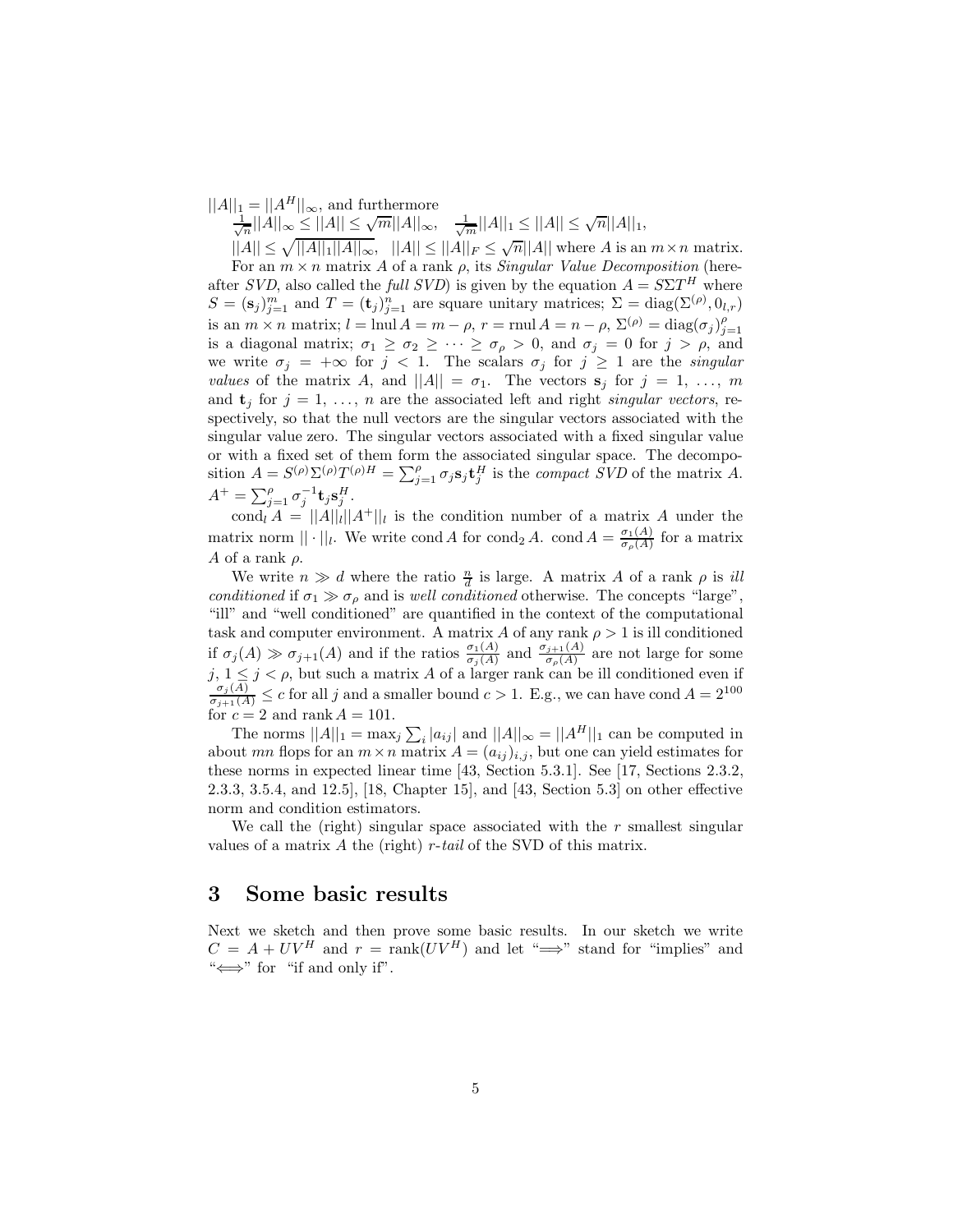## **3.1 Determination of nmbs**

Assuming that A and C are  $m \times n$  matrices and rank  $C = n \le m$ , we have

$$
N(A) \subseteq \text{range}(C^+U),
$$
  

$$
\{r = \text{null } A\} \Longleftrightarrow \{N(A) = \text{range}(C^+U)\} \Longleftrightarrow \{AC^+U = 0\},
$$
  

$$
\{X \text{ is an } \text{nnb}(AC^+U)\} \Longleftrightarrow \{C^+UX \text{ is an } \text{nnb}(A)\}.
$$

**Theorem 3.1.** *Suppose*  $m \ge n$  *and for an*  $m \times n$  *matrix* A *of a rank*  $\rho$  *and* a pair *of two matrices* U *of size*  $m \times r$  *and* V *of size*  $n \times r$ *, the matrix*  $C = A + UV^H$ *has full rank* n*. Then*

$$
r \ge \operatorname{rank} U \ge n - \rho = \operatorname{nil} A,\tag{3.1}
$$

$$
N(A) \subseteq \text{range}(C^+U). \tag{3.2}
$$

*Furthermore if*

$$
r = \text{rank } U = n - \rho = \text{null } A,\tag{3.3}
$$

*then*

$$
C^+U \text{ is an } \text{nmb}(A),\tag{3.4}
$$

$$
V^H C^+ U = I_r. \tag{3.5}
$$

*Proof.* Bound (3.1) follows because  $\text{rank}(B+C) \leq \text{rank }B + \text{rank }C$ . If  $y \in$  $N(A)$ , then  $C**y** = (A + UV<sup>H</sup>)**y** = UV<sup>H</sup>**y**$ , and therefore

$$
\mathbf{y} = C^+ U (V^H \mathbf{y}). \tag{3.6}
$$

This proves (3.2).

(3.4) immediately follows from (3.2) and (3.3).

To prove (3.5), pre-multiply equation (3.6) by  $V^H$ , recall equation (3.4), and deduce that  $(V^H C^+ U - I_r)V^H C^+ U = 0$ . Now (3.5) follows unless the matrix  $V^H C^+ U$  is singular, but if it is, then  $V^H C^+ U \mathbf{z} = \mathbf{0}$  for some nonzero vector **z**. Let us write  $\mathbf{w} = C^+U\mathbf{z}$ , so that  $V^H\mathbf{w} = \mathbf{0}$  and  $\mathbf{w} \in \text{range}(C^+U) = N(A)$ . It follows that  $A\mathbf{w} = \mathbf{0}$ , and therefore,  $C\mathbf{w} = A\mathbf{w} + UV^H\mathbf{w} = \mathbf{0}$ . Now recall that the matrix C has full rank and conclude that  $\mathbf{w} = \mathbf{0}$ . Consequently,  $\mathbf{z} = \mathbf{0}$ because the matrix  $C^+U$  has full rank.  $\Box$ 

**Corollary 3.1.** *Under the assumptions of Theorem 3.1 let equations (3.1) and* (3.2) hold. Then  $C^+UX$  *is an nmb*(A) *if and only if* X *is an nmb*( $AC^+U$ ).

## **3.2 The right and left null spaces**

Theorem 3.1 and Corollary 3.1 can be readily extended to the case of the left null space and left nmbs for an  $m \times n$  matrix A where  $m \leq n$  because  $LN(A)$  =  $N(A^T)$ . In particular, range( $V^H C^+$ ) =  $LN(A)$  if A and  $C = A + UV^H$  are  $m \times n$  matrices,  $m \leq n$ , U is an  $m \times r$  matrix, V is an  $n \times r$  matrix, the matrices C, U, and V have full rank, and  $r = \text{lnul } A$ . Now instead of the latter equation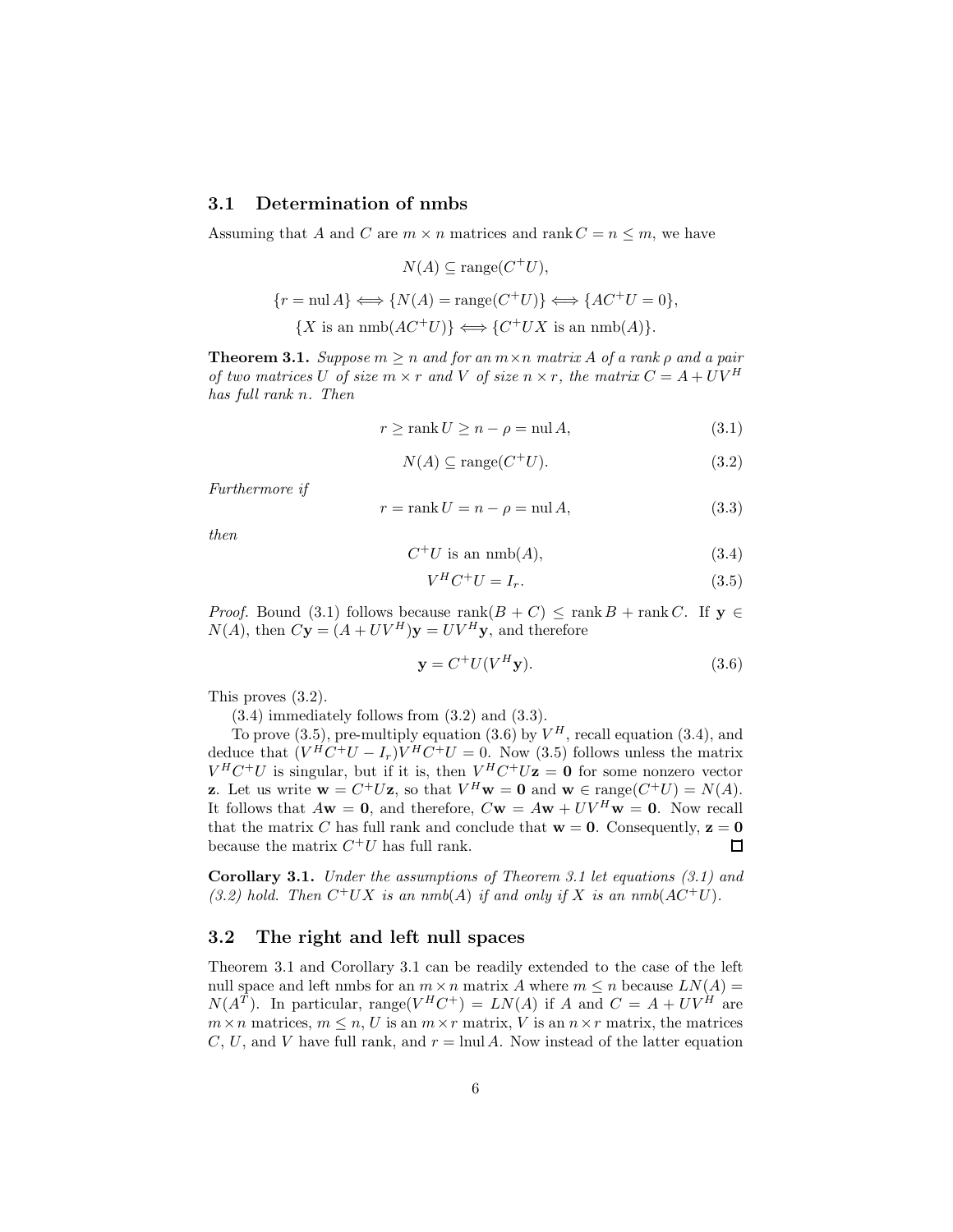assume the bound  $r > \text{lnul } A$ . Then  $Y V^H C^+$  is a left nmb(A) if and only if Y is a left  $\text{nmb}(V^H C^+ A)$ . If we seek both left and right nmbs for the matrix A, we can rely on the same factorization of the matrix C.

The following results relate the left and right nmbs to the *Schur aggregate*  $G = I_r - V^H C^+ U$  (also called Gauss transform) [31], [32], and [37].

**Theorem 3.2.** For matrices A, U, and V of sizes  $m \times n$ ,  $m \times r$ , and  $n \times r$ , *respectively, such that*  $\min\{m, n\} > r$ *, let the matrix*  $C = A + UV^H$  *have full rank and write*  $G = I_r - V^H C^+ U$ . Then  $V^H C^+ A = G V^H$  if  $m \geq n$  and  $AC^+U = UG$  *if*  $m \leq n$ .

*Proof.*

$$
V^{H}C^{+}A = V^{H}C^{+}(C - UV^{H}) = V^{H} - V^{H}C^{+}UV^{H} = GV^{H} \text{ if } m \ge n,
$$
  

$$
AC^{+}U = (C - UV^{H})C^{+}U = U - UV^{H}C^{+}U = UG \text{ if } m \le n.
$$

 $\Box$ 

**Corollary 3.2.** *Under the assumptions of Theorem 3.2, let* m = n*. Then*  $G = U^+AC^+U$  (and therefore  $N(AC^+U) = N(G)$ ) if the matrix U has full *rank, whereas*  $G = V^H C^+ A V^{+H}$  *(and therefore*  $LN(V^H C^+ A) = LN(G)$ *) if the matrix* V *has full rank.*

#### **3.3 From rectangular to square inputs**

Our nmb algorithms are simpler and tend to be more stable numerically in the case of square input matrices. We can yield a Hermitian square input as long as we agree to square the condition number because  $N(A) = N(A^H A)$  and  $\text{cond}(A^H A) = (\text{cond } A)^2$ .

Given an  $m \times n$  matrix A for  $m > n$ , we can first represent it as the sum  $A = \sum_{i=1}^{h} A_i$  where  $A_i = (0, B_i, 0)^T$  and  $B_i$  are  $m \times m$  matrices for  $i =$  $1,\ldots,\overline{h}$ . Then we observe that  $N(A) = \bigcap_{i=1}^{h} N(B_i)$ . Furthermore, we can simplify the computation of the null space intersection due to the following result [17, Theorem 12.4.1].

**Theorem 3.3.** Let Z be a unitary nmb for an  $m \times n$  matrix A and let W be *a unitary nmb*(BZ) *where* B *is a* p × n *matrix. Then* ZW *is a unitary matrix basis for the linear space*  $N(A) \cap N(B)$ *.* 

If  $m < n$  we can reduce our null space problem to the case of an  $n \times n$  matrix based on the following simple fact.

**Fact 3.1.** We have  $N(A) = N(B^H A)$  for a pair of  $m \times n$  matrices A and B *where*  $m \leq n$  *and*  $B$  *is a full rank matrix.* 

For a unitary matrix  $B$ , the matrices  $A$  and  $B<sup>H</sup>A$  share their SVDs. For  $B = (I_m, 0)$ , the transition  $A \to B^T A$  means just appending the  $n - m$  rows of zeros at the bottom of the matrix A.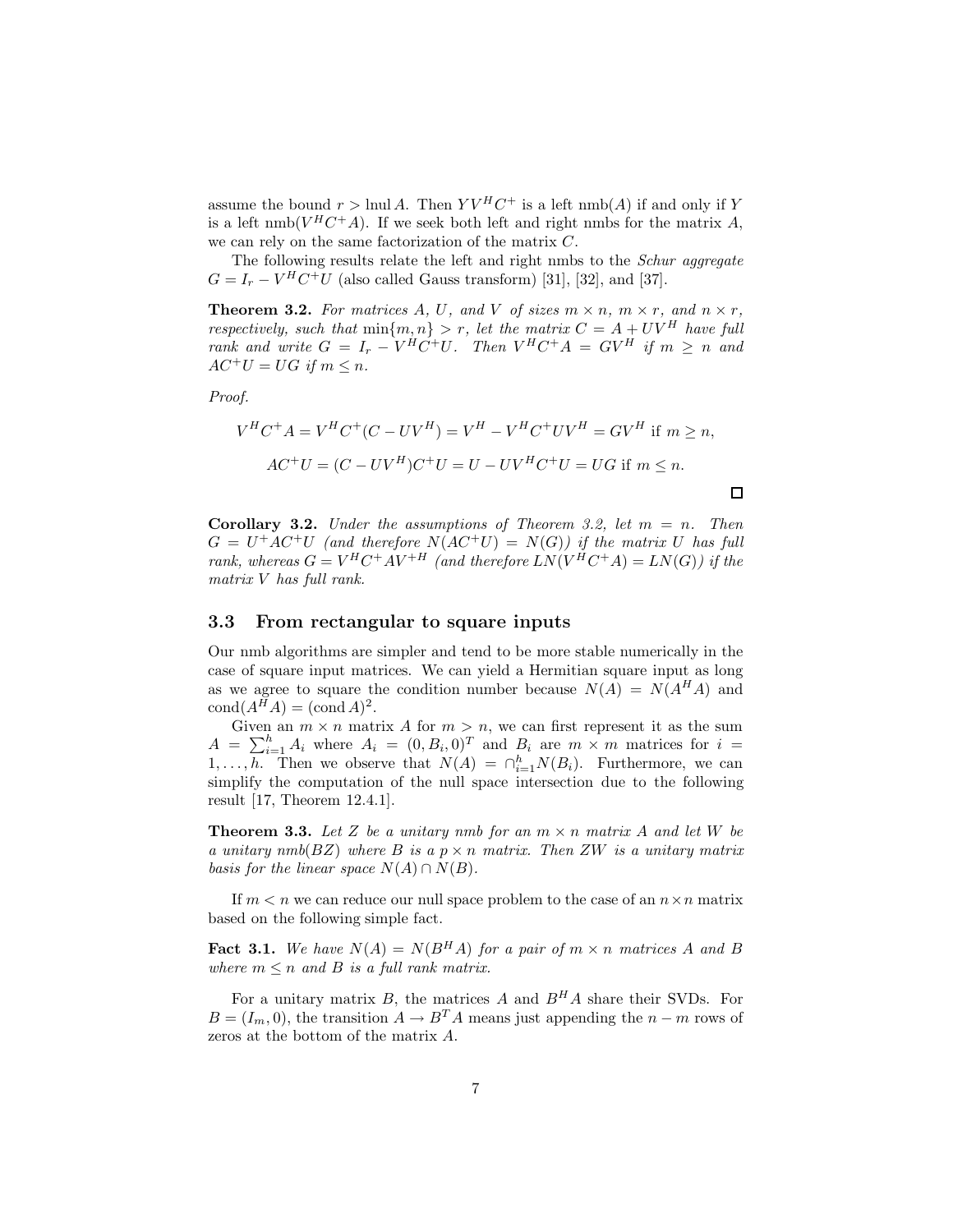## **3.4 Random APPs**

We begin with a basic lemma and then recall some results from [34], [35] that show the power of random APPs.

**Lemma 3.1.** *[13]* (*cf. also [42], [51]). For a finite set*  $\Delta$  *of cardinality*  $|\Delta|$ *, let a polynomial in* m *variables have total degree* d*, let it not vanish identically on the set*  $\Delta^m$ , and let the values of its variables be randomly sampled from the set ∆*. Then the polynomial vanishes with a probability of at most* d/|∆|*.*

**Theorem 3.4.** For positive integers m and  $n \leq m$ , a finite set  $\Delta$  of cardinality  $|\Delta|$  *in a ring* ℝ *and four matrices*  $A \in \mathbb{R}^{m \times n}$  *of a rank*  $\rho$ *, U in*  $\Delta^{r \times m}$ , V *in*  $\Delta^{r \times n}$ *, and*  $C = A + UV^T$ *, we have* 

- a) rank  $C \leq r + \rho$ ,
- b) rank  $C = n$  *with a probability of at least*  $1 \frac{2r}{|\Delta|}$  *if*  $r + \rho \geq n$  *and either the entries of both matrices* U *and* V *have been randomly sampled from the set*  $\Delta$  *or*  $U = V$  *and the entries of the matrix* U *have been randomly sampled from this set,*
- c) rank  $C = n$  *with a probability of at least*  $1 \frac{r}{|\Delta|}$  *if*  $r + \rho \geq n$ *, a fixed matrix* U (respectively V) has full rank r, and the entries of the matrix V *(respectively* U) have been randomly sampled from the set  $\Delta$ *.*

The theorem is a simple corollary of Lemma 3.1 and shows that the transition  $A \rightarrow C = A + UV^H$  is likely to fix the rank deficiency in the case of random generators U and V of rank  $r = \text{null } A$  if the cardinality  $|\Delta|$  is large enough. Next we estimate the impact of such a transition onto cond A.

**Theorem 3.5.** [34], [35]. Let  $A = S\Sigma T^H$  be the SVD of the matrix A, where S *and* T are  $n \times n$  *unitary matrices, so that*  $S^H S = T^H T = I_n$ ,  $\Sigma = \text{diag}(\Sigma_A, 0_r)$ *is an*  $n \times n$  *diagonal matrix of a rank*  $\rho = n - r$ *, and*  $\Sigma_A = \text{diag}(\sigma_j)_{i=1}^{\rho}$  *is the diagonal matrix of the positive singular values of the matrix* A*. Let* U *and* V *be*  $n \times r$  *matrices such that the*  $n \times n$  *matrix*  $C = A + UV^H$  *is nonsingular. Write* 

$$
S^{H}U = \begin{pmatrix} U_{\rho} \\ U_{r} \end{pmatrix}, T^{H}V = \begin{pmatrix} V_{\rho} \\ V_{r} \end{pmatrix}, R_{U} = \begin{pmatrix} I_{\rho} & U_{\rho} \\ 0 & U_{r} \end{pmatrix}, R_{V} = \begin{pmatrix} I_{\rho} & V_{\rho} \\ 0 & V_{r} \end{pmatrix}
$$

*where*  $U_r$  *and*  $V_r$  *are*  $r \times r$  *block submatrices. Then* 

*a)*  $C = SR_U \text{ diag}(\Sigma_A, I_r)R_V^H T^H$  *and* 

*b)* the matrices  $R_U$ ,  $R_V$ ,  $U_r$ , and  $V_r$  are nonsingular.

**Corollary 3.3.** *Write*  $\theta = \frac{||UV^H||}{||A||}$ ,  $q = ||R_U|| ||R_V||$  *and*  $p = ||R_U^{-1}|| ||R_V^{-1}||$ , *so that*

$$
\max\{1,||U||,||V||,||U|| ||V||\} \le q \le \sqrt{(1+||U||^2)(1+||V||^2)},
$$
  

$$
1 \le p^2 \le (1+(1+||U||^2)||U_r^{-1}||^2)(1+(1+||V||^2)||V_r^{-1}||^2).
$$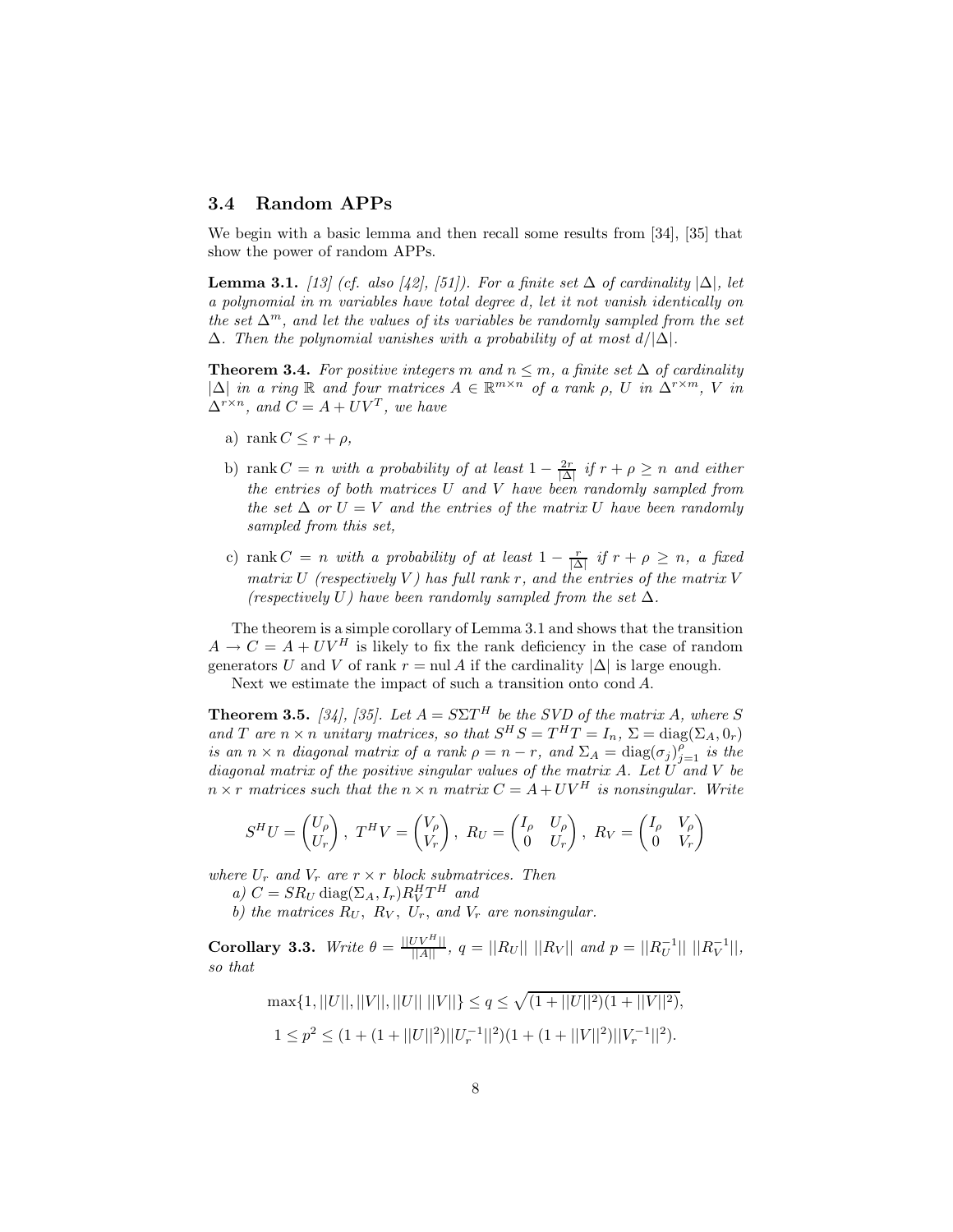*Suppose*  $\sigma_{n-r} \leq 1 \leq \sigma_1$ *. Then under the assumptions of Theorem 3.5 we have* 

*a*)  $\max\{|1-\theta|, \frac{1}{p}\}\leq \frac{||C||}{||A||} \leq \min\{1+\theta, q\},\$  $b) \frac{1}{q} \leq \sigma_{n-r} ||C^{-1}|| = ||\frac{C^{-1}||}{||A^+||} \leq p,$ c)  $\frac{1}{q} \max\{|1-\theta|, \frac{1}{p}\}\leq \frac{\text{cond}'C}{\text{cond }A}\leq p \min\{1+\theta, q\}.$ 

Clearly we can nicely bound the parameters  $\theta$  and q from above and below by properly scaling the matrices  $A, U$  and  $V$ . A little later we will argue that the upper bound p on the ratio  $\frac{||C^{-1}||}{||A^+||}$  is itself expected to be reasonably bounded on the average pair of  $U$  and  $V$ .

Now suppose A is a singular matrix,  $A + UV^H$  is its nonsingular A-modification, and both matrices  $\overrightarrow{A}$  and  $A + U\overrightarrow{V}^H$  are well conditioned. Then, clearly, the A-modification with the same APP  $UV^H$  transforms all nonsingular ill conditioned matrices  $A + E$  in a sufficiently small neighborhood of the matrix A into nonsingular well conditioned matrices  $A + E + UV^H$ . Let us supply the respective estimates.

Hereafter  $M \geq 0$  means that M is a nonnegative definite Hermitian matrix. We extend the bounds of Corollary 3.3 in the cases where  $||E||$  is small or  $C \geq 0$ and  $E \geq 0$ .

**Theorem 3.6.** *Under the assumptions of Corollary 3.3 let the matrices* C *and*  $\tilde{C} = C + E$  *be nonsingular. Write*  $\delta = ||E||$  *and*  $\delta_C = \delta ||C^{-1}||$ *. Then we have*  $|a\rangle$   $||\tilde{C}|| \leq \delta + ||C||$ ,

*b)* if  $\delta_C < 1$ , then  $||\tilde{C}^{-1}|| \le \frac{||C^{-1}||}{1-\delta_C}$ , so that cond  $\tilde{C} \leq \frac{\text{cond } C + \delta}{1 - \delta_C}$ , *c)* if  $C \ge 0$  and  $E \ge 0$ , then  $||\tilde{C}^{-1}|| \le ||C^{-1}||$ , so that  $\operatorname{cond} \tilde{C} \leq (1 + \frac{\delta}{\|C\|}) \operatorname{cond} C.$ 

Now recall that a number of theoretical results (cf. [14], [45], [46], [48]) and huge empirical evidence show that random matrices tend to be well conditioned under the customary probability distributions. It follows that the upper bound  $p = ||R_U^{-1}|| \, ||R_V^{-1}||$  on the ratio  $\frac{||A^{-1}||}{||C^{-1}||}$  is likely to be reasonable for random matrices  $U_r$  and  $V_r$ . The matrices  $S^H U$  and  $T^H V$  and consequently their blocks  $U_r$  and  $V_r$  can be viewed as random as long as we generate the matrices U and V independently of the matrices S and T (of the singular vectors of the matrix A) and use some randomization, even with a smaller number of random parameters.

These weak requirements seem to be met routinely. The paper [34] reports the results of extensive tests, performed for a variety of ill conditioned matrices A, where the randomness of the matrices  $U$  and  $V$  was restricted by various patterns of sparseness and structure. In these tests the resulting weakly random APPs  $UV<sup>H</sup>$  regularly remained effective preconditioners.

In particular, this was the case for the sparse and structured generators and Hermitian APPs in Example 3.1 below (cf. [34, Example 4.6], [35, Example 6]), even where these APPs were further restricted to the primitive case in which  $P = I$ ,  $T_i = c_i I$  for all i, and random parameters  $c_i$  were sampled from the set  $\{-2, -1, 1, 2\}$  with the subsequent normalization of the APP  $UU^T$  by scaling.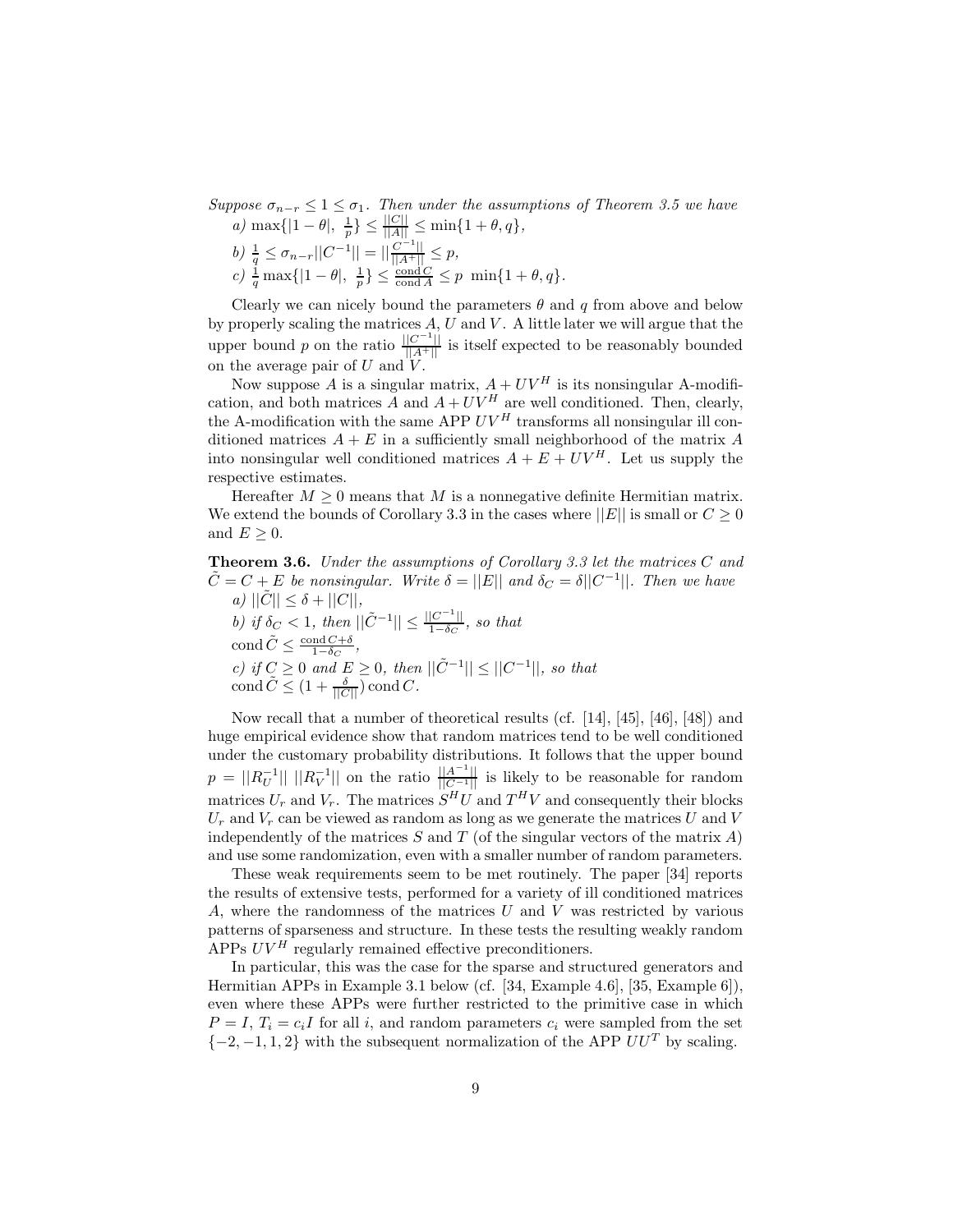**Example 3.1. Structured and sparse Hermitian APPs.** Let  $k, n_1, \ldots, n_k$ *be positive integers (fixed or random) such that*  $kr+n_1+\cdots+n_k = n$ *. For*  $i = 1$ *,*  $\dots, k$ , let  $0_{r,n_i}$  denote the  $r \times n_i$  matrices filled with zeros and let  $T_i$  denote some r × r *(fixed or random) structured or sparse well conditioned matrices, e.g., the matrices of the discrete Fourier, sign or cosine transforms, matrices with a fixed displacement structure (e.g., Toeplitz, triangular Toeplitz, circulant, Hankel, or Cauchy matrices), sparse matrices with fixed patterns of sparseness, or in the simplest case just the scaled identity matrices*  $c_iI_r$  *(cf. [10], [11], [24], [30], [38], and the bibliography therein). Let*  $U = P(T_1, 0_{r,n_1}, \ldots, T_k, 0_{r,n_k})^T$ . Choose an  $n \times n$  permutation matrix P (in the simplest case let  $P = I$ ) and define the APP  $UU^H$ .

**Remark 3.1.** *Assume an* n × n *matrix* A *and an* n × n *weakly random APP*  $P$  *of a rank*  $r < n$  *such that the ratio*  $\frac{\|A\|}{\|P\|}$  *is neither large nor small. Define the matrix*  $C = A + P$ *. Then according to the above study and extensive tests in [34],* cond *C is likely to have the order*  $\frac{\sigma_1(A)}{\sigma_{n-r}(A)}$ . In particular if in Example *1.1 the vector* **b** *is random and independent of the SVD of the matrix* A *and if the scaled ratio*  $\frac{\|\mathbf{b}\|}{\|A\|}$  *is neither large nor small, then the condition number of the matrix*  $M = (-\mathbf{b}, A)$  *is likely to be of the order of*  $\frac{\sigma_1(A)}{\sigma_{n-1}(A)}$ *.* 

**Lemma 3.2.** *Let*  $C = A + UV^H$  *where the matrices*  $A, C, V$ *, and*  $U$  *have sizes*  $m \times n$ ,  $m \times n$ ,  $n \times r$ , and  $m \times r$ , respectively,  $U \neq 0$ ,  $m \geq n > r > 0$ ,  $\rho = \text{rank } A$ ,  $n \leq r + \rho \leq m$ , and the entries of the matrix U have been sampled at random *from a finite set* ∆*. Then*

*a) the matrix equation* CY = U *has a solution* Y *with a probability of at*  $most \frac{r}{|\Delta|}$  *and* 

*b*) the matrix C is rank deficient with a probability of at most  $\frac{2r}{|\Delta|}$ .

*Proof.* a) Clearly, the matrix A has an  $m \times \rho$  submatrix  $A_{\rho}$  of the full rank *ρ*. The equation  $CY = (A + UV^H)Y = U$  implies that  $AY = U(I_r - V^H Y)$ . Therefore the set  $((\text{range } A) \cap \text{range } U) - \{0\}$  is not empty, and so the matrix  $(A_{\rho}, U)$  is rank deficient. Since  $\rho + r \leq m$ , it follows that the matrix U is rank deficient. Lemma 3.1 implies, however, that the determinant of any  $r \times r$ submatrix of this matrix vanishes with a probability of at most  $\frac{r}{|\Delta|}$ , and so part a) follows.

b) Consider the entries of the matrix  $C = A + UV^H$  as bilinear functions in the entries of the matrices U and V. Then, since  $\rho + r \geq n$ , the matrix C has full rank n. Let  $C_n = C_n(U, V)$  denote its  $n \times n$  submatrix that has full rank n. Then det  $C_n$  is a nonvanishing polynomial of the total degree of at most  $2r$ in the entries of the matrices  $U$  and  $V$ . This polynomial vanishes where the matrix  $C$  is rank deficient. Now part b) follows from Lemma 3.1. 口

#### **3.5 Perturbation and error estimates**

Next we assume computations in the field of real numbers and recall some estimates for the errors and perturbations (cf. [26] and [49, page 447] on the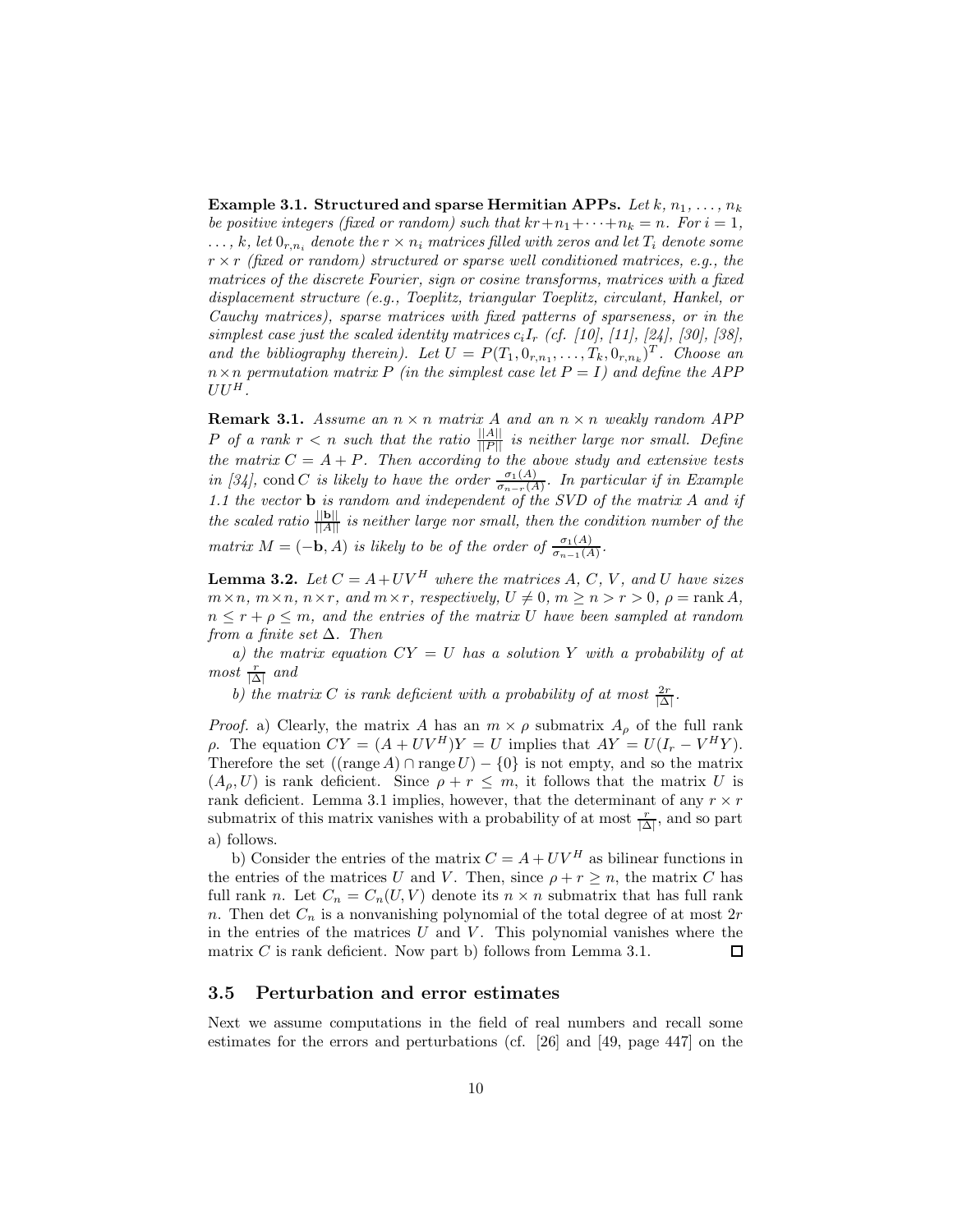extension to computations in the complex field). We list the estimates for the general rectangular input, but in view of Section 3.2 the reader may focus just on the simpler estimates for the square inputs and omit the respective results on the least squares computations.

Hereafter  $fl(W) = fl_u(W)$  denotes the result of floating point computation of the matrix or vector  $W$  by a fixed algorithm assuming the unit roundoff  $u$ (also called machine epsilon), and we write  $\gamma_n = \frac{nu}{1-nu}$ .

For a matrix  $A = (a_{ij})_{ij}$  we write  $|A| = (|a_{ij}|)_{ij}$ , so that  $A \ge 0$  if  $A = |A|$ . We recall that  $||A||_l = || |A|| ||_l$  for  $l = 1, \infty, F$  and  $||A|| \leq B \rightarrow ||A|| \leq ||B||.$ 

**Theorem 3.7.** *(Cf. [18, Section 3.5].) For a pair of*  $n \times n$  *matrices* A *and* B and a vector **v** of dimension n, we have  $||fl(Av) - Av||_l \leq \gamma_n ||A||_l ||v||_l$ ,  $l = 1, ∞$ *, and*  $||fl(AB) - AB||_l ≤ γ_n||A||_l||B||_l$ ,  $l = 1, 2, F$ *, assuming classical matrix multiplication.*

The following basic perturbation estimate enables standard extension of the backward error bounds to relative error bounds for the computed solution or least-squares solution of a linear system of equations. This bound is behind most of the error estimates in this subsection.

**Theorem 3.8.** *(Cf. [18, Section 7.1, page 121].) Let*  $A$ **x** = **v** *and*  $(A +$  $\Delta(A)$ ) $\tilde{\mathbf{x}} = \mathbf{v} + \Delta(\mathbf{v})$  *for a pair of nonsigular matrices* A *and*  $A + \Delta(A)$  *and two vectors* **v** *and*  $\Delta$ (**v**) *such that*  $||\Delta(A)||_l \leq \epsilon ||A||_l$ ,  $||\Delta(\mathbf{v})||_l \leq \epsilon ||\mathbf{v}||_l$  *for*  $l = 1, 2, \infty$  and  $\epsilon$  cond<sub>l</sub>  $A < 1$ . Then  $\frac{||(\tilde{\mathbf{x}} - \mathbf{x})||_l}{||\tilde{\mathbf{x}}||_l} \leq 2\epsilon \frac{\text{cond}_l A}{1 - \epsilon \text{cond}_l A}$ .

We also recall some error estimates for the floating point comutation of the solutions and least-squares solutions to linear sytems of equations, which are more favorable in the former case of square input matrices.

**Theorem 3.9.** *(Cf. [18, Theorem 8.5], [43, Section 3.4.2, equation (4.5)].)* For an  $n \times n$  *nonsingular triangular matrix* T, let the floating point solution  $\tilde{\mathbf{x}} = fl(\mathbf{x})$  *to the linear system*  $T\mathbf{x} = \mathbf{v}$  *be computed by means of substitution* with any ordering (in  $n^2$  *flops).* Then  $(T + \Delta(T))\tilde{\mathbf{x}} = \mathbf{v}$ ,  $|\Delta(T)| \leq \gamma_n |T|$ *. Furthermore we have*  $\frac{||\tilde{\mathbf{x}} - \mathbf{x}||_l}{||\tilde{\mathbf{x}}||_l} \leq 1.12nu \, \text{cond}_l T$  *for*  $l = 1, \infty, F$ .

**Theorem 3.10.** *(Cf. [18, Theorems 9.3 and 9.4], [43, Theorem 3.4.9].)*

*a) Suppose Gaussian elimination (with or without pivoting) applied to an*  $m \times n$  *matrix* A *runs to completion (by using*  $(m - n/3)n^2 + O(mn)$  *flops)* and outputs triangular factors  $\tilde{L}$  of size  $m \times n$  and  $\tilde{U}$  of size  $n \times n$ . Then  $\tilde{L}\tilde{U} = A + \Delta(A), |\Delta(A)| \leq \gamma_n |\tilde{L}| |\tilde{U}|.$ 

*b)* If  $m = n$  and the computation produces floating point solution  $\tilde{\mathbf{x}} = fl(\mathbf{x})$ *to a linear system*  $A$ **x** = **v***, then*  $(A + \Delta(A))\tilde{\mathbf{x}} = \mathbf{v}$ *,*  $|\Delta(A)| \leq 3\gamma_n|\tilde{L}| |\tilde{U}|$ *.*  $Furthermore$   $\frac{||A(\mathbf{x}-\mathbf{x})||_l}{||\mathbf{x}||_l} \leq 1.12(3+1.12nu)nu||L||_l||U||_l$  *for*  $l = 1, \infty, F$ .

For Gaussian elimination with rook and complete pivoting (which use about  $2n^2$  to  $\frac{1}{3}n^3$  comparisons) the growth factor  $g(A) = \frac{||L|| ||U|| ||\tilde{L}}{||A||_{L}}$  is bounded by functions in  $n$  that grow not very rapidly. Even with partial pivoting (which uses  $(n-1)n/2$  comparisons) we always have  $||L||_l \leq 1$ , whereas according to empirical evidence the norm  $||U||_l$  usually has order 10 [17, page 116].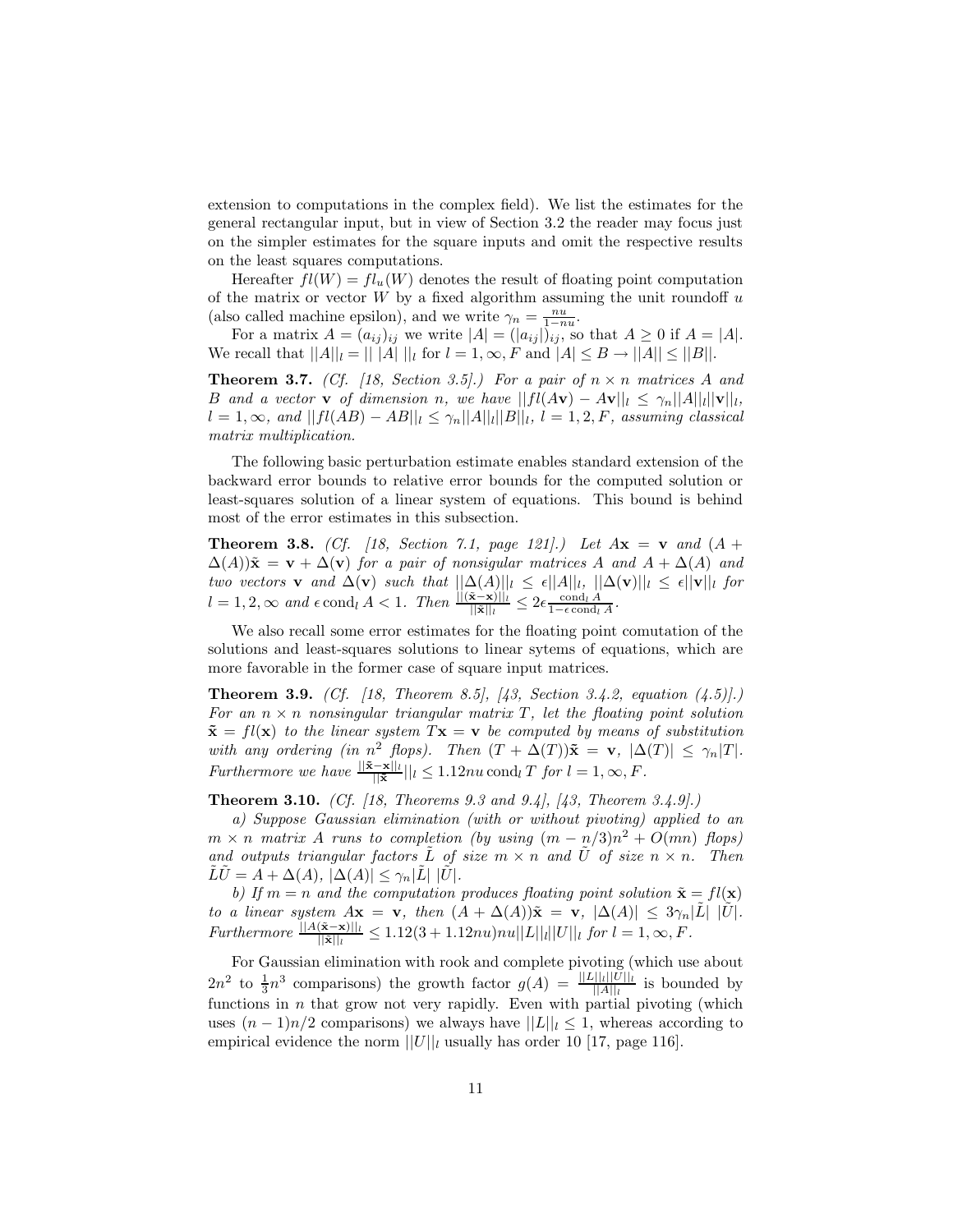**Theorem 3.11.** *(Cf. [18, Theorems 10.3, 10.5, and 10.6].)*

*a) Suppose Cholesky factorization applied to a real symmetric and positive definite*  $n \times n$  *matrix*  $\vec{A} = (a_{ij})_{i,j=1}^n$  *runs to completion (by using*  $\frac{1}{3}n^3 + O(n^2)$ ) *flops)* and outputs  $n \times n$  *triangular factor*  $\tilde{R}$ *. Then*  $\tilde{R}\tilde{R}^T = A + \Delta(A)$  *where*  $|\Delta(A)| \leq \gamma_{n+1} |R^T| |\dot{R}|.$ 

*b)* If the computation is extended to produce floating point solution  $\tilde{\mathbf{x}} = f l(\mathbf{x})$ *to a linear system*  $A$ **x** = **v***, then*  $(A + \Delta(A))\tilde{\mathbf{x}} = \mathbf{v}$ *,*  $|\Delta(A)| \leq \gamma_{3n+1} |\tilde{R}^{T}| |\tilde{R}|$  *and*  $|\Delta(A)| \leq \frac{\gamma_{n+1}}{1-\gamma_{n+1}} \sum_{i=1}^n a_{ii}$ . Furthermore

$$
\frac{||D(\mathbf{\tilde{x}} - \mathbf{x})||}{||D\mathbf{x}||} \le \frac{\epsilon \operatorname{cond} H}{1 - \epsilon \operatorname{cond} H}
$$

 $where D<sup>2</sup> = diag(a_{ii})<sub>i</sub>, A = DHD, \epsilon = n\frac{\gamma_{3n+1}}{1-\gamma_{n+1}}, and \epsilon \text{cond } H < 1.$ 

**Theorem 3.12.** *a) Suppose the Householder QR algorithm applied numerically* with rounding to a nonsingular  $m \times n$  matrix  $A = (\mathbf{a}_j)_{i=1}^n$ ,  $m \geq n$  (performs  $2(m - \frac{n}{3})n^2 + O(mn)$  *flops and) outputs*  $m \times n$  *trapezoidal factor*  $\tilde{R} = fl(R)$ *. Then there exists an*  $m \times m$  *unitary matrix* Q *such that*  $Q\tilde{R} = A + \Delta_1(A)$  *where*  $\Delta_1(A) = (\Delta(\mathbf{a}_j))_{j=1}^n$  and  $||\Delta(\mathbf{a}_j)|| \leq \gamma_{cn^2} ||\mathbf{a}_j||$  for  $j = 1, \ldots, n$  and a scalar c *(cf. [18, Theorem 19.4]).*

*b) If the latter computations with rounding are extended to computing floating point least squares solution*  $\tilde{\mathbf{x}} = fl(\mathbf{x})$  *to a linear system*  $A\mathbf{x} = \mathbf{v}$ *, then this is the exact least squares solution to the linear system*  $(A + \Delta(A))\tilde{\mathbf{x}} = \mathbf{v} + \Delta(\mathbf{v})$  *where*  $||\Delta(\mathbf{v})|| \leq \gamma_{cn^2} ||\mathbf{v}||$  and  $||\Delta(\mathbf{a})_j|| \leq \gamma_{cn^2} ||\mathbf{a}_j||$  for  $j = 1, \ldots, n$  and a scalar c *(cf.*) *[18, Theorem 19.5]), and furthermore*

*c*)  $||\Delta(A)||_F$  ≤  $(6m - 3n + 41)nu||A||_F$  +  $O(u^2)$ ,  $||\Delta(v)||$  ≤  $(6m - 3n +$  $40\|u\| ||\mathbf{v}|| + O(u^2)$  *(cf. [22, Chapter 16]).* 

**Theorem 3.13.** *(Cf. [18, Theorem 19.13].) Suppose the Modified Gram– Schmidt QR algorithm applied to an*  $m \times n$  *matrix* A *of rank*  $n \leq m$  *(performs*)  $2mn^2 + O(mn)$  *flops and) computes with rounding the factors*  $\tilde{Q} = fl(Q)$  *of the size*  $m \times n$  *and*  $\tilde{R} = fl(R)$  *of the size*  $n \times n$ *. Then there exists a unitary matrix* Q *and scalar parameters* c1*,* c2*,* c3*, and* c<sup>4</sup> *depending on* m *and* n *such that*  $\tilde{Q}\tilde{R} = A + \Delta_1(A)$  and  $Q\tilde{R} = A + \Delta_2(A)$ ,  $||\Delta_1(A)|| \leq c_1u||A||$ ,  $||Q^TQ - I|| \leq$  $c_2u \text{ cond } A + O((u \text{ cond } A)^2)$ *, and*  $||\Delta_2(\mathbf{a}_j)|| \leq c_3u||\mathbf{a}_j||$ *, j* = 1*,...,n.* 

**Theorem 3.14.** *(Cf. [18, Section 20.2, page 385].) Suppose that least-squares solution*  $\tilde{\mathbf{x}} = fl(\mathbf{x})$  *to a linear system*  $A\mathbf{x} = \mathbf{v}$  *of* m *equations with* n *unknowns is computed (in*  $2(m - n/3)n^2 + O(mn)$  *flops)* by the Householder algorithm *applied with rounding where* A *is an*  $m \times n$  *matrix* A *of full rank*  $n \leq m$ *. Then there is a constant* c *such that*

$$
||A\tilde{\mathbf{x}} - \mathbf{v}|| \le m\gamma_{cmn}|| \quad |A\mathbf{x}| + |\mathbf{v}| \quad || + (1 + m\gamma_{cmn} \text{ cond } A^T)||A\mathbf{x} - \mathbf{v}|| + O(u^2).
$$

The latter estimate is readily extended to bound the error norm

$$
||\tilde{\mathbf{x}} - \mathbf{x}|| = ||\tilde{\mathbf{x}} - A^{+}\mathbf{v}|| \le ||A^{+}|| \, ||A\tilde{\mathbf{x}} - \mathbf{v}||. \tag{3.7}
$$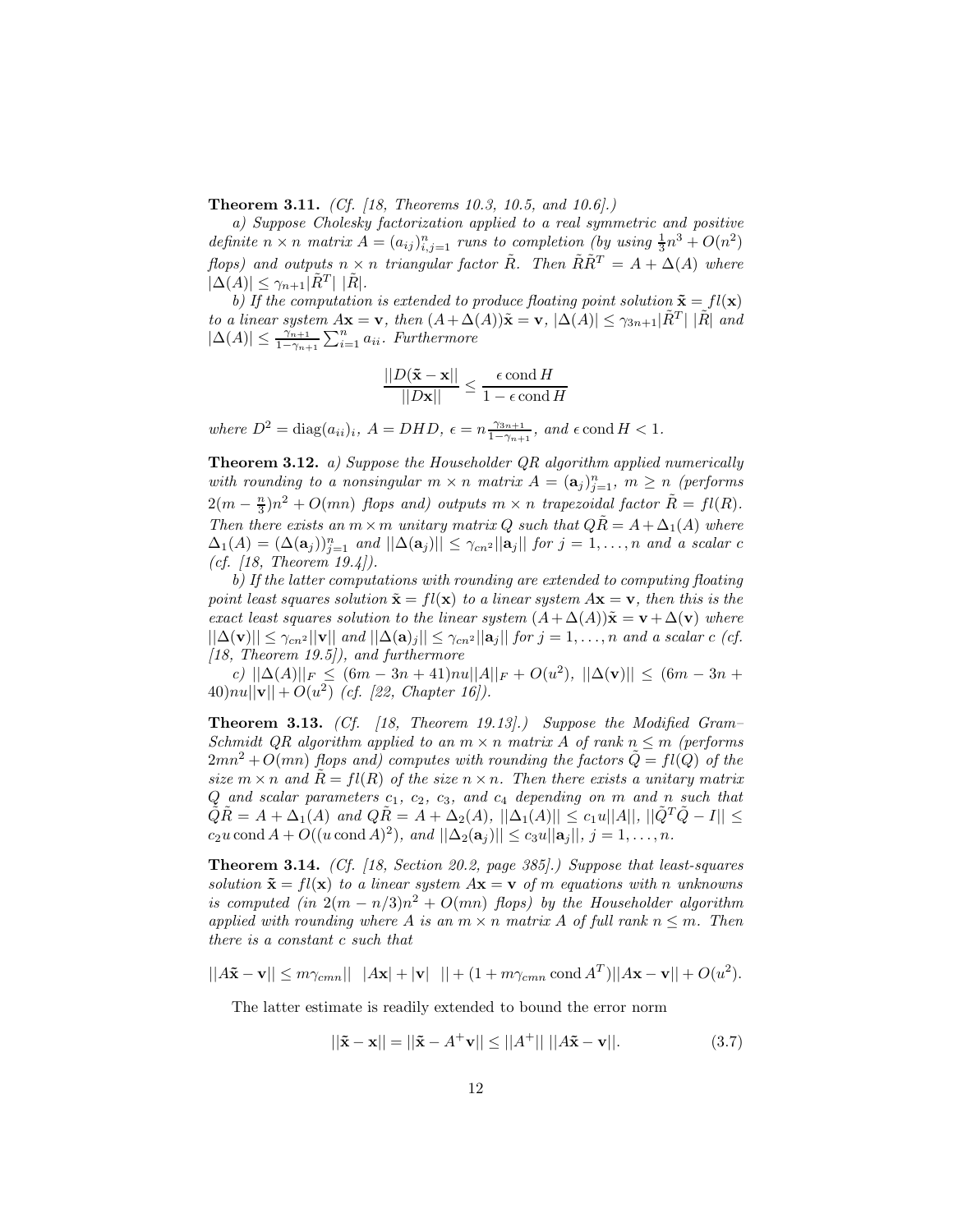In 1967 Å. Björk deduced similar estimates for the solution computed in  $2mn^2 +$  $O(mn)$  flops based on the Modified Gram-Schmidt algorithm instead of Householder's (cf. [3], [18, Section 20.3]).

By using the normal or corrected seminormal equations, one can obtain the solution in  $(m + n/3)n^2 + O(mn)$  flops within the error norm bound  $||\mathbf{\tilde{x}} - \mathbf{x}||$  of the orders

$$
c_{m,n}(\text{cond }A)^2u||\mathbf{x}||\tag{3.8}
$$

for a scalar  $c_{m,n}$  depending on m and n [18, Section 20.4] and

$$
(2n^{1/2}(c_1 + 2n + m/2)(2n^{1/2}(c_1 + n)||\mathbf{x}|| + n^{1/2}m\frac{||\mathbf{v}||}{||A||})(\text{cond }A)^3u^2 +
$$

$$
(n^{1/2}u \text{ cond } A) \ (n||\mathbf{x}|| + m \text{ cond } A \frac{||\mathbf{v} - A\mathbf{x}||}{||A||} + n^{1/2}u||\mathbf{x}||)(1 + O(u \text{ cond } A))
$$

provided  $c_1 = (6m - 3n + 40)n + O(u)$  and  $c_1n^{1/2}u$  cond  $A < 1$  (cf. [2]), respectively.

We also recall the following perturbation estimates by Wedin 1973 (cf. [18, Theorem 20.1]).

**Theorem 3.15.** *Let* **x** *and* **y** *denote the least-squares solutions to two linear systems*  $A\mathbf{x} = \mathbf{v}$  *and*  $(A + \Delta(A))\mathbf{y} = \mathbf{v}$  *where*  $||\Delta(A)|| \le \epsilon ||A||$ *, both*  $m \times n$ *matrices* A and  $A + \Delta(A)$  *have full rank*  $n \leq m$ *, and*  $\epsilon$  cond  $A < 1$ *. Then*  $\frac{||\mathbf{x} - \mathbf{y}||}{||\mathbf{x}||}$  ≤  $\frac{\epsilon \text{ cond } A}{1 - \epsilon \text{ cond } A}$  (2 + (cond A + 1)  $\frac{||\mathbf{v} - A\mathbf{x}||}{||A|| ||\mathbf{x}||}$ )*.* 

## **4 Null bases via A-preprocessing**

#### **4.1 The auxiliary least squares computations**

One of our basic steps is the computation of an  $m \times r$  least squares solution  $Y = C^+U$  to the linear matrix equation  $CY = U$  where  $C = A+UV^H$  is an  $m \times n$ matrix of full rank. There is a variety of effective numerical methods for this task [4], [17, Section 5.3], [18, Chapter 20], [22], [43, Section 4.2], but we can also simplify it by reducing it to the case where  $m = n$ ,  $C^+ = C^{-1}$  (see Section 3.3), and any method for linear systems of equations can be applied to computing the solution  $Y = C^{-1}U$  of the matrix equation  $CY = U$ . In spite of the equations cond $(C^HC) = \text{cond}(CC^H) = (\text{cond } C)^2$ , the symmetrizations  $C \to C^HC$  and  $C \rightarrow C C^{H}$  (leading to normal and corrected seminormal equations) are quite competitive for general well conditioned matrices  $C$ . ("The most widely used method for solving the full rank LS problem is the method of normal equations" [17, page 238], and "it is safe to say that the majority – a great majority – of least squares problems are solved by forming and solving the normal equations" [43, page 298].)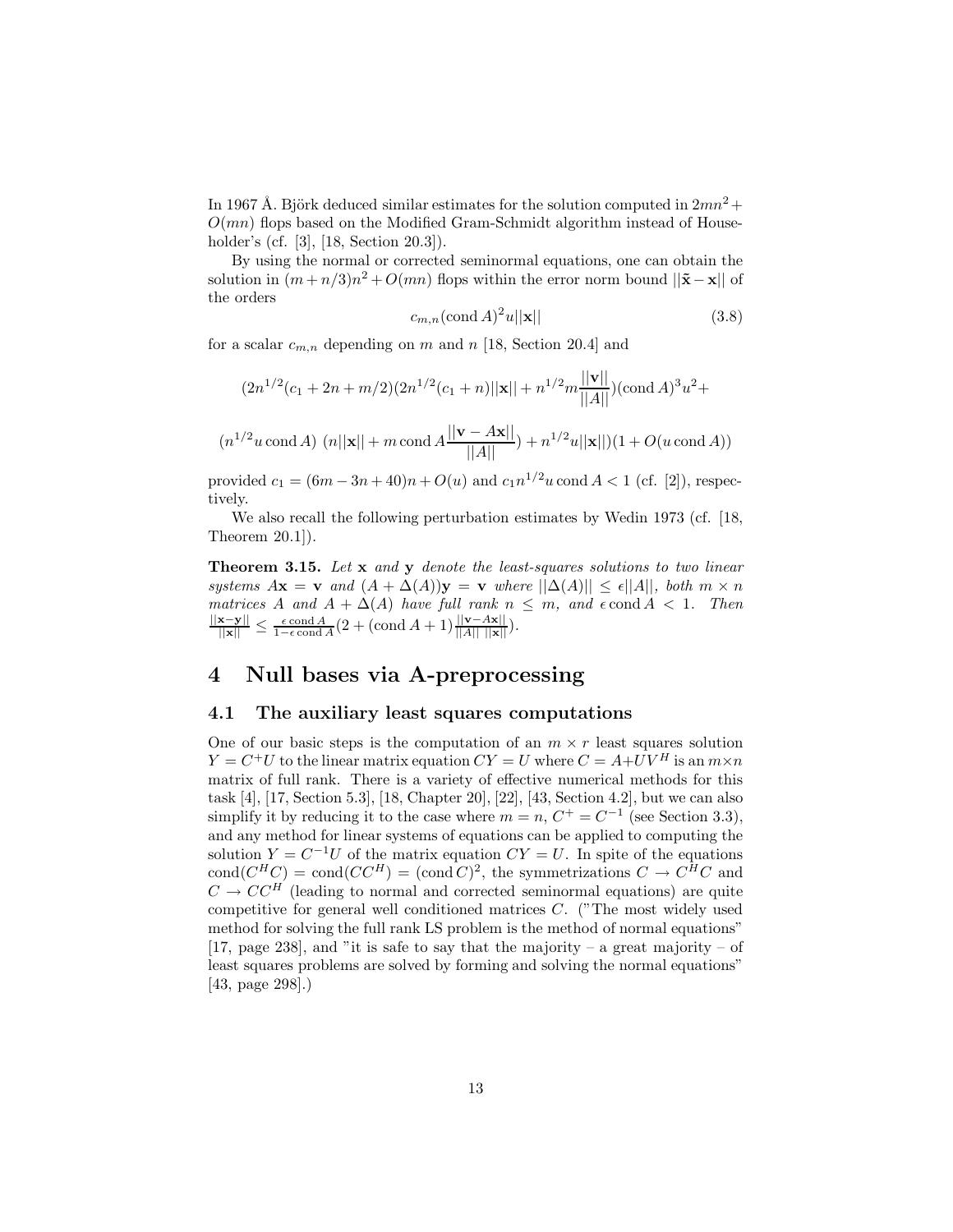#### **4.2 Error-free computations of nmbs**

We assume error-free computations in this subsection and cover the extension to numerical computations with rounding in the next subsection. We begin with a simpler case where we are given the nullity of the input matrix.

#### **Algorithm 4.1. Computing an nmb given the nullity***.*

- INPUT: *three integers* m *and* n, a small positive  $\delta$ , an  $m \times n$  matrix A, and the *integer*  $r = \text{null } A$  *where*  $m \geq n > r \geq 0$ *.*
- OUTPUT: *either FAILURE with a probability of at most*  $\delta$  *or an* nmb(A).
- INITIALIZATION: *Set*  $k \leftarrow 1$  *and fix a smaller positive integer*  $\nu$  *(say,*  $\nu = 1$  *or*  $\nu = 2$ *)* and a sufficiently large set  $\Delta$  of real or complex numbers such that  $2\nu/|\Delta| \leq \delta$ .

COMPUTATIONS:

- *1. Randomly sample from the set* ∆ *the entries of two matrices,* U *of the size*  $m \times r$  *and*  $V$  *of the size*  $n \times r$ *.*
- 2. Compute the matrix  $C \leftarrow C + UV^H$ . If this matrix C is rank defi*cient, then either output FAILURE and stop if*  $k > v$  *or otherwise set*  $k \leftarrow k+1$  *and go to Stage 1.*
- *3. Compute the matrix* C<sup>+</sup>U*. Compute and output a matrix basis for its range and stop.*

Unless it fails, the algorithm produces an nmb due to Theorem 3.1. The algorithm invokes Stage 2 at most  $\nu$  times. In each invocation, it fails with a probability of at most  $\frac{2}{|\Delta|}$  due to Theorem 3.4b for  $r = 1$ , that is, the overall probability of failure is at most  $\frac{2\nu}{|\Delta|} \leq \delta$ . This proves correctness of the algorithm.

If the nullity nul  $A$  is unknown, we can recall Theorems 3.1 and 3.4 and compute it as

i) the minimum integer r such that the matrix  $C = A + UV^H$  has full rank for some APP  $UV^H$  of rank r,

ii) the minimum integer r such that the matrix  $C = A + UV^H$  is likely to have full rank for a random APP  $UV^H$  of rank r,

iii) the rank of an APP  $UV^H$  such that the matrix  $C = A + UV^H$  has full rank and  $AC^+U = 0$ ,

iv) the rank of an APP  $UV^H$  such that the matrix  $C = A + UV^H$  has full rank and the matrix  $AC^+U\mathbf{x}$  is likely to vanish for a random vector **x**.

We can assume some initial range  $[r_-, r_+]$  for the nullity  $r = \text{null } A$  such that  $0 \leq r_{-} \leq r \leq r_{+} \leq n-1$  and  $r_{-} < r_{+}$ . Then we can generate weakly random matrices U of the size  $m \times i$  and V of the size  $n \times i$  for i changing in this range until we arrive at a matrix  $C = A + UV^H$  of full rank and such that  $AC^+U = 0$ . It remains to choose a policy of the search for the nullity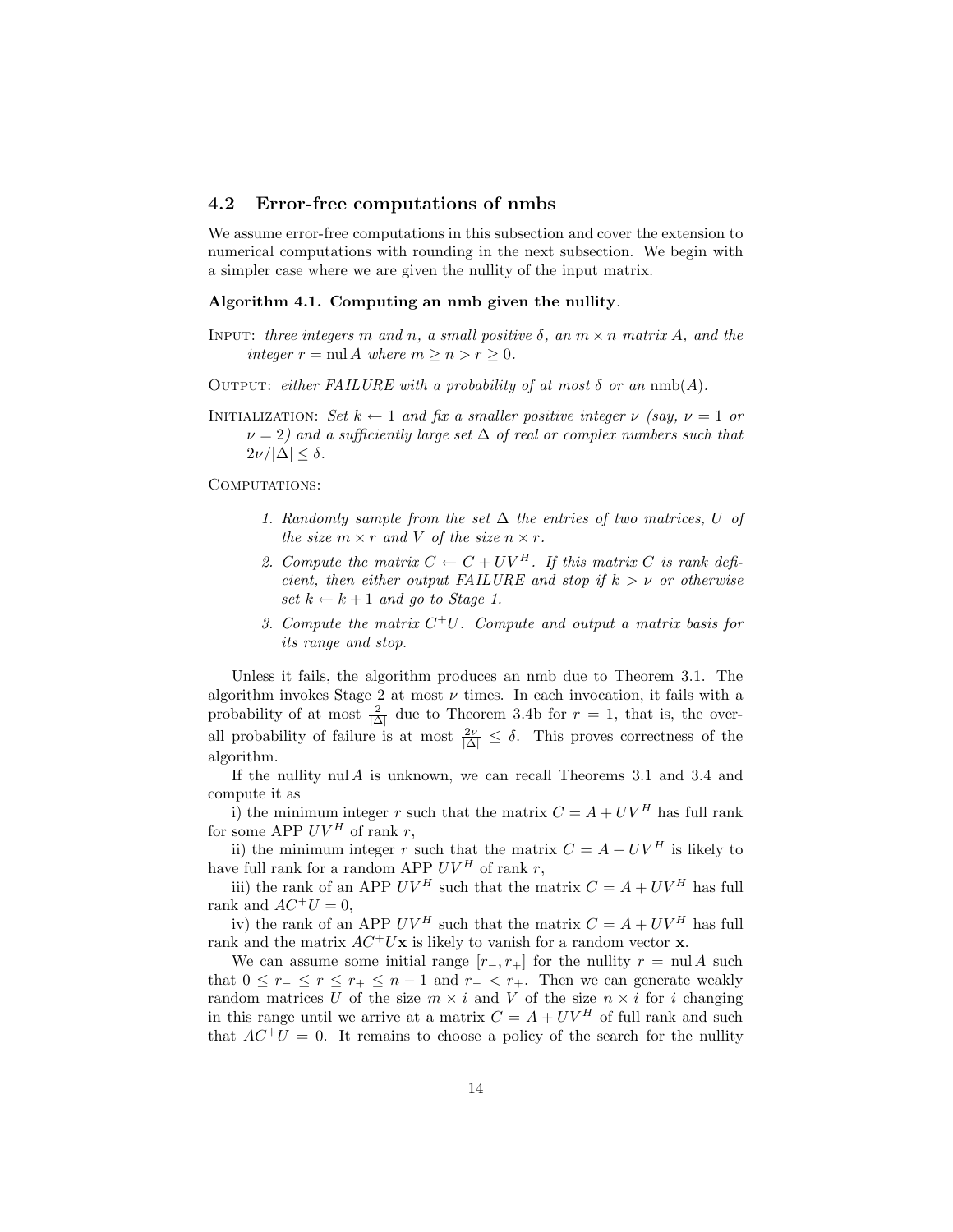$r$  in this range. We specify two algorithms that perform linear (sequential) search based on properties i) and iii) above, where we successively choose  $i =$  $r_-, r_- + 1, \ldots, r$  or  $i = r_+, r_+ - 1, \ldots, r$ , respectively (see Remark 4.2 and Algorithm 4.4 on the acceleration of the search). One can modify the algorithms by adding randomization and relying on properties ii) and iv), respectively.

Our next algorithms employ a black box Subroutine FULL·RANK that tests whether a given matrix has full rank (cf. Remark 4.6).

#### **Algorithm 4.2. An nmb via the nullity search from below.**

- INPUT: *four integers* m, n, r<sub>−</sub>, and r<sub>+</sub> such that  $m \ge n > r_+ > r_- \ge 0$ , a *small positive*  $\delta$ *, an*  $m \times n$  *matrix* A *such that*  $r_{+} \geq r = \text{null } A \geq r_{-}$ *, and Subroutine FULL*·*RANK.*
- OUTPUT: *either FAILURE with a probability of at most*  $\delta$  *or the integer*  $r =$ nul  $A$  *and an* nmb $(A)$ *.*
- $\text{INTIALIZATION:}$  *Set*  $q \leftarrow r_-\text{.}$  *Fix a sufficiently large set*  $\Delta$  *of real or complex numbers such that*  $2\frac{r_++1}{|\Delta|} \leq \delta$ *. Sample from this set the entries of weakly random matrices* U *of the size*  $m \times q$  *and* V *of the size*  $n \times q$ *. Compute the matrix*  $C = A + UV^H$ *.* (If  $r_ = 0$ *, then* U and V are the dummy empty *matrices of the sizes*  $m \times 0$  *and*  $n \times 0$ *, respectively, and*  $C = A$ *.*)

#### COMPUTATIONS:

- *1. Apply the Subroutine FULL*·*RANK to the matrix* C*.*
- *2. If the matrix* C *is rank deficient, then either output FAILURE and stop if*  $q > r_+$  *or otherwise randomly sample the entries of two vectors*  $\mathbf{u} = (u_i)_{i=1}^m$  and  $\mathbf{v} = (v_i)_{i=1}^n$  from the set  $\Delta$ *, set*  $C \leftarrow C + \mathbf{u}\mathbf{v}^H$ *,*  $U \leftarrow (U, \mathbf{u}), V \leftarrow (V, \mathbf{v})$  *(cf. Remark 4.1), and*  $q \leftarrow q+1$ *, and go to Stage 1.*
- *3. If the matrix* C *has full rank, compute the matrices* C<sup>+</sup>U *and* AC<sup>+</sup>U*.* If  $AC^+U \neq 0$ , output FAILURE. Otherwise compute and output an  $n \times r$  *matrix basis* B *for the range of the matrix*  $C^+U$ *, where*  $r \leq q$ *. (B is the*  $n \times 0$  *empty matrix if*  $r = 0$ *.) Output the integer* r *and stop.*

 $r - r_{-} + 1$  times the algorithm invokes Stage 1 and computes the matrix C. It uses  $(m+n)r$  random parameters for a general APP  $UV^H$ , but like all other our algorithms, it uses much fewer parameters for a sparse or structured APP (cf. Example 3.1).

rank  $C = \text{rank } A + r_-$  at the initialization stage with a probability of at least  $1 - 2\frac{r_+}{|\Delta|}$ , due to Theorem 3.4b for  $r = r_-$ , whereas every recomputation of the matrix C (at Stage 2) increases its rank with a probability of at least  $1 - \frac{2}{|\Delta|}$ , due to Theorem 3.4b for  $r = 1$ . This means a probability of at least  $(1 - \frac{2}{|\Delta|})^{r_+ - r_- + 1} (1 - 2\frac{r_-}{|\Delta|}) > 1 - 2\frac{r_+ + 1}{|\Delta|} \ge 1 - \delta$  that rank  $C = n$  after all updatings of the matrix  $C$ . In this case the algorithm produces correct output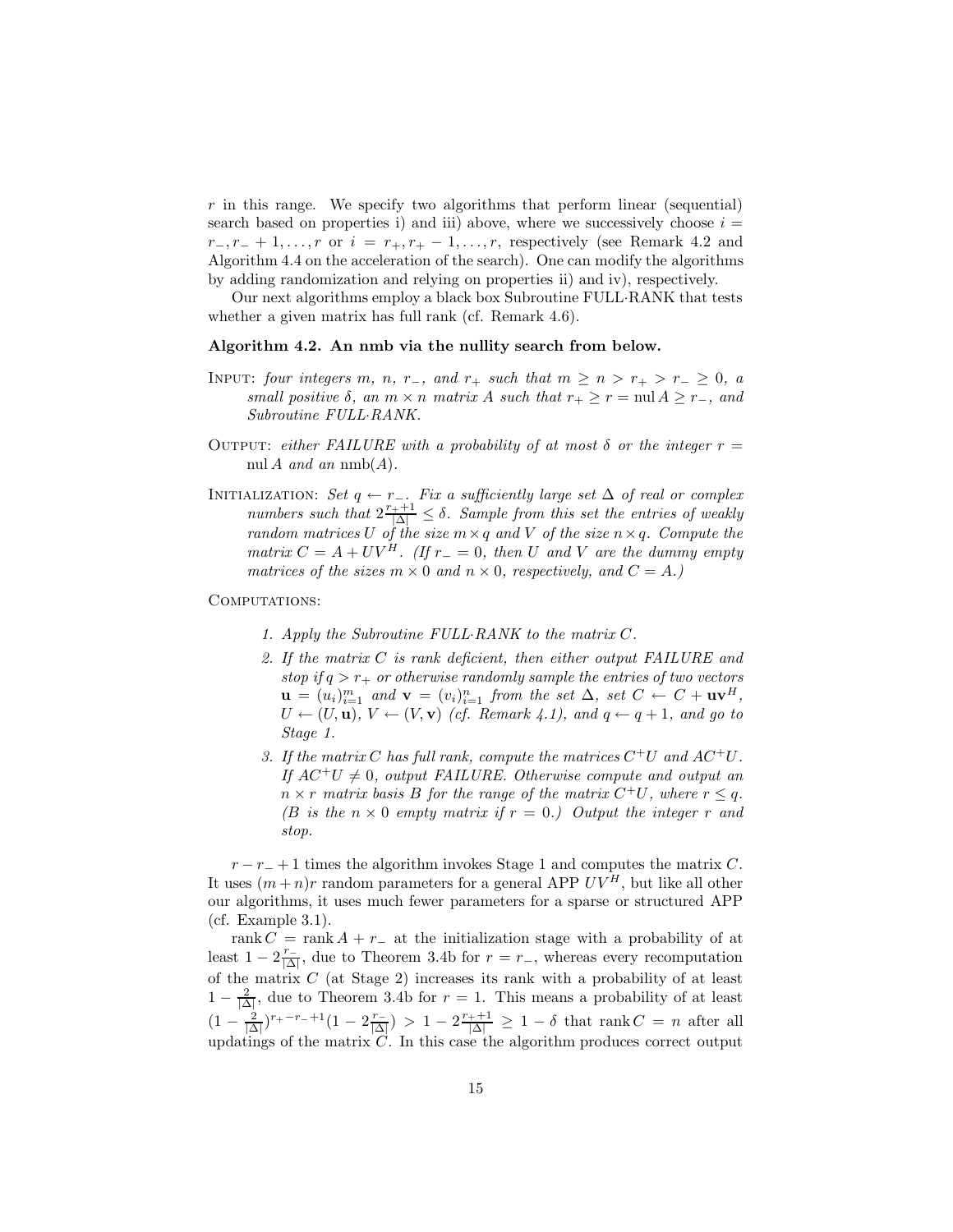in virtue of Theorem 3.1. Correctness of this output is certified at Stage 3, when we test whether  $AC^+U = 0$ . Otherwise, with a probability of at most  $\delta$ , the algorithm outputs FAILURE (and so it works as we claimed).

**Remark 4.1.** *The computation of the matrix* V *at Stage 2 can be omitted, but if*  $m \leq n$  *and the matrices* C, U *and* V *have full ranks, we can compute the matrix*  $V^H C^+$  and test whether it is a left nmb(A) by testing whether  $V^H C^+ A = 0$ . *If*  $m = n$ , we can recall Corollary 3.2 and modify Algorithm 4.2 and the latter *extension to compute both left and right nmbs by using the matrix*  $G = I_r V^H C^+ U$  instead of the matrices  $AC^+ U$  and  $V^H C^+ A$ . This remark can be *immediately extended to our next algorithms.*

Algorithm 4.2 tests property i) of the nullity nul A where  $C = A + UV^H$  and the APPs  $UV^H$  have rank recursively increasing from r<sub>−</sub>. Our next algorithm tests property iii) for the matrices  $C = A + UV^H$  where the APPs  $UV^H$  have ranks recursively decreasing from  $r_{+}$ .

#### **Algorithm 4.3. An nmb via the nullity search from above.**

Input *and* Output *as in Algorithm 4.2.*

INITIALIZATION: *Set*  $q$  ←  $r_+$ *. Fix a sufficiently large set*  $\Delta$  *of real or complex numbers such that*  $\frac{4r_+ - 2r_-}{|\Delta|} \leq \delta$ *. Sample from this set the entries of (weakly)* random matrices U of size  $m \times q$  and V of size  $n \times q$  and compute *the matrix*  $C = A + UV^H$ .

#### COMPUTATIONS:

- *1. Apply Subroutine FULL*·*RANK to the matrix* C*. If the matrix is rank deficient, output FAILURE and stop. Otherwise compute the matrices*  $C^+U$  *and*  $AC^+U$ *.*
- 2. If  $AC^+U = 0$ , compute and output an  $n \times r$  matrix basis B for the *range of the matrix*  $C^+U$ *, output the integer r, and stop. (B is the*  $n \times 0$  *empty matrix if*  $r = 0$ *.*)
- *3. Otherwise if*  $q = r_−$ *, output FAILURE and stop. If*  $q > r_−$ *, update the matrices* U *and* V *by removing their last columns* **u** *and* **v***, respectively. Update the matrix* C *by setting*  $C \leftarrow C - \mathbf{u} \mathbf{v}^H$ *, set*  $q \leftarrow q - 1$ *, and go to Stage 1.*

The algorithm uses  $(m+n)r_+$  random parameters.  $r_+ - r + 1$  times it invokes Stage 1 and thus  $r_{+} - r$  times updates the matrix C.

Unless it fails, the algorithm computes correct output due to Theorem 3.1. With a probability of at least  $1 - \frac{2r_+}{|\Delta|}$  the initialization produces a matrix C of full rank n, due to Theorem 3.4b for  $r = r_{+}$ . With every update of the matrix C at Stage 3 its rank decreases with a probability of at least  $\frac{2}{|\Delta|}$ , due to Theorem 3.4b for  $r = 1$ . This means a probability of at least  $(1 - \frac{2}{|\Delta|})^{r_+ - r_-}$ that the rank decreases in each of the  $r_{+} - r$  updatings. Therefore the algorithm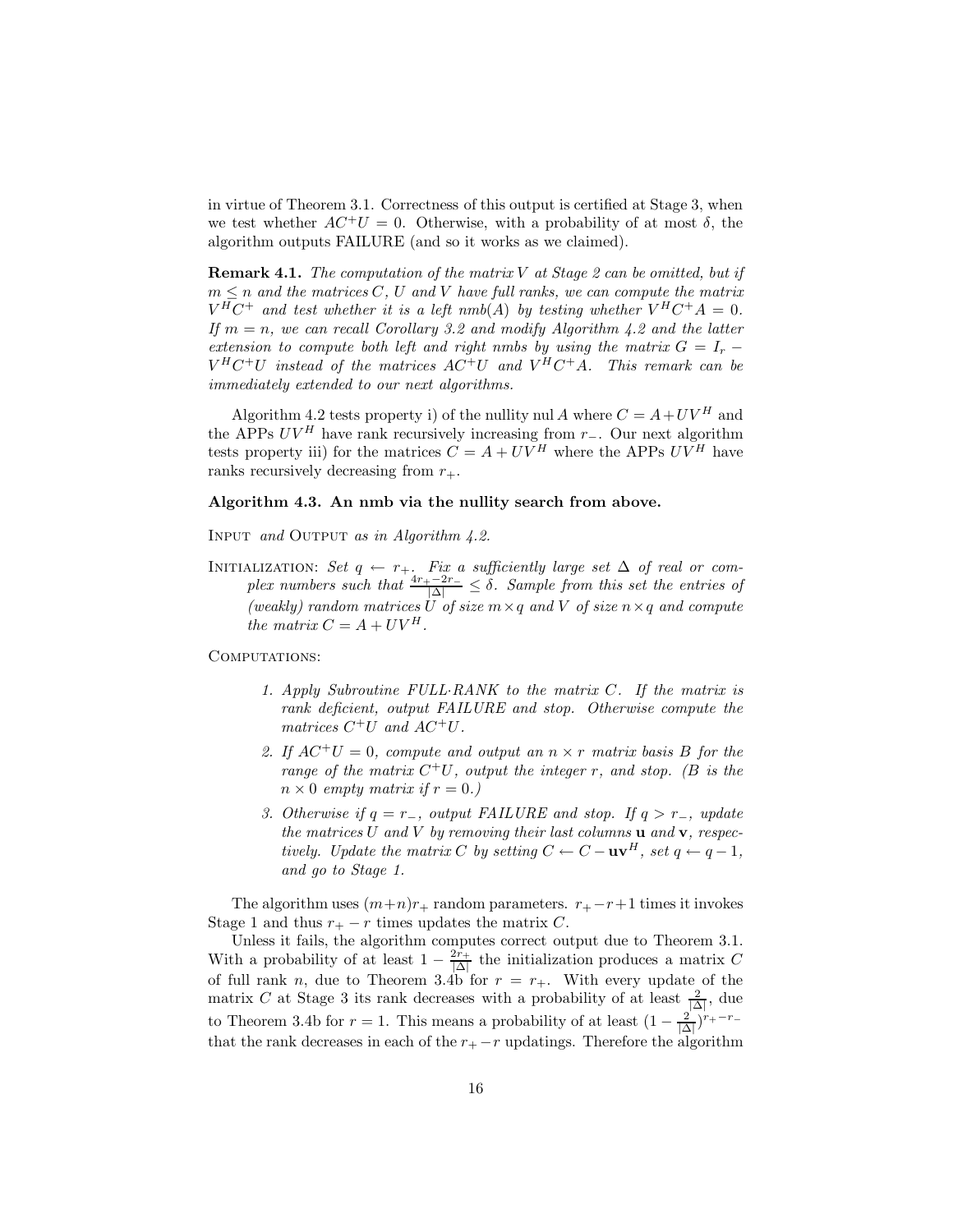produces correct output with a probability of at least  $(1 - \frac{2}{|\Delta|})^{r_+ - r} (1 - 2\frac{r_+}{|\Delta|}) >$  $1-2\frac{2r_+-r_-}{|\Delta|}$  ≥ 1 − δ. (Correctness is certified at Stage 2 when we test whether  $AC^{+}U = 0$ .) Otherwise the algorithm outputs FAILURE (and so it works as we claimed). The algorithm outputs FAILURE only if it encounters a rank deficient matrix  $C$ , but the algorithm is likely to avoid dealing with rank deficient matrices at all where the cardinality  $|\Delta|$  is large. The latter property also holds for our next algorithm.

**Remark 4.2.** *Both Algorithms 4.2 and 4.3 compute the nullity by means of the linear (sequential) search in the range*  $[r_-, r_+]$  *based on properties i)–iv) of the nullity. We can achieve acceleration by applying binary search. Furthermore whenever we update the matrix* C *by adding a matrix of a rank* h*, we only need* O(mnh) *flops to update also the inverse* C−<sup>1</sup> *(by applying the Sherman–- Morrison–Woodbury formula [17, page 50]) as well as the QR factorization of the matrix* C *[17, Section 12.5.1]. Our next algorithm, based on Corollary 3.1, demonstrates yet another acceleration technique: it applies aggregation to compute the nullity and an*  $nmb(A)$ *.* 

**Algorithm 4.4. An nmb via aggregation** *(see Remark 4.3).*

Input**,** Output*,* Initialization *and Stages 1 and 2 of* Computations *are as in Algorithm 4.3, except that the* Input *includes an additional positive*  $\alpha$  *tolerance*  $\delta$  *and at the* INITIALIZATION *we require that*  $2\frac{r_+}{|\Delta|} \leq \delta - \delta$ .

COMPUTATIONS:

*3. Otherwise observe that* <sup>r</sup><sup>−</sup> <sup>≤</sup> nul(AC<sup>+</sup>U) < q *and apply the algorithm to the*  $m \times q$  matrix  $AC^+U$ , allowing FAILURE with a probability of at *most*  $\delta$ *. Unless the algorithm fails, it outputs an nmb* $(AC^+U)$  *(of the size* q × r*). Write* X *to denote this nmb, output the integer* r*, compute and output an*  $n \times r$  *matrix*  $C^+UX$  *(being an nmb(A)), and stop.* 

Correctness of the algorithm follows from Corollary 3.1.

**Remark 4.3.** *Unless*  $AC^+U = 0$  *at Stage 2, the latter algorithm is a new instance in the general class of* aggregation methods*. They successively a) aggregate an input*  $\mathbb{I}$  *into an input*  $\mathbb{I}_1$  *of a smaller size, b) compute the solution*  $Y_1$ *for a given task, but for the aggregated input*  $\mathbb{I}_1$ *, and c) disaggregate the aggregated solution*  $Y_1$  *producing the solution* Y *for the original input* I*. At Stage b) one can recursively reapply aggregation. For examples recall Schur Aggregation in [31], [32], and [37], the hierarchial aggregation processes in [25], which in the 1980s served as the springboard for Algebraic Multigrid, and trilinear aggregating in [19], [20], [23], [28]. In our case*  $\mathbb{I} = A$ ,  $\mathbb{I}_1 = AC^+U$ ,  $Y_1 = X$ , and  $Y = C^+UX$ , and we call this technique the Null Aggregation. If  $m = n$ , we can *choose*  $\mathbb{I}_1 = G = I_r - V^H C^+ U$  *(cf. Remark 4.1).* 

**Remark 4.4.** *Computing the residual matrix*  $AC^+U$  *takes*  $(2n - 1)mr$  *flops if we are given the matrix*  $C^+U$ *, but if*  $m = n > 2r$  *(so that*  $C^+ = C^{-1}$ *), we have*  $U(V^{\text{H}}C^{-1}U - I_r) = -AC^{-1}U$ , and so we can compute just the matrix  $G = V^H C^{-1} U - I_r$  by using  $2(2r - 1)nr + r$  flops.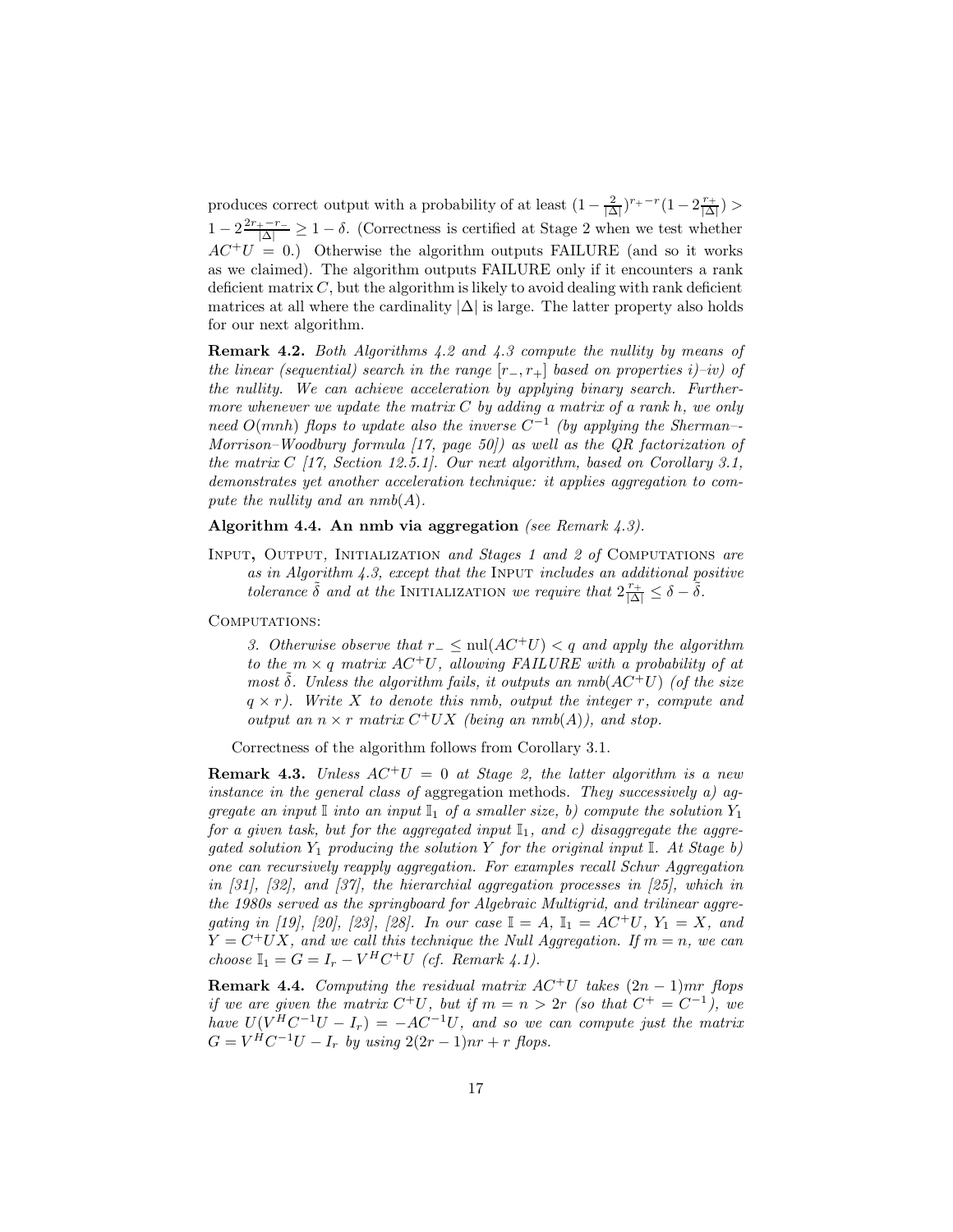**Remark 4.5.** *To compute a single null vector, rather than a null basis, we can fix a vector* **c** *and compute the vector*  $C^+U$ **c** *instead of the matrix*  $C^+U$  *in Algorithms 4.1–4.4, and similarly we can simplify Stage 3 of Algorithm 4.4.*

**Remark 4.6.** *We can modify Algorithms 4.2–4.4 as follows. Test whether the matrix* C is rank deficient implicitly, by trying to compute the matrix  $C^+U$ . If *the computation fails, then the matrix* C *is definitely rank deficient. Otherwise it is likely to have full rank if*  $m = n$  *and if the set*  $\Delta$  *has large cardinality (cf. Lemma 3.2). Thus it is plausible (although unlikely for* m = n *and large values* |∆|*) that skipping our applications of the Subroutine FULL*·*RANK could imply that the matrix*  $C^+U$  *defines only a submatrix* Y *of an nmb* $(A)$ *, but we can readily detect this deficiency and repair it. We would just extend the nmb* by applying the same algorithms to the matrix  $\begin{pmatrix} A \ Y^H \end{pmatrix}$  . *We also recall that the Subroutine FULL*·*RANK is used in Algorithms 4.3 and 4.4 only as a stopping criterion at Stage 1.*

## **4.3 Numerical computation of nmbs: our initial comments**

Suppose our algorithms have been performed numerically, with rounding errors. Let  $\text{nmb}(A) + E$  denote the output matrix, so that E denotes the error matrix. Then typically  $A(C^+U + E) \neq 0$  and the computed matrix  $\tilde{C} = \text{fl}(A + UV^H)$ has full rank even where rank  $U = \text{rank } V < \text{null } A$ . Thus we must modify Algorithms 4.1–4.4. Instead of testing whether the matrix  $C$  is rank deficient and whether  $AC^+U = 0$ , we apply two Subroutines ILL-CONDITIONED and NORM, respectively. For two fixed small tolerance values  $\tau$  and t, they test whether the matrix  $C$  is ill conditioned.

$$
\operatorname{cond} C > \frac{1}{\tau} \tag{4.1}
$$

(which means that no rank deficient matrix approximates the matrix  $C$  within the norm bound  $\tau||C||$  and whether the residual norm  $||AB||$  is small enough, namely whether

$$
||AB|| \le t||A|| \, ||B||. \tag{4.2}
$$

We apply this test for the matrix  $B = C^+U$  or  $B = Q(C^+U)$  and use the 2-norm  $|| \cdot || = || \cdot ||_2$  and cond  $C = \text{cond}_2 C$ . (One can readily adjust the algorithms to using l-norms  $|| \cdot ||_l$  and cond<sub>l</sub> C for  $l = 1$  and  $l = \infty$  instead.) We further comment on these subroutines and the tolerance bounds in Section 4.5.

Instead of Theorem 3.4, we rely on Theorems 3.5 and 3.6 and Corollary 3.3 supported by the extensive tests in [34] (cf. Section 3.4).

## **4.4 Numerical computation of nmbs: algorithms**

Let us specify numerical versions of Algorithms 4.1–4.4 assuming general matrices A and C (cf. Section 6 on the case of structured inputs A).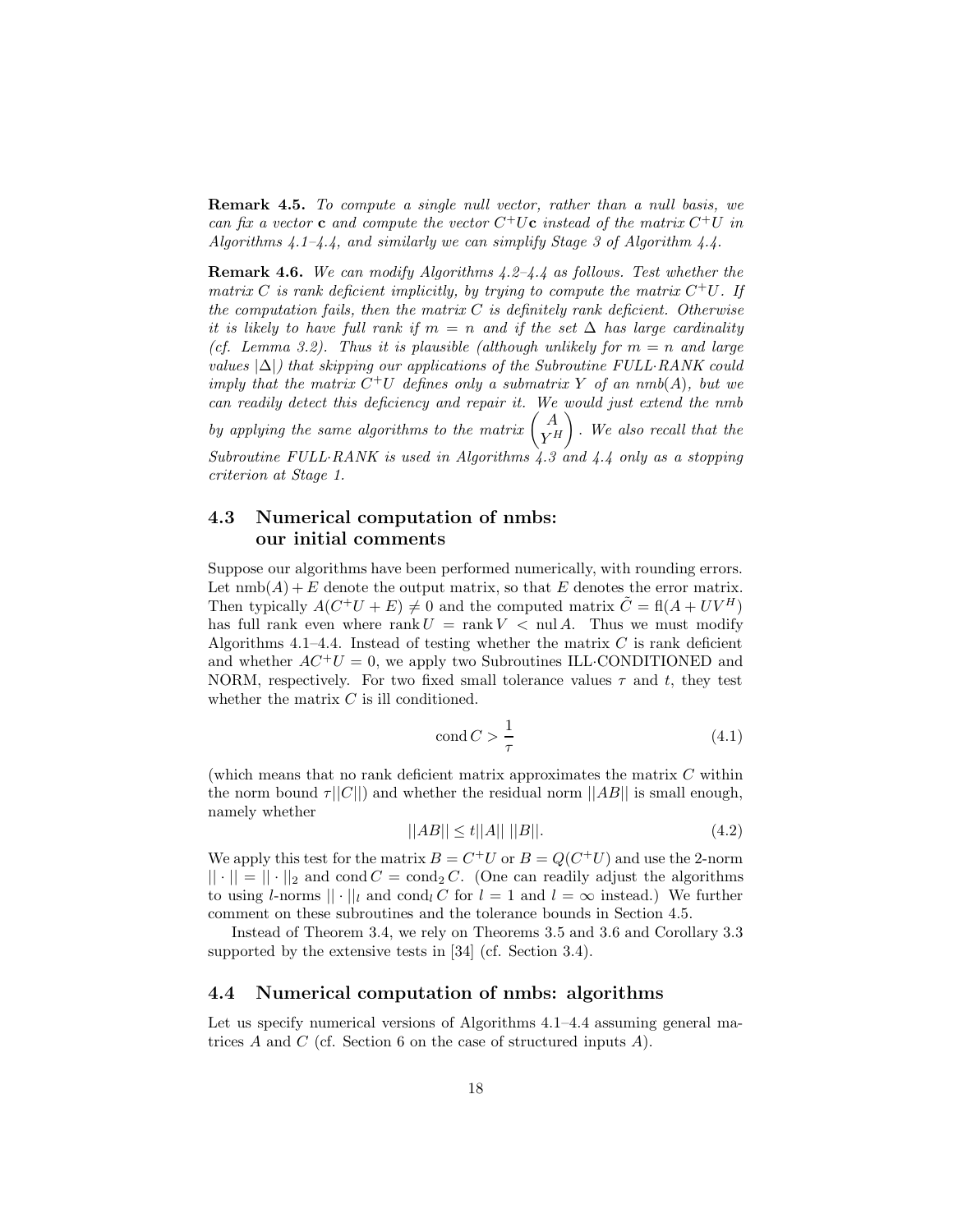**Algorithm 4.5. Computing a numerical nmb given the nullity** *(cf. Algorithm 4.1).*

- INPUT: *three integers*  $m$ *,*  $n$ *, and*  $r$ *, an*  $m \times n$  *matrix* A *of rank*  $n r$ *, such that*  $m \geq n > r = \text{null } A$ , a small positive tolerance t, and a Subroutine NORM.
- Output: *either FAILURE with a low probability or an* n × r *unitary matrix* B *such that*  $||AB|| \le t ||A|| ||B||$ *.*

INITIALIZATION: Fix a sufficiently large set  $\Delta$  of real or complex numbers.

COMPUTATIONS:

- *1. Generate two weakly random matrices,* U *of size* m × r *and* V *of size*  $n \times r$ *, with the entries from the set*  $\Delta$ *. Compute the matrices*  $U \leftarrow ||C||Q(U), V \leftarrow Q(V),$  and  $C \leftarrow C + UV^H$ .
- 2. Compute the matrices  $C^+U$ ,  $B = Q(C^+U)$ , and AB.
- *3. Apply the Subroutine NORM (recalling that in our case*  $||B|| = 1$ *). If bound (4.2) holds, output the unitary matrix* B *and stop. Otherwise output FAILURE and stop.*

Unless it fails, the algorithm verifies correctness of its output at Stage 3. The failure can occur for two reasons: a) because of an unlucky choice of the APP  $UV^H$  or b) because the precision of computing was too low to ensure the selected tolerance bound  $t$  on the residual norm. In the latter case we just need to perform the same algorithm with a higher precision.

As in the previous section and as we discussed earlier, the cause a), that is the unlucky choice of APPs, is unlikely. If we rerun Stages 1 and 2 using the same precision and observe about the same ratio  $\frac{||AC^{\dagger}U||}{||A|| ||C^{\dagger}U||}$ , then this is an additional pointer to the cause b). If, however, this ratio stays about the same when we increase the precision of computing, then we have a strong pointer to the cause a). The same comments apply to our next algorithms.

In Algorithm 4.5 we assume that we are given the nullity  $r = \text{null } A$ . In our next numerical counterparts of Algorithms 4.2–4.4 we compute the nullity. In Algorithm 4.6 at least  $r - r_-\,$  times we handle ill conditioned matrices C that satisfy bound (4.1), whereas Algorithm 4.7 is likely to involve no such matrices. In Algorithms 4.6 and 4.7 we can update the matrix  $C$  and its inverse at a lower cost based on the Sherman–Morrison–Woodbury formula or on updating the QR factorization (cf. Remark 4.2)).

In both algorithms we must solve the matrix equations  $CW = U$  where cond *C* is expected to be of the order  $\frac{\sigma_1(A)}{\sigma_{n-r}(A)}$  for  $r = \text{null } A$ . In our Algorithm 4.8, which extends Algorithm 4.4, we solve this equation only once, where  $\text{cond } C$ has the order  $\frac{\sigma_1(A)}{\sigma_{n-r_+}(A)}$  and where we choose  $r_+ \geq r = \text{null } A$ .

**Algorithm 4.6. A numerical nmb via the nullity search from below.**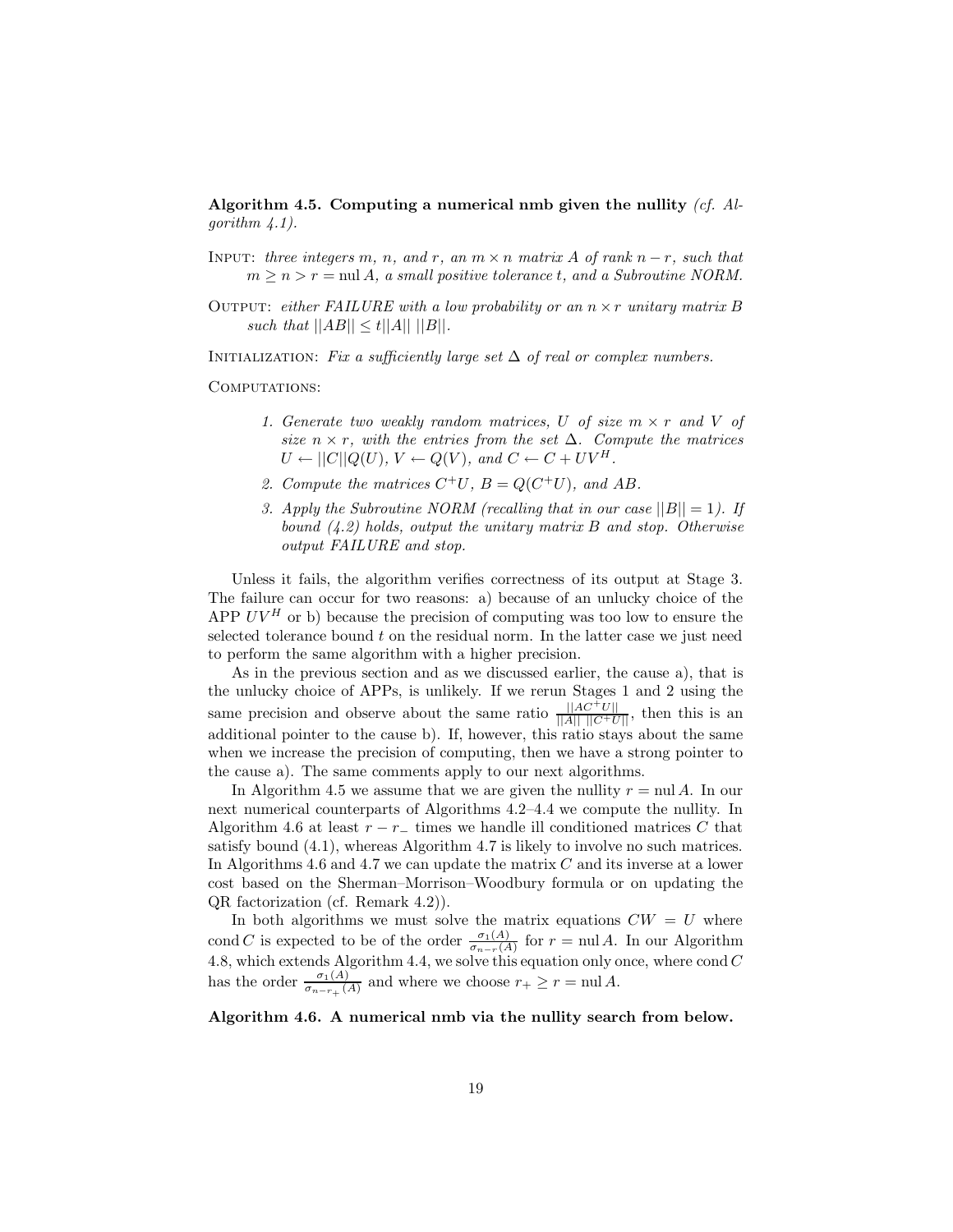- INPUT: *four integers* m, n, r<sub>−</sub>, and r<sub>+</sub> such that  $m \ge n > r_+ \ge r_-\ge 0$ , an  $m \times n$  *matrix* A such that  $r_+ \geq \text{null } A \geq r_-,$  two small positive values t *and* τ, and two Subroutines NORM and ILL·*CONDITIONED*.
- OUTPUT: *either FAILURE* or an integer r *such that*  $r_+ \geq r \geq r_-$  *and an*  $n \times r$ *unitary matrix* B *such that*  $||AB|| \le t||A||$ .
- INITIALIZATION: *Set*  $r \leftarrow r_-\$ . Fix a sufficiently large set  $\Delta$  of real or complex *numbers. Sample from this set the entries of (weakly) random matrices* U *of size*  $m \times r$  *and* V *of size*  $n \times r$ *, and compute the matrices*  $U \leftarrow ||C||Q(U)$ *,*  $V \leftarrow Q(V)$ , and  $C \leftarrow C + UV^H$ . (If  $r_ = 0$ , then U and V are the empty *matrices of the sizes*  $m \times 0$  *and*  $n \times 0$ *, respectively, and*  $C = A$ *.*)

#### COMPUTATIONS:

- *1. Apply the Subroutine ILL*·*CONDITIONED to the matrix* C*.*
- 2. If cond  $C > \frac{1}{\tau}$ , then either output FAILURE and stop if  $r > r_+$  or, *otherwise, randomly sample the entries of two vectors*  $\mathbf{u} = (u_i)_{i=1}^m$  $and \mathbf{v} = (v_i)_{i=1}^n$  *from the set*  $\Delta$ *, set*  $U \leftarrow (U, \mathbf{u})$  *and*  $V \leftarrow (V, \mathbf{v})$  *(cf.*) *Remark 4.1), compute the matrices*  $U \leftarrow ||C||Q(U), V \leftarrow Q(V)$ *, and*  $C + \mathbf{u}\mathbf{v}^H$ , set  $C \to C + \mathbf{u}\mathbf{v}^H$  and  $r \leftarrow r+1$ , and go to Stage 1.
- *3. If* cond  $C \leq \frac{1}{\tau}$ , then compute the matrices  $C^+U$ ,  $B = Q(C^+U)$ , and AB*.*
- *4. Apply the Subroutine NORM to the matrix* AB*. If bound (4.2) holds, output the integer* r *and the matrix* B *and stop. Otherwise output FAILURE and stop.*

#### **Algorithm 4.7. A numerical nmb via the nullity search from above.**

Input *and* Output *are as in Algorithm 4.6.*

INITIALIZATION: *Set*  $r \leftarrow r_+$ *, fix a sufficiently large set*  $\Delta$  *of numbers, sample from this set the entries of (weakly) random matrices* U *of size* m × r *and* V of size  $n \times r$ , and compute the matrices  $U \leftarrow ||C||Q(U), V \leftarrow Q(V)$ , and  $C \leftarrow C + UV^H$ *. (If*  $r_+ = 0$ *, then* U and V are the empty matrices of *the sizes*  $m \times 0$  *and*  $n \times 0$ *, respectively, and*  $C = A$ *.*)

#### COMPUTATIONS:

- *1. Apply the Subroutine ILL*·*CONDITIONED to the matrix* C*.*
- 2. If cond  $C > \frac{1}{\tau}$ , then output FAILURE and stop. If cond  $C \leq \frac{1}{\tau}$ , *compute the matrices*  $C^+U$ *,*  $B = Q(C^+U)$ *, and* AB.
- *3. Apply the Subroutine NORM to the matrix* AB*. If bound (4.2) holds, output the integer*  $r$  *and the matrix*  $B$  *and stop.* ( $B$  *is the*  $m \times 0$  *empty matrix if*  $r = 0.$ *)*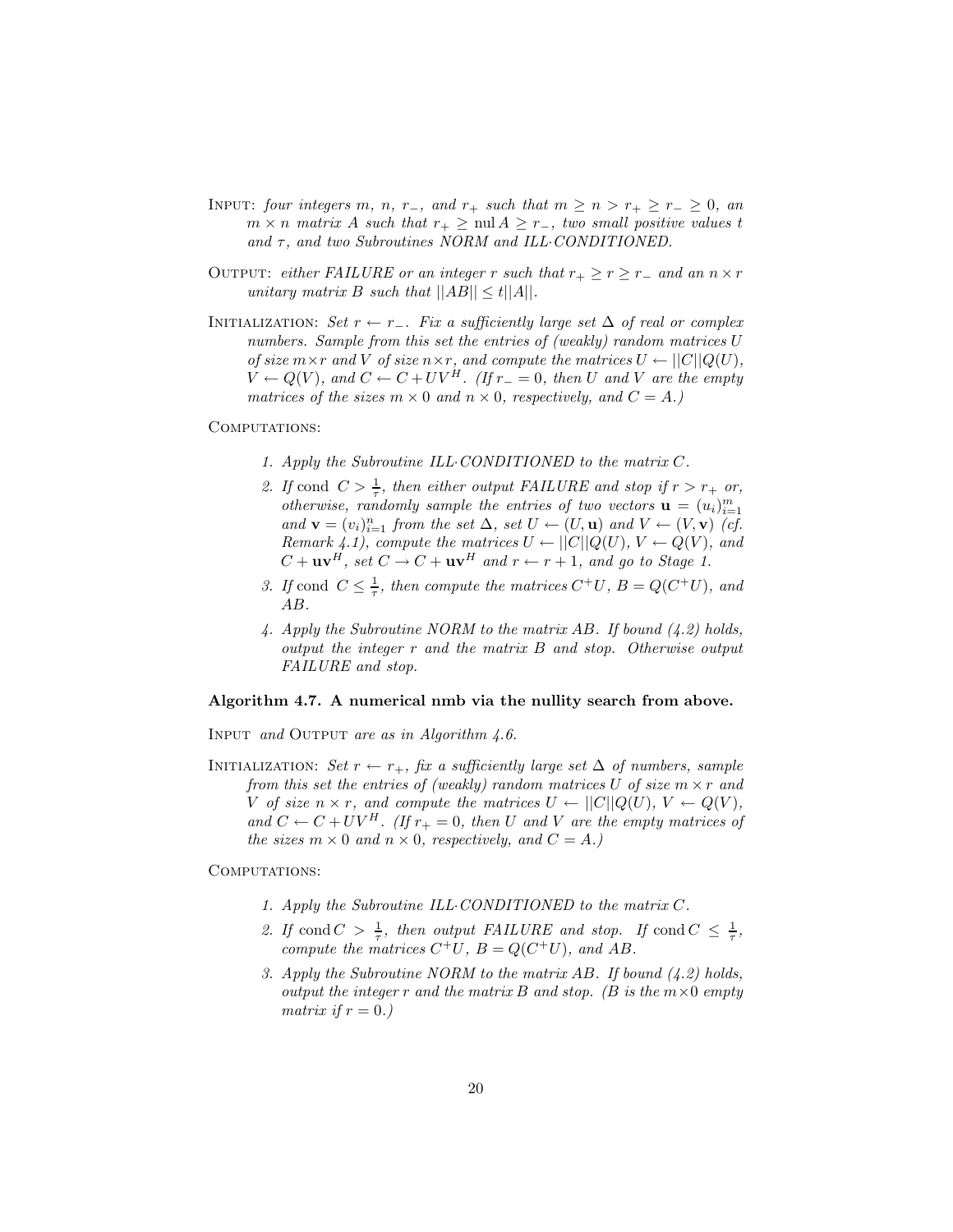*4. Otherwise if* r = r−*, output FAILURE and stop. If* r>r−*, update the matrices* U *and* V *by removing their last columns* **u** *and* **v***, respectively; update the matrix* C *by setting*  $C \leftarrow C - \mathbf{u} \mathbf{v}^H$ , set  $r \leftarrow r - 1$ , *and go to Stage 1.*

#### **Algorithm 4.8. A numerical nmb via aggregation***.*

Input**,** Output*,* Initialization *and Stages 1, 2 and 3 of* Computations *are as in Algorithm 4.7.*

#### COMPUTATIONS:

*4. Otherwise observe that*  $r_$   $\leq$  nul  $G < r$  *for the computed matrix*  $G =$  $I_r - V^H C^+ U$  and apply the algorithm to this matrix. Unless the algorithm *fails, it approximates an*  $r \times q$  *nmb*(*G*)*. Denote this nmb by* X *and compute the matrix* BX. Set  $r \leftarrow q$  and  $B \leftarrow Q(BX)$ , output the integer r and the *matrix* B*, and stop.*

## **4.5 Numerical computation of nmbs: the error and tolerance bounds**

Bound (4.1) holds if and only if our A-modification does not improve conditioning to the desired level. Bound  $(4.2)$  shows us that the matrix B approximates an  $\text{nmb}(A)$  within a fixed tolerance to the residual norm. The two bounds enable us to extend rules i)–iv) in Section 4.2 to numerical computations.

We can test bound (4.1) by applying the effective condition estimators in [17, Section 3.5.4], [18, Chapter 15], and [43, Section 5.3], but our comments in Remark 4.6 on relaxing the application of the Subroutine FULL·RANK can be extended to the application of the Subroutine ILL·CONDITIONED, which verifies the bound (4.1).

Let us link bounds  $(4.1)$  and  $(4.2)$  to the respective error estimates based on the results in Section 3.5. Let  $\Delta(M) = \text{fl}(M) - M$  denote the error matrix in floating-point computation of a matrix M with rounding to a fixed (e.g., the IEEE standard double) precision. Assume that the matrices  $A, U$ , and  $V$ have been normalized by scaling so that  $||A|| = ||U|| = ||V|| = 1$  and therefore  $||C|| \leq 2$ . Further assume that  $\Delta(C) = 0$ , thus ignoring the smaller errors in computing the matrix C (cf. Remark 4.8). Write  $\kappa_- = ||C^+||$ . To simplify the estimates, ignore the terms of higher orders in the unit roundoff  $u$  and write  $c_{m,n}$  for the bounds that depend on the dimensions m and n, but otherwise are independent of the matrix C.

By combining the estimates in Section 3.5 for the errors in matrix multiplication and in computing the solutions and least squares solutions to linear systems of equations, we obtain that  $||\Delta(C^+)|| \leq c_{m,n} u\kappa_-$  and  $||\Delta(AC^+U|| \leq$  $c_{m,n}u||A||_{K_{-}}$ . These estimates can guide our choice of tolerances t,  $\tau$  and  $\tilde{\tau}$ .

We can decrease the value  $u$  and therefore the output residual norm bounds if we increase the precision of computing. We can also do this implicitly, staying with the double precision computations, but applying the fast advanced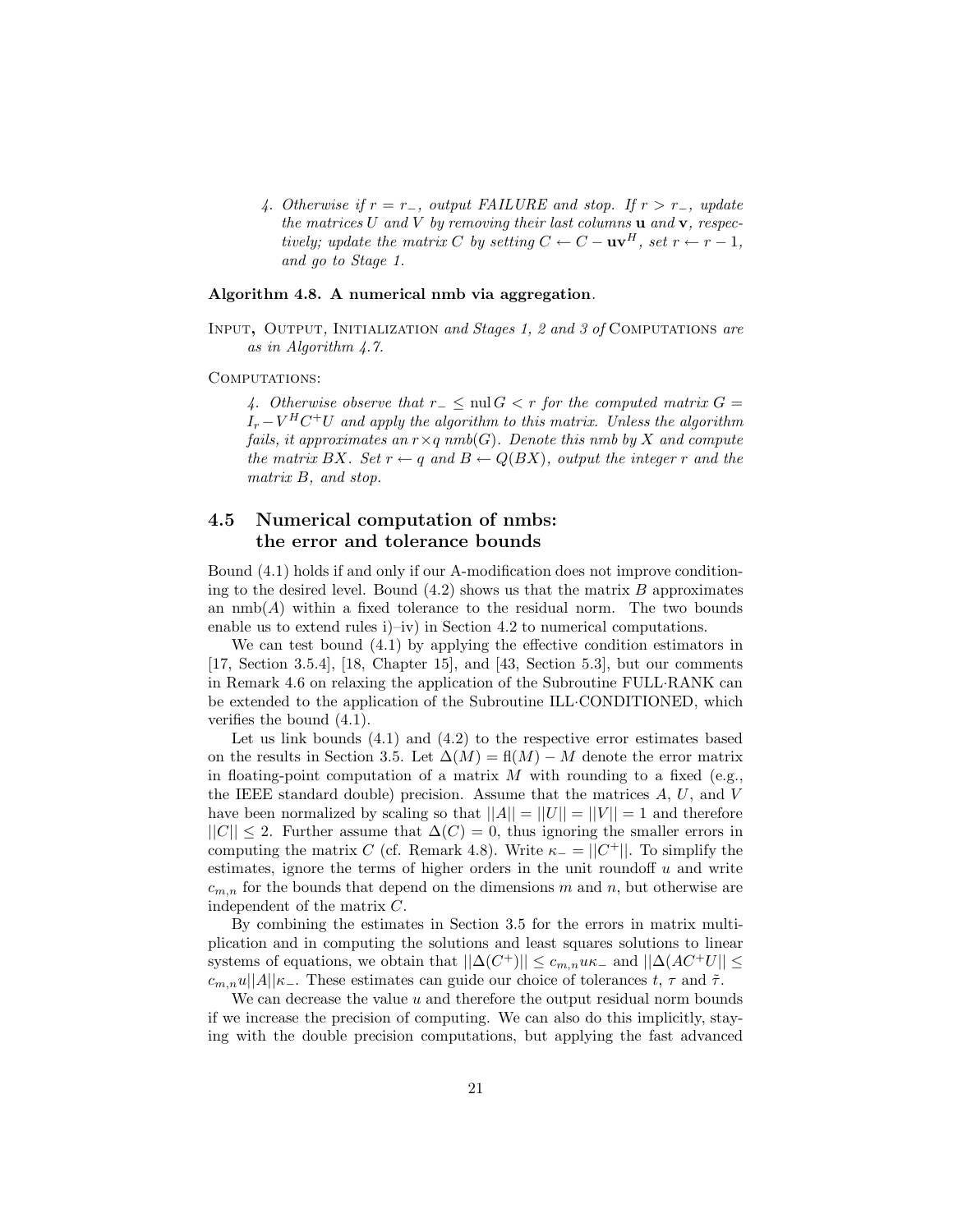algorithms in [12], [18], [21], [27], [36], [41] (which compute sums and products error-free or with the desired high accuracy) and the extended iterative refinement for the solution of linear systems of equations in [31], [32], and [37].

**Remark 4.7.** *The error estimates are more favorable in the case of square (nonsingular) matrices* C*, and this can motivate using the respective techniques in Section 3.2.*

**Remark 4.8.** *By carefully performing A-preprocessing, we can control or even exclude the errors in computing the matrix* C*. E.g., we can fill the weakly random matrices* U *or* V *with shorter numbers. We can make the computation of the A-modification* C *multiplication-free by filling the matrices* U *or* V *with short integers (say just with* −2*,* −1*,* 0*,* 1*, and* 2*). The power of A-preconditioning is still preserved for such APPs according to our analysis and extensive experiments. Also see [32, Section 12] on an alternative technique of error-free preprocessing.*

# **5 From the null spaces to the invariant spaces**

Suppose a computational problem is defined by an unknown well conditioned but rank deficient matrix  $\tilde{A}$  of the size  $m \times n$  where  $m \geq n$ . Further assume that we are given its close approximation with an ill conditioned matrix  $A = \tilde{A} - E$ of full rank. Finally suppose an APP  $UV^H$  has the minimum rank r such that the A-modification  $C = A + UV^H$  is well conditioned. Then the matrix  $\tilde{C}^{+}U = (C - E)^{+}U$  is an nmb( $\tilde{A}$ ) for an unknown matrix  $\tilde{A}$  of our interest, and the matrix  $C^+U$  approximates this nmb. In Section 5.2 we supply some relevant quantitative estimates. Next we reexamine the same argument relating it to the approximation of the (right) r-tails of the SVD of the matrices  $A$  and A.

#### **5.1 From the null spaces to the tails of the SVDs**

The null space  $N(\tilde{A})$  of an  $m \times n$  matrix  $\tilde{A}$  such that  $m \geq n > \text{null } \tilde{A} = r > 0$ is also the (right) r-tail of this matrix (that is, the singular space associated with its r smallest singular values, equal to zero). According to Theorem  $3.1$ , this space is also given by range( $\tilde{C}^+U$ ) provided the matrix  $\tilde{C} = \tilde{A} + UV^H$ has full rank n for an APP  $UV^H$  of rank r. For a matrix E of a smaller norm, the perturbation  $A = \tilde{A} - E$  has exactly r vanishing or small positive singular values. If the matrix  $\tilde{C}$  is well conditioned, then according to Theorem 3.15, the matrix  $\tilde{C}^+$  and consequently the space range( $\tilde{C}^+U$ ) changes little in the transition  $A \rightarrow A$  to a nearby matrix A. We recall the following formal estimates supporting this claim.

**Lemma 5.1.** *Let*  $C$  *and*  $C - E$  *be two matrices of full rank. Then* 

$$
||(C-E)^+ - C^+|| \le ||(C-E)^+ - C^+||_F \le 2||E||_F \max\{||C^+||^2, ||(C-E)^+||^2\}.
$$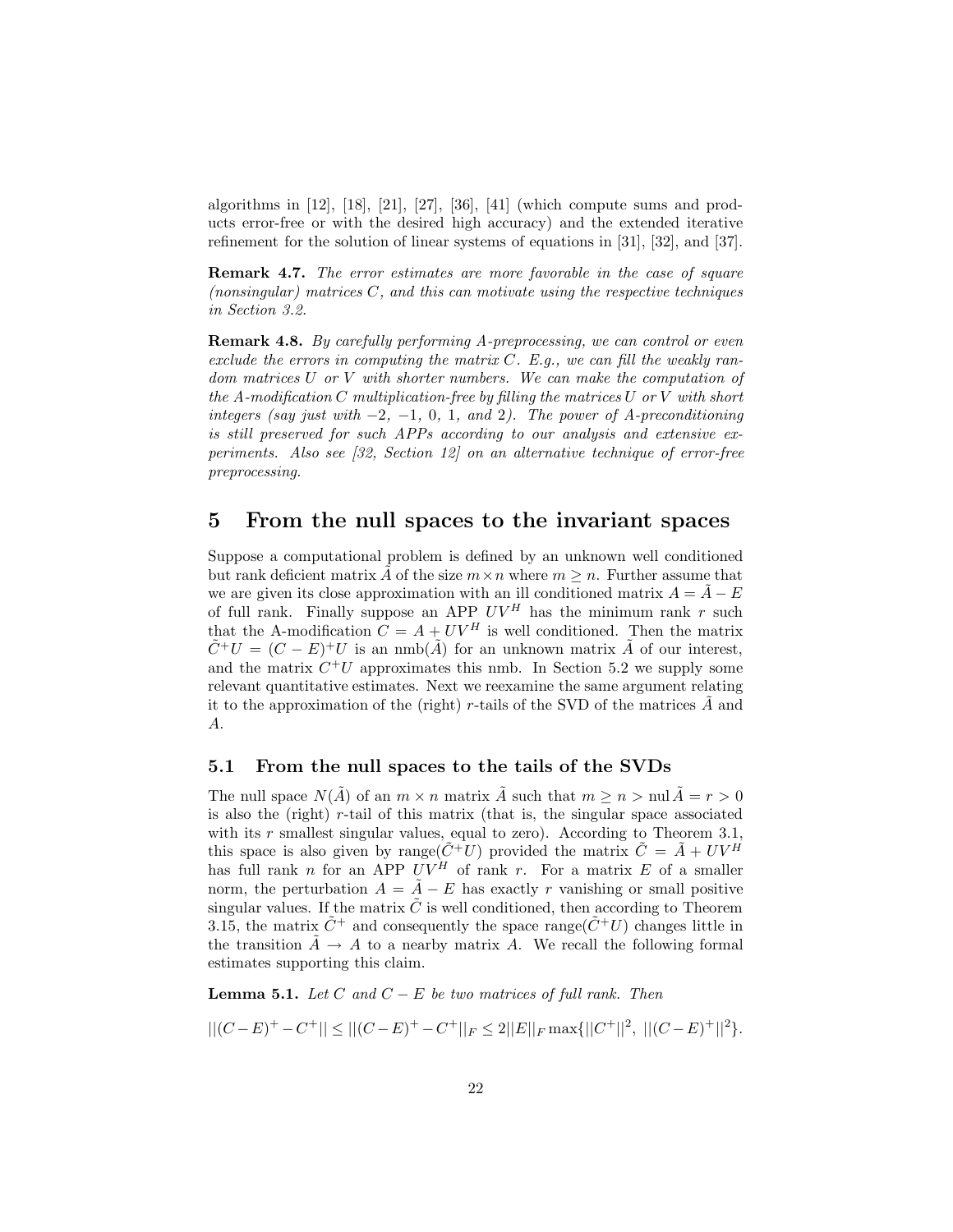*Proof.* See [17, Section 5.5.5] for  $\delta A = -E$ .

**Lemma 5.2.** *For two square matrices* C *and* E *of the same size such that the matrix* C *is nonsingular and*  $||C^{-1}E|| = \theta < 1$ *, we have*  $||I - (C - E)^{-1}C|| \le$  $\frac{\theta}{1-\theta}$ .

*Proof.* See [43, Theorem 1.4.18] for  $P = C^{-1}E$ .

In the transition  $\tilde{A} \rightarrow A = \tilde{A} - E$  the singular values satisfy the bounds  $|\sigma_i(\tilde{A}) - \sigma_i(A)| \leq ||E||$  for all i [44, Theorem 3.3.3]. Therefore, the space range( $C^+U$ ) closely approximates the (right) r-tail of the matrix A if the perturbation norm  $|E|$  is small. In this case we call the computation of the matrix  $C^+U$  the *Tail Approximation* for the matrix A (cf. some estimates for the residual norms  $||AC^+U||$  in the next subsection).

Let us define the relevant concepts of δ-nullity and *numerical nullity* nnul A. For a fixed small positive tolerance  $\delta$  we say that r is the  $\delta$ -nullity of an  $m \times n$ matrix  $A$  if there are  $r$  singular values (counting multiplicity) that are less than  $\delta \sigma_1(A)$ , whereas the ratio  $\frac{\sigma_1(A)}{\sigma_{n-r}(A)}$  is not very small, that is if  $\sigma_{n-r}(A) \gg$  $\delta \sigma_1(A) \geq \sigma_{n-r+1}(A)$ . In this definition we assume a gap in the spectrum of the singular values of the input matrix A. We define the *numerical nullity* nnul A as the  $\delta$ -nullity for a small positive value  $\delta$ . One can employ the parameter  $\delta$ instead of the nullity in the extension of our null basis algorithms to the Tail Approximation. We refer the reader to [39], [40] on the incorporation of the Tail Approximation into the inverse power iteration for eigen-solving.

### **5.2 Residual norm estimates for the Tail Approximation**

**Theorem 5.1.** *Assume an*  $m \times n$  *matrix A for*  $m \geq n$  *and an APP*  $UV^H$ *such that the A-modification*  $C = A + UV^H$  *has full rank n. Then the vector*  $\mathbf{v} - C^+ A \mathbf{v}$  *lies in the space* range( $C^+ U$ ).

*Proof.* Postmultiply the matrix equation  $C = A + UV^H$  by **y**, pre-multiply it by  $C^+$ , substitute  $C^+C = I_n$ , and obtain that  $\mathbf{y} = C^+Ay + C^+U\mathbf{z}$  for  $\mathbf{z} = V\mathbf{y}$ .

The theorem implies that for a matrix  $A$  and a well conditioned matrix  $C =$  $A + UV^H$  of full rank, a vector **y** lies near the space range( $C^+U$ ) provided the vector Ay has a small norm (and the norm  $||C^+||$  is not very large). Conversely, our next theorem bounds the norm  $||A\mathbf{v}||$  for the vectors **y** from the space range $(C^+U)$ .

**Theorem 5.2.** *For positive integers* m, n, and r where  $m \ge n$ , a pair of  $m \times n$ *matrices* A and E, and a pair of unitary matrices U of size  $m \times r$  and V of size  $n \times r$ , write  $C = A + UV^H$  and assume that  $r = \text{null}(A - E)$ , the matrix C has *full rank,*

$$
||A|| = 1, \ \delta = ||E||_F < \sigma_- = \sigma_n(C) = \frac{1}{||C^+||} \le ||C|| \le 2,
$$

 $\Box$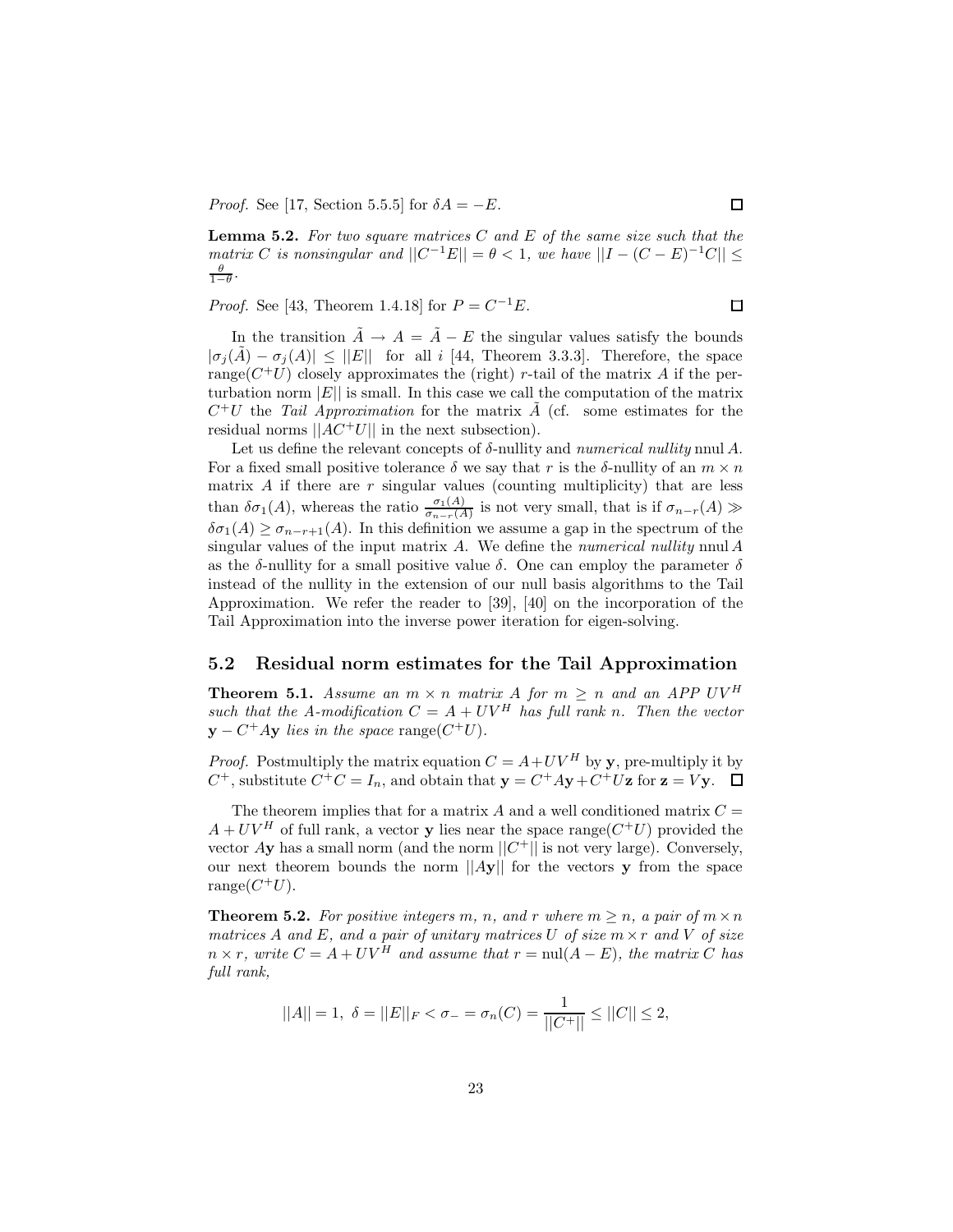*and*  $y = C^+Ux$  *for a normalized vector* **x***. Then*  $||Ay|| \le \tau ||A||||y||$  *where*  $\tau \leq \delta + (4+4\delta) \frac{\delta}{(\sigma - \delta)^2}$  (for  $m \geq n$ ), and if  $m = n$ , then  $\tau \leq \delta + (1+\delta) \frac{\delta}{\sigma - \delta}$ .

*Proof.* We have  $(A - E)(C - E)^+ U$ **x** = **0** in virtue of Theorem 3.1 (cf. (3.4)). Therefore,  $A$ **y** =  $E$ **y** + **z** where

$$
\mathbf{z} = (A - E)\mathbf{y} = (A - E)C^{+}U\mathbf{x} = (A - E)(C^{+} - (C - E)^{+})U\mathbf{x}.
$$

It follows that  $||\mathbf{z}|| ≤ ||A - E|| ||C^+ - (C - E)^+|| ≤ (1 + δ)||C^+ - (C - E)^+||$ because  $||E|| \le ||E||_F = \delta$ ,  $||\hat{A}|| = 1$ , and consequently  $||A - E|| \le ||A|| + ||E|| \le$  $1 + \delta$ .

Moreover,  $2||y|| \ge ||y|| ||C|| \ge ||Cy||$ , and since  $Cy = Ux$  for  $m \ge n$ , we obtain that  $2||y|| \ge ||Ux|| = 1$ . Furthermore,  $||(C-E)^+|| \le \frac{1}{\sigma_--\delta}$ ,  $||C^+|| = \frac{1}{\sigma_-}$ . Combine all these estimates with Lemma 5.1 and obtain the claimed bound on  $\tau$  for  $m \geq n$ .

For  $m = n$  we have  $C^+ - (C - E)^+ = (I - (C - E)^{-1}C)C^{-1}$ , and therefore  $\mathbf{z} = (A - E)(I - (C - E)^{-1}C)C^{-1}U\mathbf{x}$ . Substitute  $\mathbf{y} = C^{+}U\mathbf{x}$  and obtain  $\mathbf{z} =$  $(A-E)(I-(C-E)^{-1}C)y$ . Consequently  $||z|| \le ||A-E|| ||I-(C-E)^{-1}C|| ||y||$ . To estimate the norm  $||I - (C - E)^{-1}C||$ , apply Lemma 5.2 and substitute the bound  $||C^{-1}E|| \le ||C^{-1}|| ||E|| \le \frac{\delta}{\sigma_-}$ . Combine the resulting estimate for the norm  $||\mathbf{z}||$  with the bound  $||A|| \leq 1 + \delta$  and the equation  $A\mathbf{y} = E\mathbf{y} + \mathbf{z}$  and obtain the theorem for  $m = n$ .  $\Box$ 

## **5.3 Numerical nmbs and A-preconditioning**

Now suppose an input matrix A is both rank deficient and ill conditioned. Let exactly  $r = \text{null } A$  singular values of the matrix A (counting them with their multiplicities and including the zero singular values) be small relatively to the norm  $||A||$  and let two matrices U and V be properly scaled, weakly random, and have rank r. Then we can expect that the matrix  $C = A + UV^H$  is well conditioned and has full rank. In this case property (3.4) holds and we can recall Theorem 3.2 and apply Algorithm 4.8 to compute an nmb  $X$  for the matrix  $G = I_r - V^H C^+ U$  and then the nmb  $C^+ U X$  for the matrix A. Then our numerical problems would be confined to the computation of and with the Schur aggregate  $G$  of a smaller size. These stages require higher accuracy, so that we need either high precision computations or their emulation with the cited double precision algorithms for sums and products in [12], [18], [21], [27], [36], [41] and for iterative refinement in [31], [32], and [37].

## **5.4 The Head Approximation**

By applying the Tail Approximation to the  $n \times m$  matrix  $A^+$  with q small positive singular values and to a dual APP  $VU^H$ , we define the *Head Approximation*. In this case the matrix  $C_ = A^+ + V U^H$  plays the role of the A-modification C used in the Tail Approximation, but it is more efficient to operate with the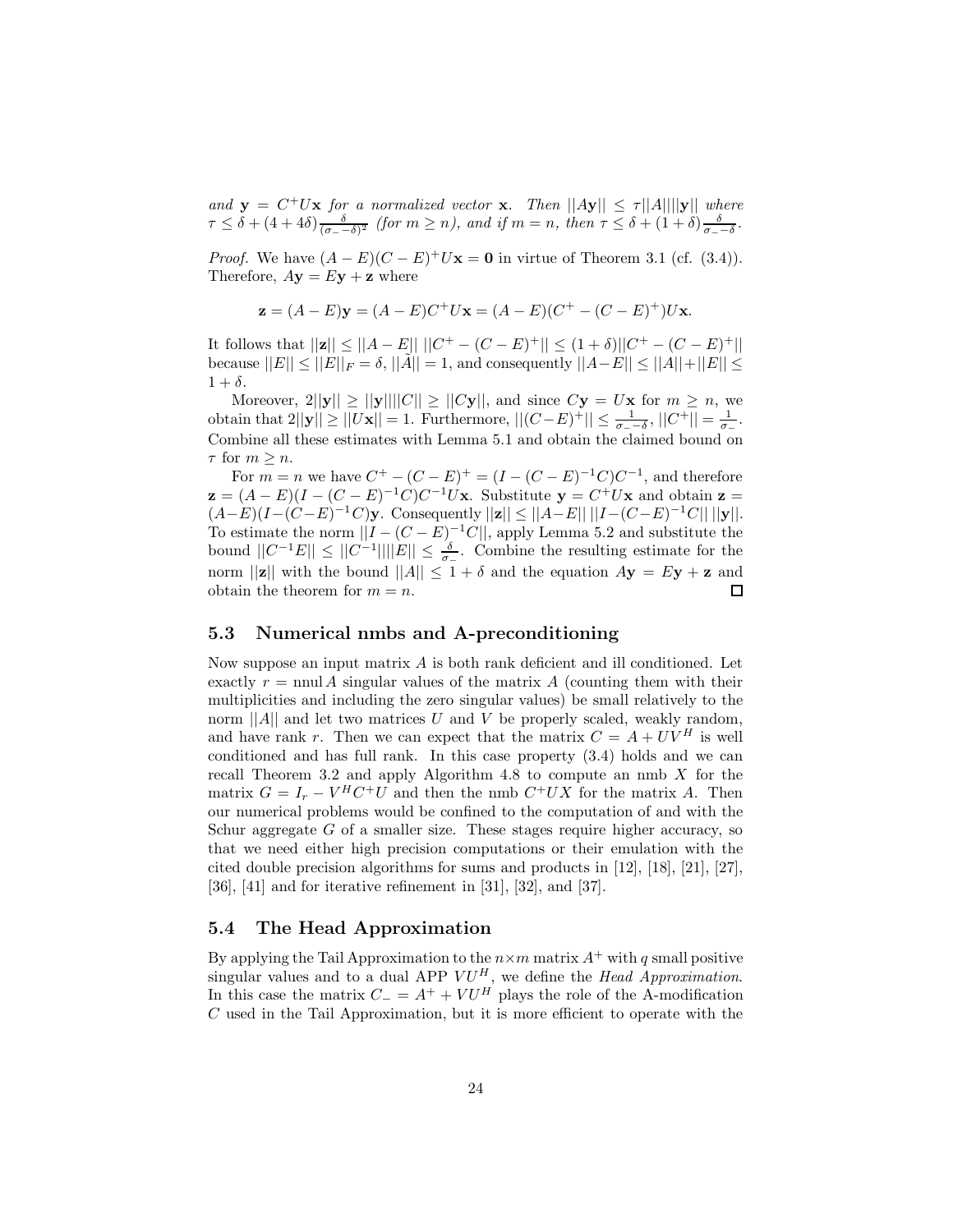matrix  $(C_{-})^{+}$  and to adjust the algorithms respectively. For full rank matrices A and  $C_$  we have the expression

$$
(C_{-})^{+} = (A^{+} + VU^{H})^{+} = A - AVH^{-1}U^{H}A, \quad H = I_{q} + U^{H}AV,
$$

which we call the Sherman–Morrison–Woodbury dual formula (cf. [31], [37]). In this case we invert only the  $q \times q$  *dual aggregate* H.

#### **5.5 Improving A-preconditioners via orthogonalization**

Suppose for an ill conditioned matrix A of full rank we obtain a crude Apreconditioner and the integer  $n \text{nu} A$ , e.g., by extending the algorithms in Section 4 to the Tail Approximation. In this section we refine such an Apreconditioner. Due to the results in [31], [37], the refined preconditioners can serve, e.g., as pointers to the gaps in the spectrum of the singular values.

At first let  $A$  denote a rank deficient matrix with nullity  $r$  and let  $UV^H$ denote an APP of the rank r such that the A-modification  $\tilde{C} = \tilde{A} + UV^H$  has full rank. We may have cond  $\tilde{C} > \text{cond }\tilde{A}$  and even cond  $\tilde{C} \gg \text{cond }\tilde{A}$ , but the following transform serves as a remedy,

$$
(U \leftarrow Q(\tilde{C}^+U), \quad V \leftarrow Q(\tilde{C}^{+H}V)).
$$
\n
$$
(5.1)
$$

Clearly, with the new APP  $UV^H$  the A-modification  $C = A + UV^H$  still has full rank, and our next theorem shows that A-preprocessing with this APP preserves the condition number of the matrix  $\tilde{A}$ .

**Theorem 5.3.** Let  $\tilde{A}$  be a normalized  $n \times n$  matrix of a rank  $\rho \leq n$  and let U *and* V *be a pair of*  $n \times r$  *unitary matrices such that*  $r = n - \rho = \text{null} \tilde{A}$  *and the matrix*  $\tilde{C} = \tilde{A} + \tilde{U}V^H$  *is nonsingular. Let*  $U_1 = Q(\tilde{C}^+U)$  *and*  $V_1 = Q(\tilde{C}^{+H}V)$ *denote the respective updates of the matrices* U *and* V *according to policy (5.1). Then the matrix*  $\tilde{A} + \tilde{U}_1 V_1^H$  *is nonsingular and* cond $(\tilde{A} + U_1 V_1^H) = \text{cond }\tilde{A}$ *.* 

*Proof.* Due to Theorem 3.1, the updated matrices  $U_1$  and  $V_1$  are the right and left nmbs for the matrix  $\tilde{A}$ , respectively. Let  $\tilde{A} = \sum_{i=1}^{\rho} \sigma_j \mathbf{s}_j \mathbf{t}_i^H$  be the SVD of the matrix  $\tilde{A}$ . Write  $U_1 = (\mathbf{u}_j)_{j=1}^r$  and  $V_1 = (\mathbf{v}_j)_{j=1}^r$  and obtain the SVD of the matrix  $\tilde{A} + U_1 V_1^H = \sum_{i=1}^r \mathbf{u}_j \mathbf{v}_i^H + \sum_{i=1}^{\rho} \sigma_i \mathbf{s}_j \mathbf{t}_i^H$ . Theorem 5.3 follows because  $r = n - \rho$  and  $\sigma_1 = 1$ .

Suppose the matrix  $\tilde{A}$  in this theorem is well conditioned. Then so is the matrix  $\tilde{A} + U_1 V_1^H$  as well as all nearby matrices. Therefore, the APP  $U_1 V_1^H$  preconditions any (ill conditioned) matrix  $A = \tilde{A} - E$  with nnul  $A = \text{rank}(U_1 V_1^H)$ lying near the matrix  $\tilde{A}$ . According to our extensive tests (cf. [34, Table 7.2]) the transformation (5.1) substantially increases the preconditioning power of a crude preconditioner  $UV^H$  for such a matrix A.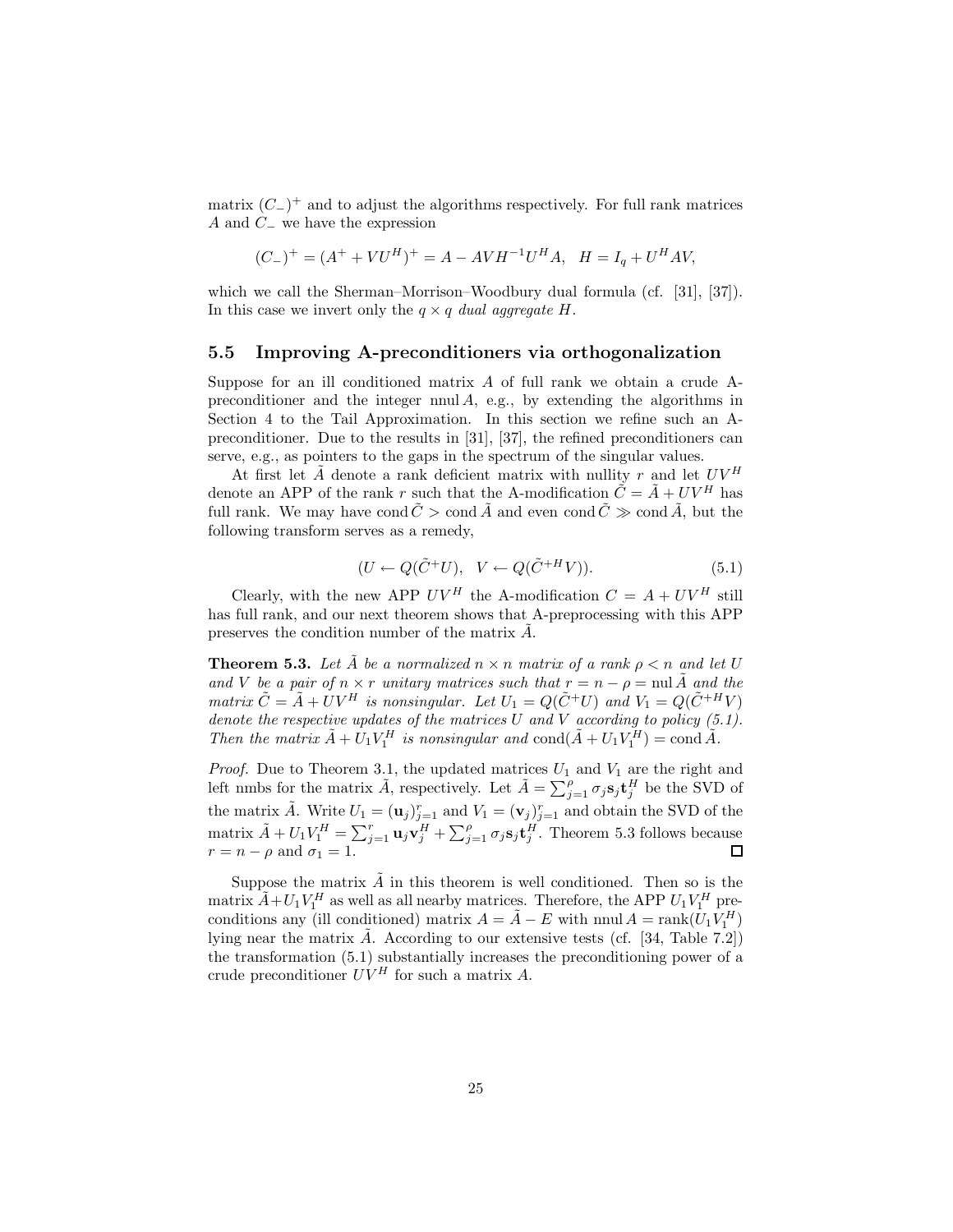## **5.6 Generating and improving A-preconditioners via inflation and compression**

Suppose we have an upper bound h on the unknown number  $r$  of small (positive and zero) singular values of an  $m \times n$  input matrix A for  $m \geq n$ . To approximate an  $\text{nmb}(A)$ , we can generate a scaled random APP  $UV^H$  of rank h, compute the A-modification  $C = A + UV^H$ , approximate the matrix  $C^+U$ , and test whether  $AC^{+}U = 0$ . If not so, we can choose a candidate integer  $r < h$  and approximate the singular space associated with the  $r$  smallest singular values of the matrix A by extending transform (5.1) to the compression of the APP as follows.

### **Flowchart 5.1. Inflation/Compression of an APP** *(cf. [50]).*

- *1.* (Generation of an inflated APP.) *Generate an APP UV<sup>H</sup> of rank* h.
- *2.* (The Tail Approximation.) *Compute two unitary or well conditioned matrix bases* T(U) *and* T(V ) *for the* r*-trailing right singular spaces of the matrices*  $AC^+U$  and  $A^HC^{+H}V$ , respectively. (If  $m = n$  and the matrices U and V *are unitary, we can apply Theorem 3.2 and compute just the* r*-tail of the*  $matrix G = I_h - V^H C^+ U.$
- *3.* (Compression.) *Compute and output the new generators*  $U \leftarrow Q(C^+UT(U))$  and  $V \leftarrow Q(C^{+H}VT(V))$  and the new APP UV<sup>H</sup>.

If we have no targit integer  $r$ , we can apply the flowchart recursively, say for  $r = 1, 2, \ldots$ , until the matrix  $AC^+U$  vanishes or nearly vanishes.

X. Wang in [50] has applied an algorithm similar to Flowchart 5.1 to  $10 \times$ 10 Hilbert input matrices  $A = \left(\frac{1}{i+j-1}\right)_{i,j=1}^{10}$  and has consistently arrived at cond  $C \approx \frac{\sigma_1(A)}{\sigma_{10-h}(A)}$  in his extensive tests for various choices of positive  $h \leq 10$ and  $r < h$ .

(Weakly) random APPs  $UV^H$  whose rank exceeds nnul A is a safe initial choice for obtaining a well conditioned matrix  $C = A + UV^H$  according to our tests. Flowchart 5.1 complements this choice to yield effective A-preconditioners of the rank nnul A.

Here is a natural extension of our policy  $(5.1)$  to dual APPs  $VU<sup>H</sup>$ ,

$$
V \leftarrow Q((\tilde{C}_{-})^{+}V), \ \ U \leftarrow Q((\tilde{C}_{-})^{+H}U)). \tag{5.2}
$$

## **6 A-preprocessing and matrix structure**

If an input matrix  $A$  can be multiplied by a vector fast, then we can choose APPs with the same property, to have it also for the A-modifications. For such scaled weakly random APPs of sufficiently large ranks, we are likely to arrive at well conditioned matrices  $C$ , and if so, it can be effective to compute the matrices  $C^+U$  or  $V^HC^+$  by applying the Conjugate Gradient algorithms.

Furthermore if an input matrix  $A$  has the displacement structure, then we can choose a pair of generators  $U$  and  $V$  with consistent structure, and as we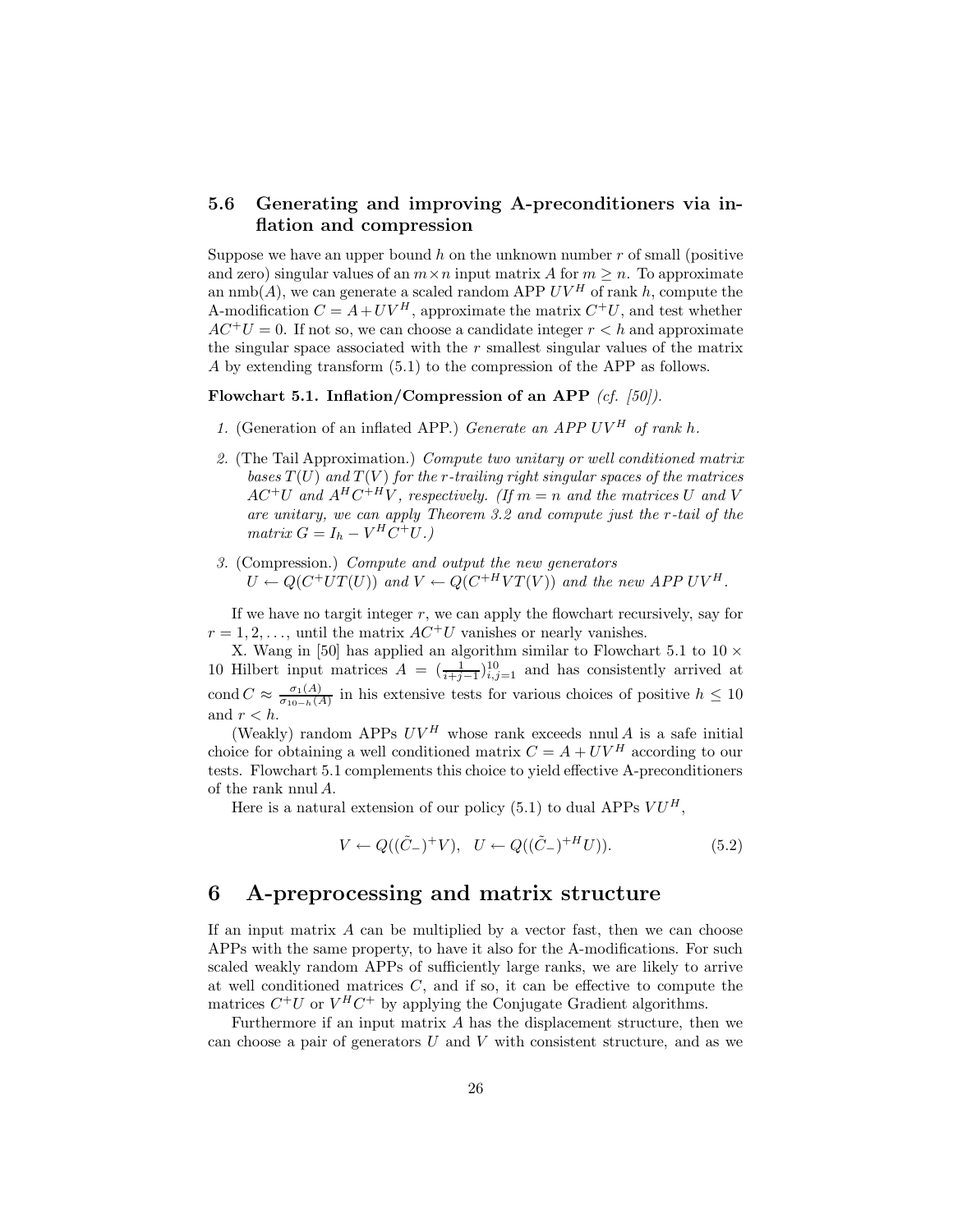already recalled from [34] and [35], this turns out to be compatible with the power of A-preprocessing (see Example 3.1 in Section 3.4, [34, Examples 4.1– 4.5], [35, Examples 1–5]). Only a few matrix additions, multiplications, and inversions are required for the computation of the APP  $UV^H$ , the A-modification  $C = A + UV^{\hat{H}}$ , and the matrices  $V^H C^+$ ,  $C^+ U$ ,  $G$  and  $G^{-1}$ , and so we can preserve and employ the structure to perform these operations fast [30].

Dealing with structured matrices  $A$  and  $C$ , we should avoid involving  $QR$ factorization in our computations, not to destroy the structure. In particular in Algorithms 4.5–4.8 we should set  $B \leftarrow \frac{C^+U}{\|C^+U\|}$  rather than  $B \leftarrow Q(C^+U)$ ,  $U \leftarrow \frac{||C||U}{||U||}$  rather than  $U \leftarrow ||C||Q(U)$ , and  $V \leftarrow \frac{V}{||V||}$  rather than  $V \leftarrow Q(V)$ , whereas in Algorithms 4.6 and 4.7 we should apply the Sherman–Morrison–-Woodbury formula for updating the inverse  $C^{-1}$  (cf. Remark 4.2).

[34, Examples 4.1–4.6], [35, Examples 1–6] show APPs having various most popular matrix structures. Furthermore, the *method of displacement transformation* in [29] and [30] enables us to extend the power of these APPs to other classes of structured matrices, even to the classes that contain no well conditioned matrices and thus contain no well conditioned APPs [16], [47].

Assume an  $n \times n$  structured ill conditioned matrix A with exactly r singular values that are small relatively to the norm  $||A||$  (we count every singular value with its multiplicity). Then the structured matrices  $V^H C^+$  of size  $r \times n$  and  $C^+U$  of size  $n \times r$  approximate some matrix bases for the left and right singular spaces associated with the  $r$  smallest singular values of the matrix  $A$  (cf. Section 5.1). This holds even where the singular spaces have no structured matrix bases, that is no structured matrices of full rank whose rows (resp. columns) span these spaces.

# **7 Numerical experiments**

## **7.1 Generation of input matrices and APPs**

In a series of numerical experiments in [34], scaled weakly random APPs  $UV<sup>T</sup>$ (including the APPs with various patterns of sparseness and structure of generators  $U$  and  $V$ ) were generated for various matrix classes. In good accordance with the theoretical estimates in Section 3.4, the tests in [34] (and similarly our present tests) showed that adding scaled weakly random APP of rank  $r$  to an  $n \times n$  ill conditioned matrix A has regularly decreased its condition number roughly to the level  $\frac{\sigma_1(A)}{\sigma_{n-r}(A)}$ .

For  $n = 64$  as well as for  $n = 128$ , we generated 1000 instances of the  $n \times n$  input matrices A computed numerically, with double precision, as the products  $S\Sigma T^{T}$  (cf. [18, Section 28.3]). Here S and T were generated as random real orthonormal matrices, that is, the Q-factors in the thin QR factorization of matrices with random integer entries from the range  $(-10^4, 10^4)$  and with positive diagonal entries of the R-factors, whereas  $\Sigma = \text{diag}(\sigma_i)_{i=1}^n$  were diagonal matrices with the diagonal entries  $\sigma_1, \ldots, \sigma_1$  from one of the four following classes.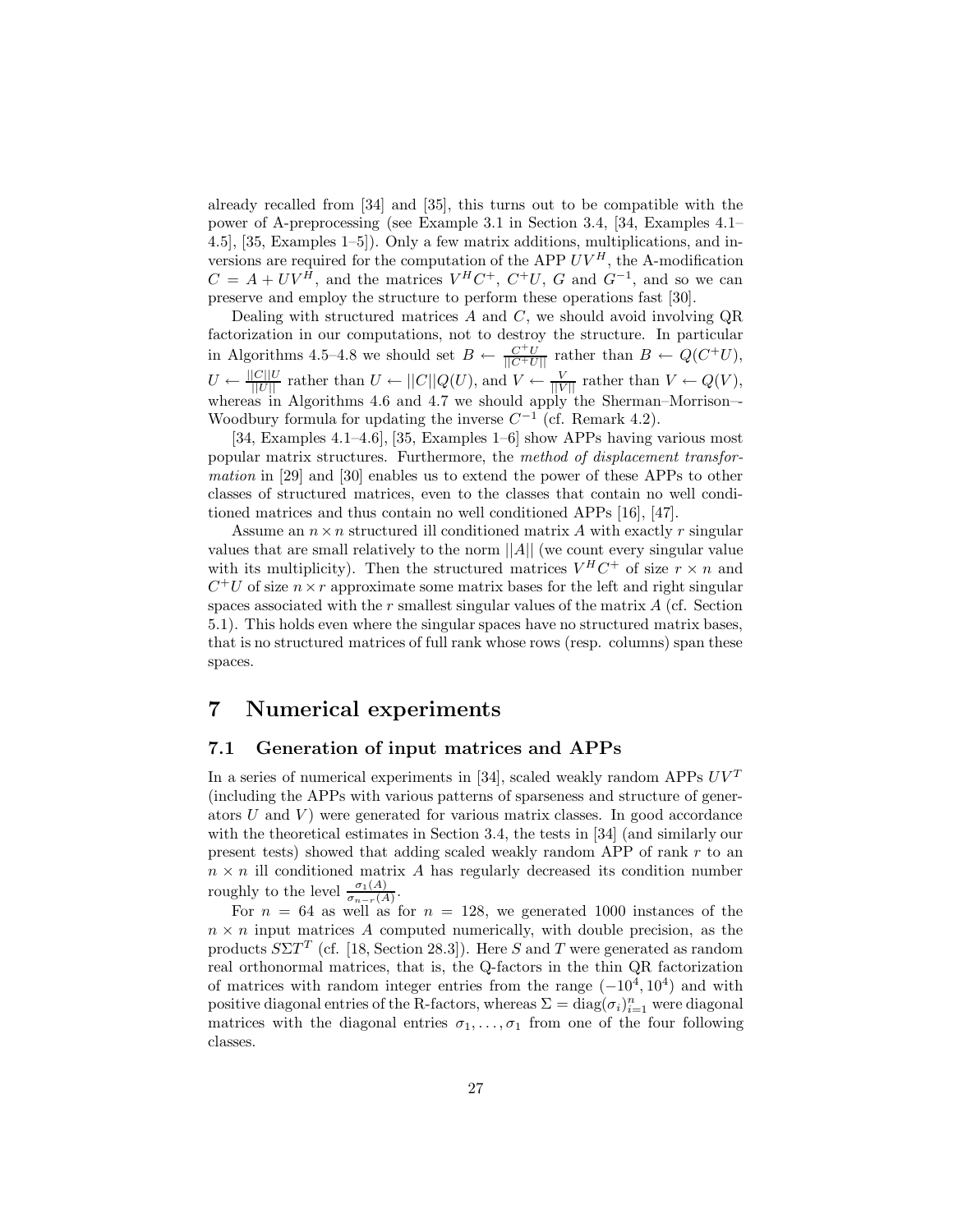Class 1.  $\sigma_i = \frac{1}{i}$  for  $i = 1, ..., n - k$ ,  $\sigma_i = 0$  for  $i > n - k$ , Class 2.  $\sigma_i = \frac{1}{i}$  for  $i = 1, ..., n - k$ ,  $\sigma_i = \frac{10^{-14}}{i - n + k}$  for  $i > n - k$ ,

Class 3.  $\sigma_i = \frac{1}{i}$  for  $i = 1, ..., n - k - l$ ,  $\sigma_i = \frac{10^{-9}}{i - n + k + l}$  for  $i = n - k - l + 1, ..., n - k$ ,  $\sigma_i = 0$  for  $i > n - k$ ,

Class 4.  $\sigma_i = \frac{1}{i}$  for  $i = 1, ..., n - k - l$ ,  $\sigma_i = \frac{10^{-9}}{i - n + k + l}$  for  $i = n - k - l +$ 1,...,  $n - k$ ,  $\sigma_i = \frac{10^{-14}}{i - n + k}$  for  $i > n - k$ .<br>For each of these classes, besides generating random orthonormal matrices

T independently of the matrices S, we defined T by setting  $T = S$ . Respectively we defined Classes 1n, 1s, 2n, 2s, 3n, 3s, 4n, and 4s where "n" stood for "nonsymmetric" and "s" for "symmetric".

In our tests we selected  $k = 24$  and  $l = 20$  for  $n = 64$  and selected  $k = 48$ and  $l = 40$  for  $n = 128$ .

### **7.2 Computation of nmbs**

For every instance of the input matrix A we generated the A-modification matrix  $C = A + UV^T$  for random  $n \times r$  generators U and  $V = U$  scaled so that  $||UV^T|| = 1$  and  $r = k$  for Classes 1 and 2 or  $r = k + l$  for Classes 3 and 4.

Then we computed approximate nmbs by applying Algorithm 4.5 for Classes 1 and 2 and Algorithm 4.8 for Classes 3 and 4. In the latter case we successively computed the matrices  $C^{-1}U$ ,  $G = I_r - V^T C^{-1}U$  for  $r = k+l$ , an approximate nmb X for the matrix G, and finally the approximate nmb  $C^{-1}UX$  for the input matrix A.

 $\text{In all cases we estimated the ratios } \frac{||AC^{-1}U||}{||A|| ||C^{-1}U||}$  and  $\frac{||AC^{-1}UX||}{||A|| ||C^{-1}UX||}$ , which are the relative residual norms for the matrices  $A$  in Classes  $1$  and  $2$  and in Classes 3 and 4, respectively. We output their maximum, minimum, and average values as well as the standard deviations for each algorithm and each case. Tables 7.1 and 7.2 show the results of our tests performed with double precision and without using the extended iterative refinement.

We have also run 100 tests for each of  $n = 64$  and  $n = 128$  and for the input matrices A where we computed these matrices as the error-free products  $A =$  $S\Sigma T^{T}$  and applied the extended iterative refinement at the stage of computing the matrices  $C^{-1}U$  and  $G^{-1}$ . Tables 7.3 and 7.4 display the results of these tests. As we expected, in the case of matrices A of Classes 2 and 4, the residual norms decreases only to the level about the smallest positive singular value  $\sigma_n$ , whereas in the case of matrices A of Classes 1 and 3 these norms immediately went below the level achieved with the costly SVD-based algorithms and then kept decreasing rapidly towards zero until we stopped the iterative refinement process with the ratios at the level below  $10^{-40}$ .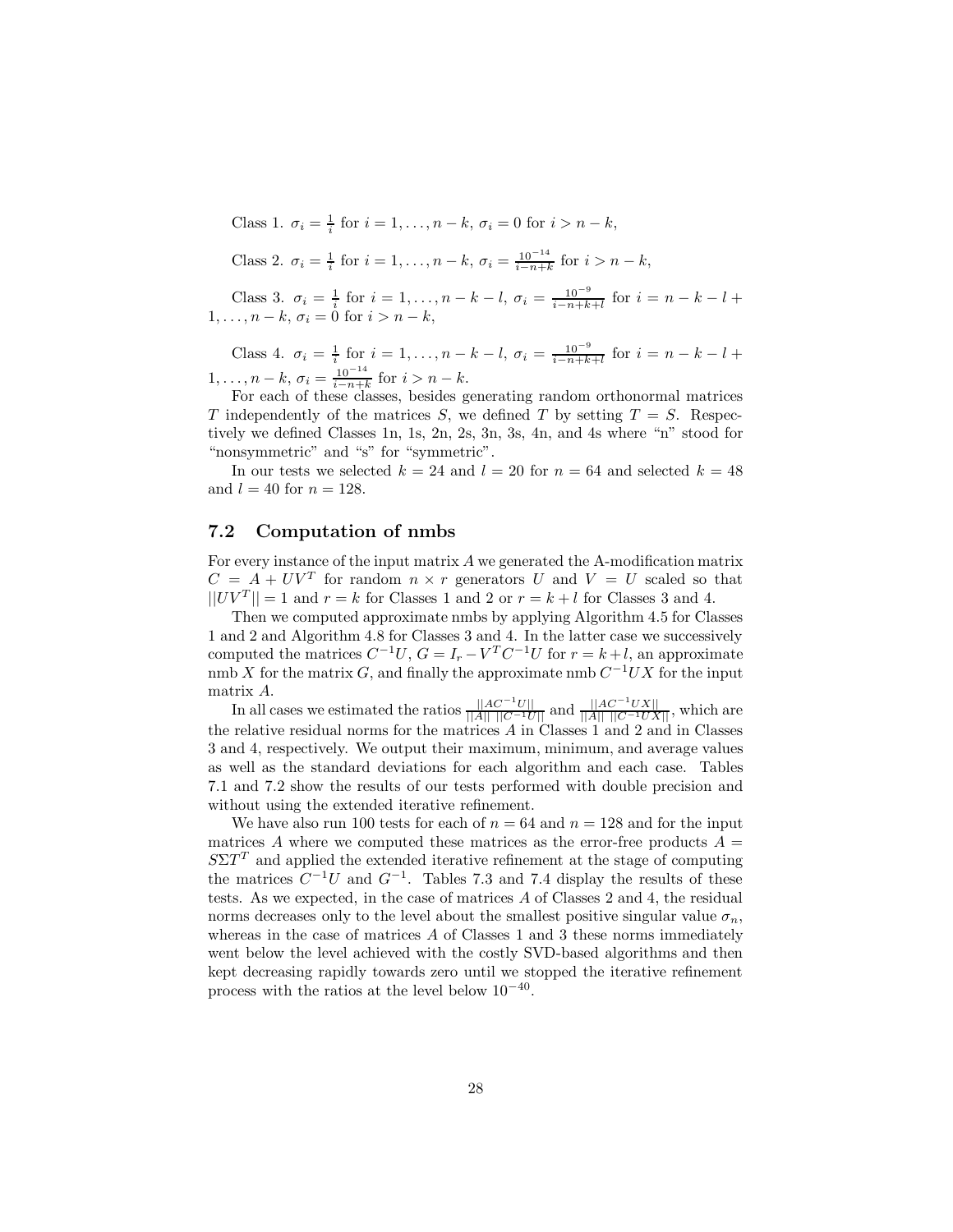| Class        | Type              | min                              | max                              | mean                             | std                              |
|--------------|-------------------|----------------------------------|----------------------------------|----------------------------------|----------------------------------|
| $\mathbf{1}$ | $\mathbf n$       | $9.6 \times \overline{10^{-16}}$ | $3.0 \times 10^{-11}$            | $6.6 \times 10^{-14}$            | $9.8 \times 10^{-13}$            |
| $\mathbf{1}$ | $S_{\mathcal{L}}$ | $8.7 \times 10^{-16}$            | $2.8 \times 10^{-12}$            | $2.1 \times 10^{-14}$            | $1.1 \times 10^{-13}$            |
| 2            | $\mathbf{n}$      | $3.8 \times 10^{-15}$            | $7.8 \times 10^{-12}$            | $1.0 \times 10^{-13}$            | $4.1 \times 10^{-13}$            |
| 2            | S                 | $3.8 \times \overline{10^{-15}}$ | $5.7 \times \overline{10^{-12}}$ | $9.7 \times 10^{-14}$            | $3.9 \times 10^{-13}$            |
| 3            | $\mathbf n$       | $1.1 \times 10^{-13}$            | $1.6 \times \overline{10^{-10}}$ | $8.5 \times \overline{10^{-12}}$ | $1.4 \times \overline{10^{-11}}$ |
| 3            | S                 | $1.2 \times 10^{-14}$            | $2.9 \times 10^{-10}$            | $1.6 \times 10^{-12}$            | $1.3 \times 10^{-11}$            |
| 4            | $\mathbf n$       | $9.7 \times \overline{10^{-14}}$ | $1.8 \times \overline{10^{-10}}$ | $8.9 \times 10^{-12}$            | $1.5 \times 10^{-11}$            |
| 4            | $S_{-}$           | $1.\overline{4 \times 10^{-14}}$ | $3.8 \times 10^{-10}$            | $2.0 \times 10^{-12}$            | $1.5 \times 10^{-11}$            |

Table 7.1: residual norms for  $64 \times 64$  matrices

Table 7.2: residual norms for  $128 \times 128$  matrices

| Class        | Type         | min                              | max                              | mean                             | std                   |
|--------------|--------------|----------------------------------|----------------------------------|----------------------------------|-----------------------|
| $\mathbf{1}$ | n            | $5.9 \times 10^{-15}$            | $1.2 \times 10^{-11}$            | $1.1 \times \overline{10^{-13}}$ | $5.7 \times 10^{-13}$ |
| $\mathbf{1}$ | S            | $1.9 \times 10^{-15}$            | $8.1 \times 10^{-12}$            | $5.6 \times 10^{-14}$            | $3.6 \times 10^{-13}$ |
| $2^{\circ}$  | $\mathbf n$  | $5.9 \times \overline{10^{-15}}$ | $7.5 \times 10^{-11}$            | $2.1 \times 10^{-13}$            | $2.4 \times 10^{-12}$ |
| 2            | S            | $4.6 \times 10^{-15}$            | $8.0 \times \overline{10^{-12}}$ | $1.1 \times 10^{-13}$            | $4.5 \times 10^{-13}$ |
| 3            | $\mathbf{n}$ | $1.0 \times \overline{10^{-12}}$ | $2.4 \times \overline{10^{-10}}$ | $1.6 \times 10^{-11}$            | $1.7 \times 10^{-11}$ |
| 3            | S            | $6.1 \times 10^{-14}$            | $3.0 \times \overline{10^{-10}}$ | $2.9 \times 10^{-12}$            | $1.3 \times 10^{-11}$ |
| 4            | $\mathbf n$  | $1.2 \times \overline{10^{-12}}$ | $2.4 \times 10^{-10}$            | $1.7 \times \overline{10^{-11}}$ | $1.8 \times 10^{-11}$ |
| 4            | $\mathbf{s}$ | $8.1 \times \overline{10^{-14}}$ | $2.9 \times 10^{-10}$            | $4.2 \times 10^{-12}$            | $1.5 \times 10^{-11}$ |

# **References**

- [1] O. Axelsson, *Iterative Solution Methiods*, Cambridge University Press, Cambridge, England, 1994.
- [2] Å. Björck, Stability Analysis of the Method of Seminormal Equations, *Linear Algebra and Its Applications*, **88/89**, 31–48, 1987.
- [3] Å. Björck, Numerics of Gram-Schmidt Orthogonalization, *Linear Algebra and Its Applications*, **197/198**, 297–316, 1994.
- [4] Å. Björck, *Numerical Methods for Least Squares Problems*, SIAM, Philadelphia, 1996.
- [5] M. Benzi, Preconditioning Techniques for Large Linear Systems: a Survey, *J. of Computational Physics*, **182**, 418–477, 2002.
- [6] R. Barrett, M. W. Berry, T. F. Chan, J. Demmel, J. Donato, J. Dongarra, V. Eijkhout, R. Pozo, C. Romine, H. van der Vorst, *Templates for the*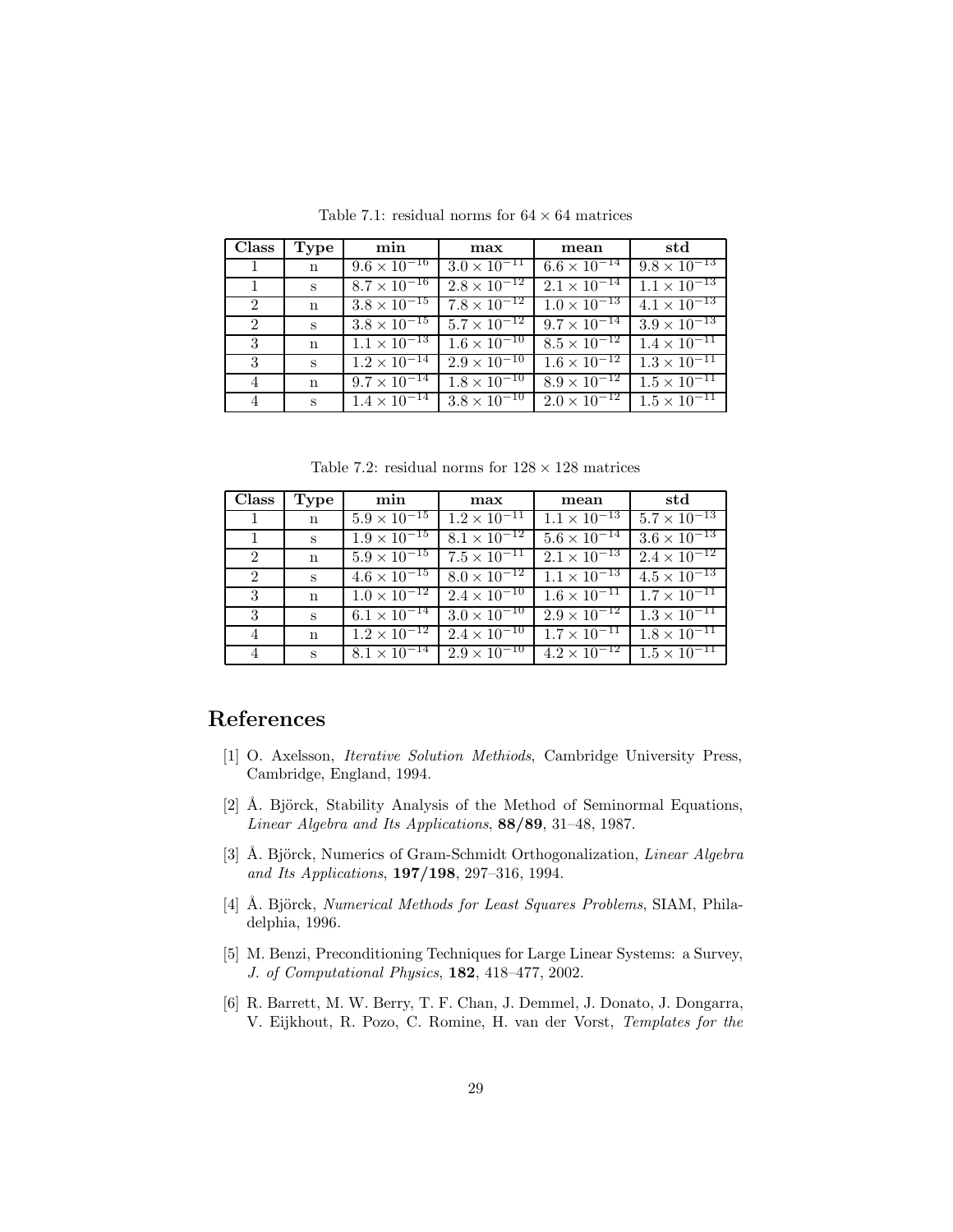| Class          | Type         | min                   | max                   | mean                             | std                              |
|----------------|--------------|-----------------------|-----------------------|----------------------------------|----------------------------------|
|                | n            | $4.0 \times 10^{-53}$ | $5.2 \times 10^{-49}$ | $6.0 \times \overline{10^{-50}}$ | $1.6 \times \overline{10^{-49}}$ |
|                | S            | $1.9 \times 10^{-59}$ | $6.3 \times 10^{-47}$ | $6.3 \times 10^{-48}$            | $2.0 \times 10^{-47}$            |
| $\overline{2}$ | $\mathbf n$  | $1.0 \times 10^{-14}$ | $1.5 \times 10^{-13}$ | $5.2 \times 10^{-14}$            | $4.6 \times 10^{-14}$            |
| 2              | S            | $4.1 \times 10^{-14}$ | $3.5 \times 10^{-12}$ | $4.9 \times 10^{-13}$            | $1.0 \times 10^{-12}$            |
| 3              | n            | $2.4 \times 10^{-50}$ | $8.9 \times 10^{-43}$ | $9.9 \times 10^{-44}$            | $3.0 \times 10^{-43}$            |
| -3             | S            | $2.8 \times 10^{-55}$ | $3.0 \times 10^{-43}$ | $3.0 \times 10^{-44}$            | $9.4 \times 10^{-44}$            |
| 4              | $\mathbf n$  | $2.9 \times 10^{-13}$ | $1.6 \times 10^{-12}$ | $6.4 \times 10^{-13}$            | $4.0 \times 10^{-13}$            |
| 4              | $\mathbf{s}$ | $9.7 \times 10^{-13}$ | $9.4 \times 10^{-11}$ | $1.7 \times 10^{-11}$            | $2.9 \times 10^{-11}$            |

Table 7.3: residual norms for  $64 \times 64$  matrices (in computations with iterative refinement and extended precision)

Table 7.4: residual norms for  $128 \times 128$  matrices (in computations with iterative refinement and extended precision

| Class                            | Type        | min                              | max                              | mean                  | std                              |
|----------------------------------|-------------|----------------------------------|----------------------------------|-----------------------|----------------------------------|
| $\begin{array}{c} 1 \end{array}$ | n           | $1.8 \times 10^{-56}$            | $2.3 \times 10^{-45}$            | $2.3 \times 10^{-46}$ | $7.3 \times \overline{10^{-46}}$ |
|                                  | S           | $6.9 \times 10^{-57}$            | $3.9 \times 10^{-44}$            | $4.9 \times 10^{-45}$ | $1.4 \times 10^{-44}$            |
| 2                                | $\mathbf n$ | $2.0 \times 10^{-14}$            | $4.2 \times 10^{-12}$            | $5.9 \times 10^{-13}$ | $1.3 \times 10^{-12}$            |
| 2                                | $S_{\cdot}$ | $4.9 \times 10^{-14}$            | $1.8 \times \overline{10^{-11}}$ | $3.3 \times 10^{-12}$ | $6.4 \times 10^{-12}$            |
| 3                                | n           | $2.4 \times 10^{-55}$            | $7.9 \times \overline{10^{-49}}$ | $1.1 \times 10^{-49}$ | $2.5 \times 10^{-49}$            |
| -3                               | S           | $1.6 \times \overline{10^{-52}}$ | $3.9 \times \overline{10^{-47}}$ | $5.7 \times 10^{-48}$ | $1.4 \times 10^{-47}$            |
| 4                                | n           | $1.7 \times 10^{-13}$            | $2.0 \times 10^{-11}$            | $4.0 \times 10^{-12}$ | $6.3 \times \overline{10^{-12}}$ |
| 4                                | $S_{-}$     | $3.2 \times 10^{-13}$            | $1.3 \times 10^{-11}$            | $3.3 \times 10^{-12}$ | $4.6 \times 10^{-12}$            |

*Solution of Linear Systems: Building Blocks for Iterative Methods*, SIAM, Philadelphia, 1993.

- [7] Z. Bai, J. Demmel, J. Dongarra, A. Ruhe, H. van der Vorst, editors, *Templates for the Solution of Algebraic Eigenvalue Problems: A Practical Guide*, SIAM, Philadelphia, 2000.
- [8] K. Chen, *Matrix Preconditioning Techniques and Applications*, Cambridge University Press, Cambridge, England, 2005.
- [9] J. W. Demmel, *Applied Numerical Linear Algebra*, SIAM, Philadelphia, 1997.
- [10] J. J. Dongarra, I. S. Duff, D. C. Sorensen, H. A. van Der Vorst, *Numerical Linear Algebra for High-Performance Computers*, SIAM, Philadelphia, 1998.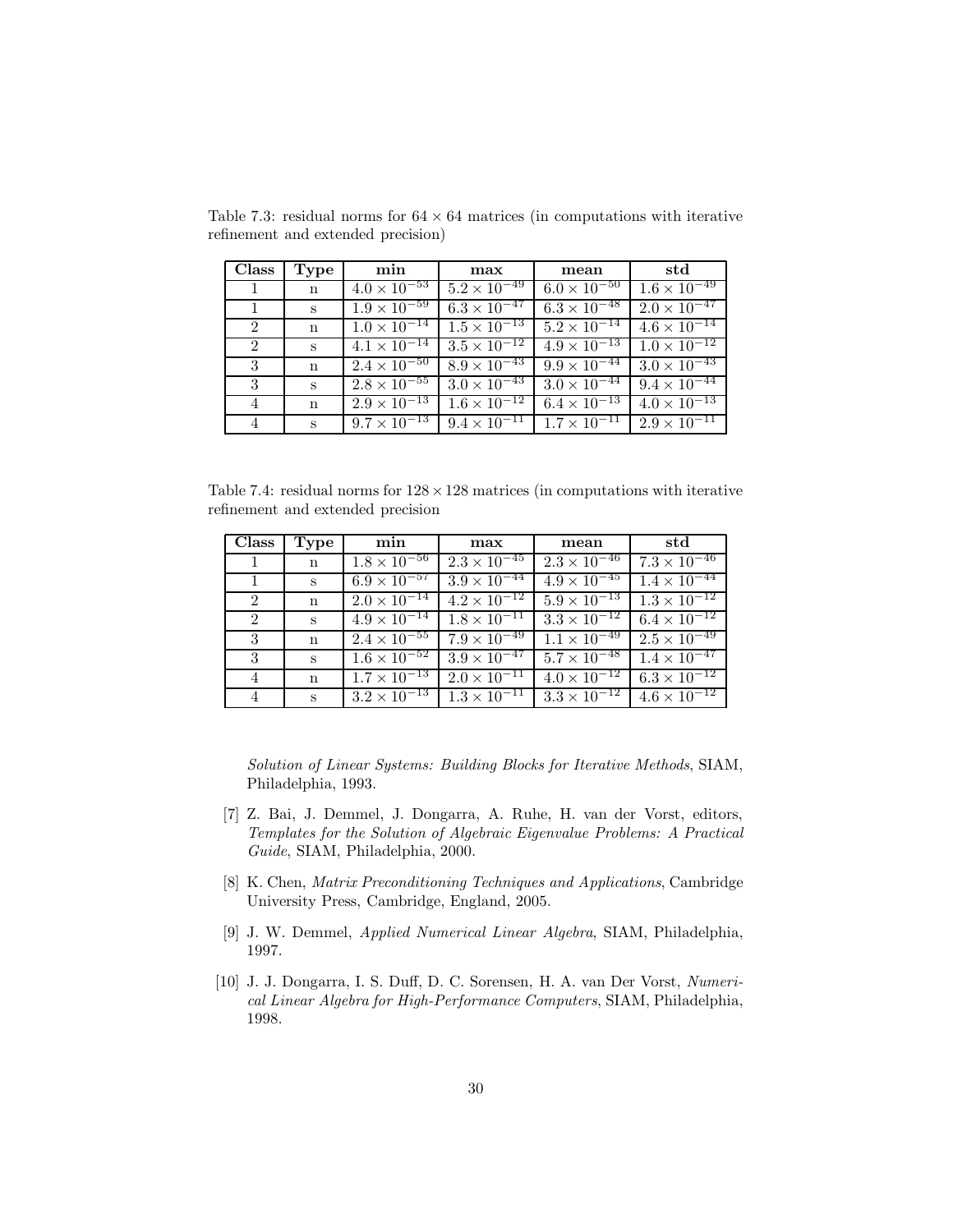- [11] I. S. Duff, A. M. Erisman, J. K. Reid, *Direct Methods for Sparse Matrices*, Clarendon Press, Oxford, England, 1986.
- [12] J. Demmel, Y. Hida, Accurate and Efficient Floating Point Summation, *SIAM J. on Scientific Computing*, **25**, 1214–1248, 2003.
- [13] R. A. Demillo, R. J. Lipton, A Probabilistic Remark on Algebraic Program Testing, *Information Processing Letters*, **7**, **4**, 193–195, 1978.
- [14] A. Edelman, Eigenvalues and Condition Numbers of Random Matrices, *SIAM J. on Matrix Analysis and Applications*, **9**, **4**, 543–560, 1988.
- [15] A. Greenbaum, *Iterative Methods for Solving Linear Systems*, SIAM, Philadelphia, 1997.
- [16] W. Gautschi, G. Inglese, Lower Bounds for the Condition Number of Vandermonde Matrices, *Numerische Math.*, **52**, 241–250, 1988.
- [17] G. H. Golub, C. F. Van Loan, *Matrix Computations*, 3rd edition, The Johns Hopkins University Press, Baltimore, Maryland, 1996.
- [18] N. J. Higham, *Accuracy and Stability in Numerical Analysis*, SIAM, Philadelphia, 2002 (second edition).
- [19] I. Kaporin, A Practical Algorithm for Faster Matrix Multiplication, *Numerical Linear Algebra with Applications*, **6, 8**, 687-700, 1999.
- [20] I. Kaporin, The Aggregation and Cancellation Techniques As a Practical Tool for Faster Matrix Multiplication, *Theoretical Computer Science*, **315**, **2–3**, 469–510, 2004.
- [21] X. Li, J. Demmel, D. Bailey, G. Henry, Y. Hida, J. Iskandar, W. Kahan, S. Kang, A. Kapur, M. Martin, B. Thompson, T. Tung, D. Yoo, Design, Implementation and Testing of Extended and Mixed Precision BLAS, *ACM Transactions on Mathematical Software*, **28**, 152–205, 2002. http //crd.lbl.gov/ $\tilde{\text{xi}}$ iaoye/XBLAS/.
- [22] C. L. Lawson, R. J. Hanson, *Solving Least Squares Problems*, Prentice-Hall, Englewood Cliffs, New Jersey, 1974. Reissued with a survey of recent debvelopments by SIAM, Philadelphia, 1995.
- [23] J. Laderman, V. Y. Pan, H. X. Sha, On Practical Algorithms for Accelerated Matrix Multiplication, *Linear Algebra and Its Applications*, **162– 164**, 557–588, 1992.
- [24] R. J. Lipton, D. Rose, R. E. Tarjan, Generalized Nested Dissection, *SIAM J. on Numerical Analysis*, **16, 2**, 346–358, 1979.
- [25] W. L. Miranker, V. Y. Pan, Methods of Aggregations, *Linear Algebra and Its Applications*, **29**, 231–257, 1980.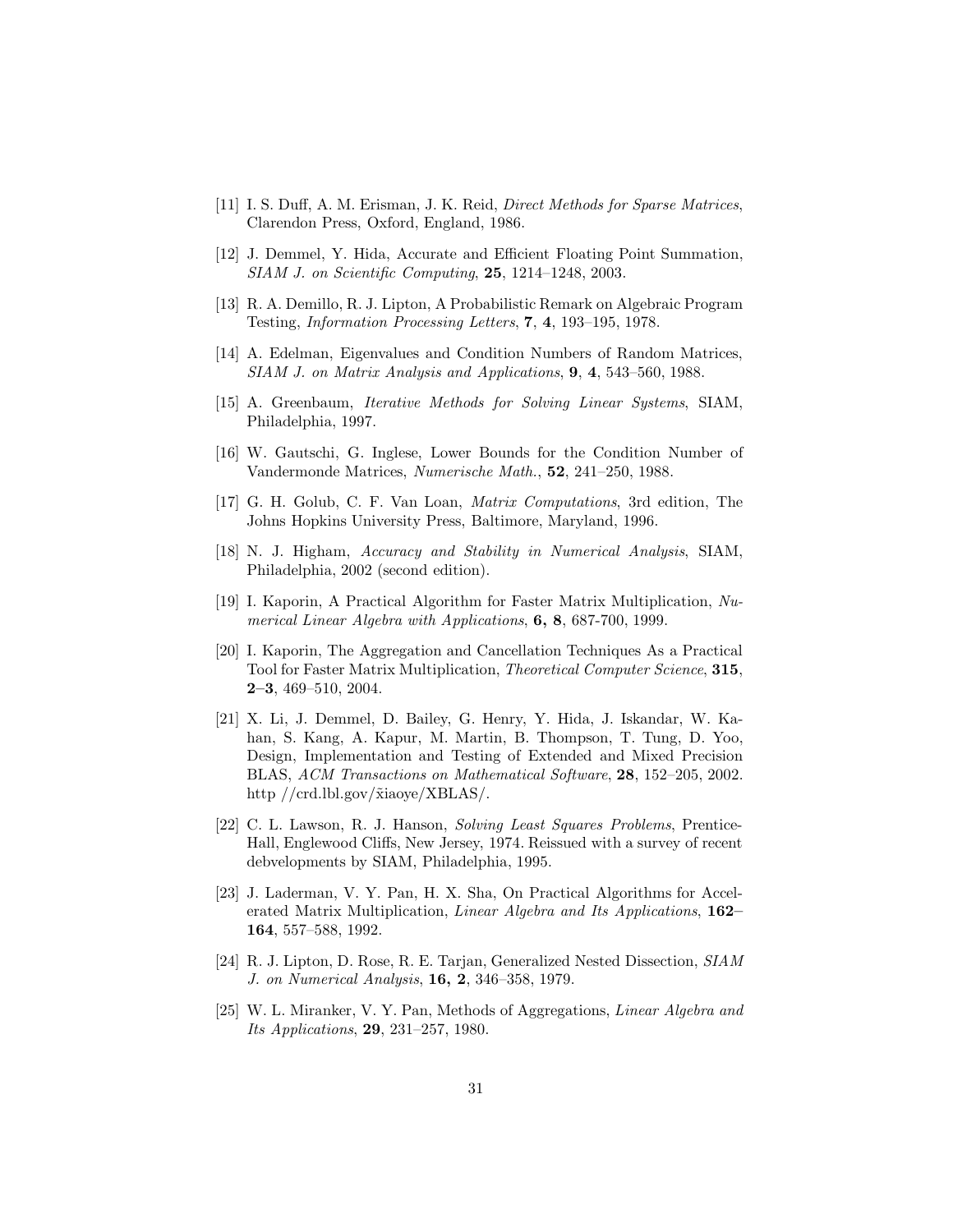- [26] F. W. J. Olver, Error Analysis of Complex Arithmetic, in *Computational Aspect of Complex Analysis*, Volume 102 of *NATO Advanced Study Institute Series C* (edited by D. Reidel), 279–292. Dordrecht, Holland, 1983.
- [27] T. Ogita, S. M. Rump, S. Oishi, Accurate Sum and Dot Product, *SIAM Journal on Scientific Computing*, **26**, **6**, 1955–1988, 2005.
- [28] V. Y. Pan, How Can We Speed up Matrix Multiplication? *SIAM Review,* **26**, **3**, 393–415, 1984.
- [29] V. Y. Pan, On Computations with Dense Structured Matrices, *Math. of Computation*, **55, 191**, 179–190, 1990.
- [30] V. Y. Pan, *Structured Matrices and Polynomials: Unified Superfast Algorithms*, Birkhäuser/Springer, Boston/New York, 2001.
- [31] V. Y. Pan, The Schur Aggregation and Extended Iterative Refinement, Technical Report TR 2007, *CUNY Ph.D. Program in Computer Science, Graduate Center, City University of New York*, 2007. Available at http://www.cs.gc.cuny.edu/tr/techreport.php?id=352
- [32] V. Y. Pan, D. Grady, B. Murphy, G. Qian, R. E. Rosholt, A. Ruslanov, Schur Aggregation for Linear Systems and Determinants, *Theoretical Computer Science*, *Special Issue on Symbolic–Numerical Algorithms* (D. A. Bini, V. Y. Pan, and J. Verschelde editors), accepted. Also Technical Report TR 2008008, *CUNY Ph.D. Program in Computer Science, Graduate Center, City University of New York*, 2008. Available at http://www.cs.gc.cuny.edu/tr/techreport.php?id=352
- [33] V. Y. Pan, D. Ivolgin, B. Murphy, R. E. Rosholt, I. Taj-Eddin, Y. Tang, X. Yan, Additive Preconditioning and Aggregation in Matrix Computations, *Computers and Mathematics (with Applications)*, **55**, **8**, 1870–1886, 2008.
- [34] V. Y. Pan, D. Ivolgin, B. Murphy, R. E. Rosholt, Y. Tang, X. Yan, Additive Preconditioning for Matrix Computations, Technical Report TR 2008004, *CUNY Ph.D. Program in Computer Science, Graduate Center, City University of New York*, 2008. Available at http://www.cs.gc.cuny.edu/tr/techreport.php?id=352
- [35] V. Y. Pan, D. Ivolgin, B. Murphy, R. E. Rosholt, Y. Tang, X. Yan, Additive Preconditioning for Matrix Computations, *Proc. of the Third International Computer Science Symposium in Russia (CSR 2008)*, *Lecture Notes in Computer Science (LNCS)*, **5010**, 372–383, 2008.
- [36] V. Y. Pan, B. Murphy, G. Qian, R. E. Rosholt, Error-free Computations via Floating-Point Operations, *Computers and Mathematics (with Applications)*, in press, and Technical Report TR 2007010, *CUNY Ph.D. Program in Computer Science, Graduate Center, City University of New York*, 2007. Available at http://www.cs.gc.cuny.edu/tr/techreport.php?id=352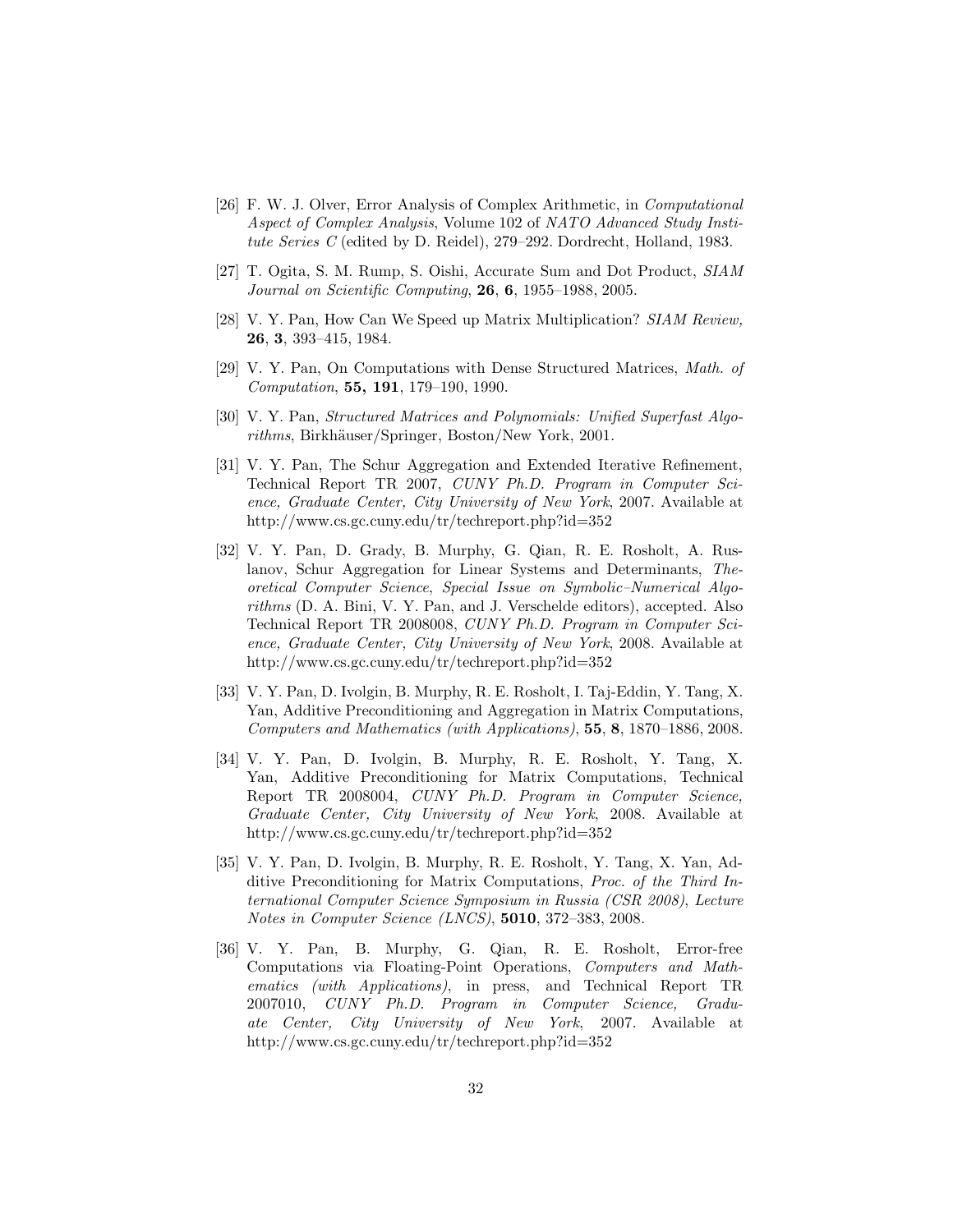- [37] V. Y. Pan, B. Murphy, R. E. Rosholt, M. Tabanjeh, The Schur Aggregation for Solving Linear Systems of Equations, *Proceedings of the Third International Workshop on Symbolic–Numeric Computation (SNC 2007)*, 142–151, July 2007, London, Ontario, Canada, (Jan Verschelde and Stephen Watt editors), ACM Press, New York, 2007.
- [38] V. Y. Pan, J. Reif, Fast and Efficient Parallel Solution of Sparse Linear Systems, *SIAM J. on Computing*, **22**, **6**, 1227–1250, 1993.
- [39] V. Y. Pan, X. Yan, Null Space and Eigenspace Computations with Additive Preprocessing, *Proceedings of the Third International Workshop on Symbolic–Numeric Computation (SNC 2007)*, 152–160, July 2007, London, Ontario, Canada (Jan Verschelde and Stephen Watt editors), ACM Press, New York, 2007.
- [40] V. Y. Pan, X. Yan, Additive Preconditioning, Eigenspaces, and the Inverse Iteration, Technical Report TR 2008006, *CUNY Ph.D. Program in Computer Science, Graduate Center, City University of New York*, 2008. Available at http://www.cs.gc.cuny.edu/tr/techreport.php?id=352
- [41] S. M. Rump, T. Ogita, S. Oishi, Accurate Floating-Point Summation, Tech. Report 05.12, *Faculty for Information and Communication Sciences*, Hamburg University of Technology, November, 2005.
- [42] J. T. Schwartz, Fast Probabilistic Algorithms for Verification of Polynomial Identities, *Journal of ACM*, **27**, **4**, 701–717, 1980.
- [43] G. W. Stewart, *Matrix Algorithms, Vol I: Basic Decompositions*, SIAM, Philadelphia, 1998.
- [44] G. W. Stewart, *Matrix Algorithms, Vol II: Eigensystems*, SIAM, Philadelphia, 1998.
- [45] D. Spielman, S.-H. Teng, Smoothed Analysis of Algorithms: Why the Simplex Algorithm Usually Takes Polynomial Time, *Proc. 33rd Annual ACM Symposium on the Theory of Computing (STOC 2001)*, 296–305, ACM Press, New York, 2001. Full version available at http://math.mit.edu/ spielman/SmoothedAnalysis.
- [46] D. Spielman, S.-H. Teng, Smoothed Analysis of Algorithms, *Proc. of the International Congress of Mathematicians* (Beijing 2002), Vol. I, 597–606, Higher ED. Press, Beijing, 2002.
- [47] E. E. Tyrtyshnikov, How Bad Are Hankel Matrices? *Numerische Math.*, **67, 2**, 261–269, 1994.
- [48] Van H. Vu, Terence Tao, The Condition Number of a Randomly Perturbed Matrix, *Proc. Annual Symposium on Theory of Computing (STOC 2007)*, 248–255, ACM Press, New York, 2007.